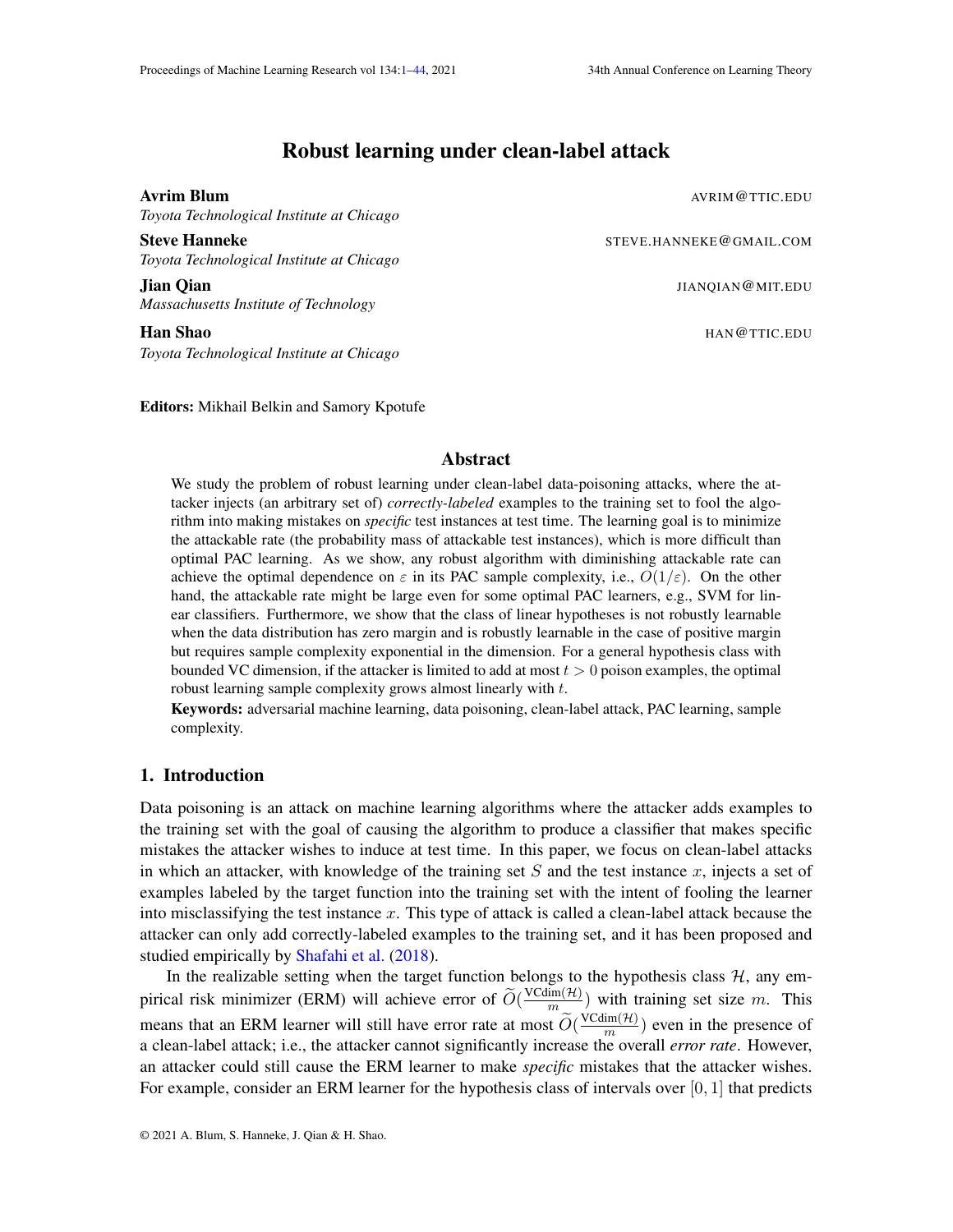the positive interval of maximum length consistent with the training data, in the case that the target function labels all of  $[0, 1]$  negative. Then any test instance not in the training set is attackable for this ERM learner by an adversary that adds enough poison examples so that the interval that the test instance is in becomes the largest interval in the training set. On the other hand, for any target interval, for the ERM learner that outputs the *smallest* consistent interval, the attackable test instances will only have probability mass  $O(1/m)$  $O(1/m)$  $O(1/m)$  (see Example 1 for more details). Also, notice that for the hypothesis class of threshold functions over  $[0, \infty)$ , any ERM learner has a small portion of attackable test instances because the disagreement region of all consistent hypotheses is small and only test instances in the disagreement region are attackable.

From these examples, we can see that given an ERM learning algorithm  $A$  and a training set  $S$ , the probability mass of the attackable region (the set of attackable test instances) is at least as large as the error rate of the ERM learner and no greater than the disagreement region of all consistent hypotheses, and it depends on the specific algorithm  $A$ . In this paper, we study the problem of whether we can obtain a small rate of attackable test instances in binary classification. In the process we find interesting connections to existing literature on the sample complexity of PAC learning, and complexity measures arising in that literature. Specifically, we study this problem in the realizable setting as it is unclear how to best define "clean-label" in the agnostic case.

Related work Clean-label data-poisoning attacks have been studied extensively in the literature [\(Shafahi et al.,](#page-16-0) [2018;](#page-16-0) [Suciu et al.,](#page-16-1) [2018\)](#page-16-1), and [Shafahi et al.](#page-16-0) [\(2018\)](#page-16-0) show that clean-label attacks can be very effective on neural nets empirically. For example, [Shafahi et al.](#page-16-0) [\(2018\)](#page-16-0) show that in natural image domains, given the knowledge of the training model and of the test point to be attacked, the attacker can cause the model retrained with an injection of clean-label poisoned data to misclassify the given test instance with high success rate. Moreover, the attacker is able to succeed even though the overall error rate of the trained classifier remains relatively unchanged.

[Mahloujifar and Mahmoody](#page-15-0) [\(2017\)](#page-15-0); [Mahloujifar et al.](#page-15-1) [\(2018,](#page-15-1) [2019b\)](#page-15-2) study a class of cleanlabel poisoning attacks called  $p$ -tampering attacks, where the attacker can substitute each training example with a correctly labeled poison example with independent probability  $p$ , and its variants. [Mahloujifar and Mahmoody](#page-15-3) [\(2019\)](#page-15-3); [Mahloujifar et al.](#page-15-4) [\(2019a\)](#page-15-4); [Etesami et al.](#page-14-0) [\(2020\)](#page-14-0) consider a more powerful adversary that can attack training examples of its choosing (rather than chosen at random) and show that the attacker can increase the probability of failing on a particular test instance from any non-negligible probability  $\Omega(1/\text{poly}(m))$  to  $\approx 1$  by replacing  $O(\sqrt{m})$  training examples with other correctly labeled examples. In contrast, in our setting the attacker cannot modify any of the existing training examples and can only add new ones. In addition, we mainly focus on attacks with an unlimited budget.

Data poisoning without requiring the poisoned data to be clean has been studied extensively (see [Biggio et al.](#page-14-1) [\(2012\)](#page-14-1); [Barreno et al.](#page-14-2) [\(2006\)](#page-14-2); [Papernot et al.](#page-15-5) [\(2016\)](#page-15-5); [Steinhardt et al.](#page-16-2) [\(2017\)](#page-16-2) for a non-exhaustive list). Robustness to data poisoning with a small portion of poison examples has been studied by [Ma et al.](#page-15-6) [\(2019\)](#page-15-6); [Levine and Feizi](#page-15-7) [\(2020\)](#page-15-7). The concurrent work of [Gao et al.](#page-14-3) [\(2021\)](#page-14-3) studies the instance-targeted poisoning risk (which is the probability mass of the attackable region in the classification task) by various attacker classes, which have a budget controlling the amount of training data points they can change. They mainly focus on the relationship between robust learnability and the budget.

There are other studied attacking methods, including perturbation over training examples [\(Koh](#page-15-8) [and Liang,](#page-15-8) [2017\)](#page-15-8), perturbation over test examples [\(Szegedy et al.,](#page-16-3) [2013;](#page-16-3) [Goodfellow et al.,](#page-14-4) [2014;](#page-14-4)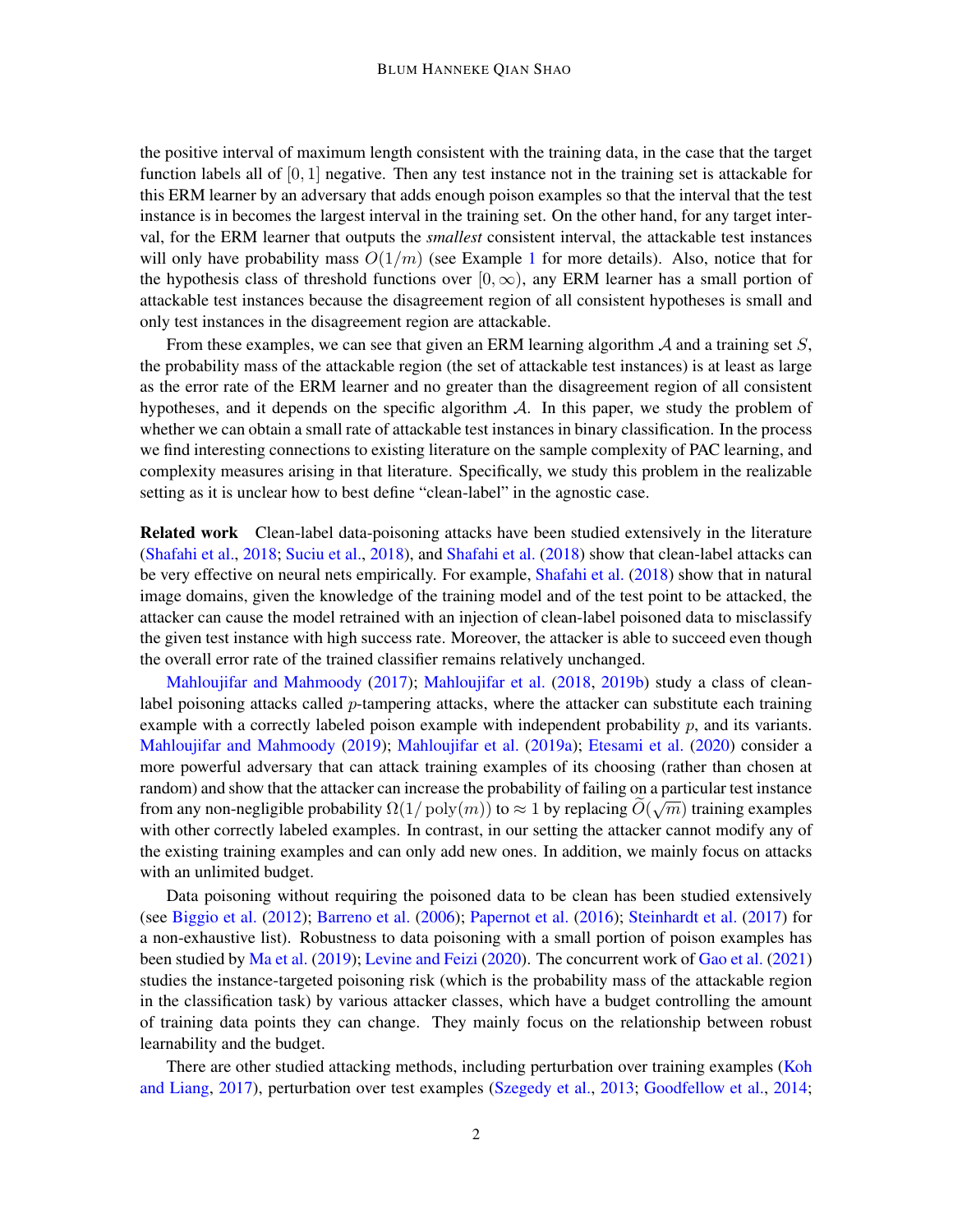[Bubeck et al.,](#page-14-5) [2019;](#page-14-5) [Cullina et al.,](#page-14-6) [2018;](#page-14-6) [Montasser et al.,](#page-15-9) [2019,](#page-15-9) [2020\)](#page-15-10) and etc. Another different notion of robust learning is studied by [Xu and Mannor](#page-16-4) [\(2012\)](#page-16-4), where the data set is partitioned into several subsets and the goal is to ensure the losses of instances falling into the same subset are close. Another line of related work is covariate shift, where the training distribution is different from the test distribution (see [Quionero-Candela et al.](#page-16-5) [\(2009\)](#page-16-5) for an extensive study).

**Notation** For any vectors u, v, we let  $||u||$  denote the  $\ell_2$  norm of u and  $\theta(u, v)$  denote the angle of u and v. We denote by  $e_i \in \mathbb{R}^n$  the one-hot vector with the *i*-th entry being one and others being zeros. We let  $\mathcal{B}^n(c,r) = \{x \mid ||x-c|| \leq r\}$  denote the the ball with radius r centered at  $c \in \mathbb{R}^n$ in the *n*-dimensional space and  $\Gamma^{n}(c, r)$  denote the sphere of  $\mathcal{B}^{n}(c, r)$ . We omit the supscript *n* when it is clear from the context. For any  $a, b \in \mathbb{R}$ , denote  $a \wedge b = \min(a, b)$  and  $a \vee b =$  $\max(a, b)$ . We use ln to represent natural logarithms and log to represent logarithms with base 2. Given a data set  $S = \{(x_1, y_1), \ldots, (x_m, y_m)\}\$  with size m, for any hypothesis h, we let  $\text{err}_S(h) =$ 1  $\frac{1}{m}\sum_{i=1}^m 1[h(x_i) \neq y_i]$  denote the empirical error of h over S. For a data distribution  $\mathcal{D}$ , we let  $\text{err}_{\mathcal{D}}(h) = \mathbb{E}_{(x,y)\sim\mathcal{D}}[\mathbb{1}[h(x) \neq y]]$  denote the error of h. For any  $A \subseteq \mathcal{X}$ , we let  $\mathcal{P}_{\mathcal{D}}(A) =$  $\mathbb{P}_{(x,y)\sim\mathcal{D}}(x \in A)$  denote the probability mass of A. The subscript  $\mathcal D$  is omitted when it is clear from the context. For any data set S, we let  $S_{\mathcal{X}} = \{x | (x, y) \in S\}$  and for  $(x, y) \sim \mathcal{D}$ , we let  $\mathcal{D}_{\mathcal{X}}$  denote the marginal distribution of x. For a finite set of hypotheses H, we let  $\text{Major}(\mathcal{H})$  denote the majority vote of H and for simplicity denote  $\text{Major}(\mathcal{H}, x) = \text{Major}(\mathcal{H})(x) \triangleq \mathbb{1}[\sum_{h \in \mathcal{H}} h(x) \ge ||H|/2]].$ 

## 2. Problem setup and summary of results

Let X denote the instance space and  $\mathcal{Y} = \{0, 1\}$  denote the label space. Given a hypothesis class  $\mathcal{H} \subseteq \mathcal{Y}^{\mathcal{X}}$ , we study the realizable case where there exists a deterministic target function  $h^* \in \mathcal{H}$ such that the training set and the test set are realized by  $h^*$ . Let  $D_{h^*} = \{(x, h^*(x)) | x \in \mathcal{X}\}\$ denote the data space where every instance is labeled by  $h^*$ . A learning algorithm A is a map (possibly including randomization), from a labeled data set  $S$  (an unordered multiset) of any size, to a hypothesis h, and for simplicity we denote by  $A(S, x) = A(S)(x)$  the prediction of  $A(S)$  at an instance x. An attacker Adv maps a target function  $h^*$ , a training data set  $S_{\text{trn}}$  and a specific test instance x to a data set  $Adv(h^*, S_{trn}, x)$  (a multiset) and injects  $Adv(h^*, S_{trn}, x)$  into the training set with the intent of making the learning algorithm misclassify x. We call Adv a *clean-label* attacker if  $Adv(h^*, S_{trn}, x)$  is consistent with  $h^*$ . Then for any deterministic algorithm A, we say a point  $x \in \mathcal{X}$  is attackable if there exists a clean-label attacker Adv such that

<span id="page-2-0"></span>
$$
\mathcal{A}(S_{\text{trn}} \cup \text{Adv}(h^*, S_{\text{trn}}, x), x) \neq h^*(x) .
$$

To be clear, we are defining  $S_{trn} \cup \text{Adv}(h^*, S_{trn}, x)$  as an unordered multiset. Formally, we define clean-label attackable rate as follows.

**Definition 1 (clean-label attackable rate)** For a target function  $h^*$ , a training data set  $S_{\text{trn}}$  and *a (possibly randomized) algorithm* A*, for any distribution* D *over* Dh<sup>∗</sup> *, the attackable rate by* Adv for  $(h^*, S_{\text{trn}}, \mathcal{A})$  *is defined as* 

$$
\text{atk}_{\mathcal{D}}(h^*, S_{\text{trn}}, \mathcal{A}, \text{Adv}) \triangleq \mathbb{E}_{(x,y)\sim\mathcal{D}, \mathcal{A}}\left[\mathbb{1}[\mathcal{A}(S_{\text{trn}} \cup \text{Adv}(h^*, S_{\text{trn}}, x), x) \neq h^*(x)]\right].
$$

*The clean-label attackable rate is defined by the supremum over all clean-label attackers, i.e.,*

$$
atk_{\mathcal{D}}(h^*, S_{\text{trn}}, \mathcal{A}) \triangleq \sup_{\text{Adv}} atk_{\mathcal{D}}(h^*, S_{\text{trn}}, \mathcal{A}, \text{Adv}).
$$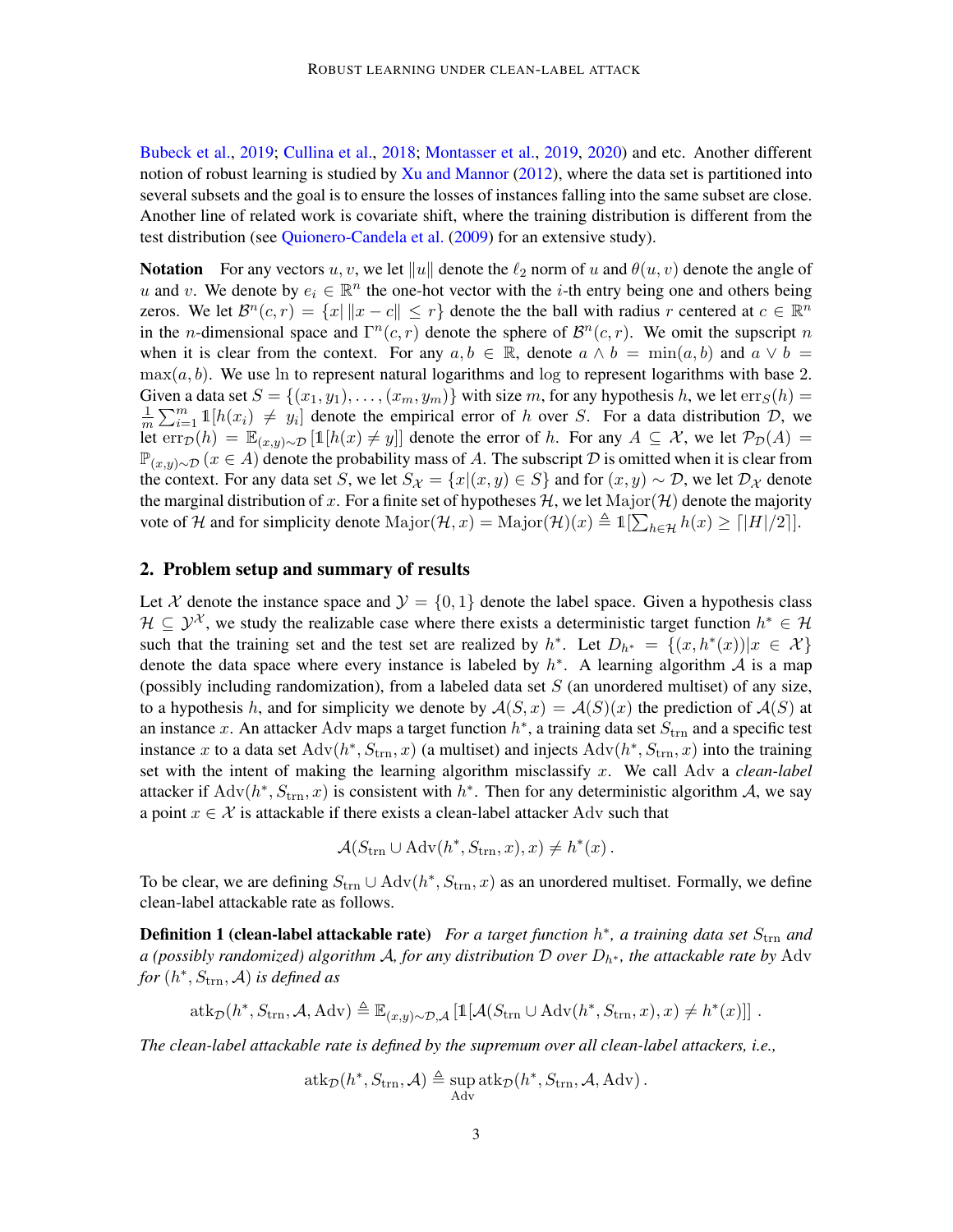Then we define our learning problem as follows.

**Definition 2** (( $\varepsilon$ ,  $\delta$ )-robust learnability) *For any*  $\varepsilon$ ,  $\delta \in (0,1)$ *, the sample complexity of*  $(\varepsilon, \delta)$ *robust learning of* H, denoted by  $\mathcal{M}_{\text{rbst}}(\varepsilon, \delta)$ , is defined as the smallest  $m \in \mathbb{N}$  for which there *exists an algorithm A such that for every target function*  $h^* \in H$  *and data distribution over*  $D_{h^*}$ , *with probability at least*  $1 - \delta$  *over*  $S_{\text{trn}} \sim \mathcal{D}^m$ ,

<span id="page-3-1"></span>
$$
\mathrm{atk}_{\mathcal{D}}(h^*, S_{\mathrm{trn}}, \mathcal{A}) \leq \varepsilon.
$$

*If no such* m *exists, define*  $\mathcal{M}_{\text{rbst}}(\varepsilon, \delta) = \infty$ *. We say that*  $\mathcal{H}$  *is*  $(\varepsilon, \delta)$ *-robust learnable if*  $\forall \varepsilon, \delta \in$  $(0, 1)$ *,*  $\mathcal{M}_{\text{rbst}}(\varepsilon, \delta)$  *is finite.* 

It is direct to see that the error of  $A(S_{trn})$  is the attackable rate by attacker  $Adv_0$  which injects an empty set to the training set, i.e.,  $\text{Adv}_0(\cdot) = \emptyset$ . Therefore, for any algorithm A, we have

$$
atk_{\mathcal{D}}(h^*, S_{\text{trn}}, \mathcal{A}) \geq atk_{\mathcal{D}}(h^*, S_{\text{trn}}, \mathcal{A}, \text{Adv}_0) = \text{err}_{\mathcal{D}}(\mathcal{A}(S_{\text{trn}})),
$$

which indicates any hypothesis class that is not PAC learnable is not robust learnable. For any deterministic A, let us define  $\text{ATK}(h^*, S_{\text{trn}}, \mathcal{A}, \text{Adv}) \triangleq \{x \in \mathcal{X} | \mathcal{A}(S_{\text{trn}} \cup \text{Adv}(h^*, S_{\text{trn}}, x), x) \neq 0\}$  $h^*(x)$ } the attackable region by Adv. For any ERM learner and any clean-label attacker Adv, we have  $ATK(h^*, S_{trn}, ERM, Adv) \subseteq DIS(VS_{H, S_{trn}})$ , where  $VS_{H, S_{trn}}$  is the version space of  $S_{trn}$ , i.e., the set of all hypotheses in H that classify  $S_{\text{trn}}$  correctly and  $DIS(VS_{H,S_{\text{trn}}}) = \{x | \exists h, h' \in$  $VS_{\mathcal{H},S_{\text{trn}}}, h(x) \neq h'(x)$  is the disagreement region of the version space. Therefore, we have

$$
\inf_{\mathcal{A}} \mathrm{atk}_{\mathcal{D}}(h^*, S_{\mathrm{trn}}, \mathcal{A}) \leq \mathcal{P}_{\mathcal{D}}(\mathrm{DIS}(\mathrm{VS}_{\mathcal{H}, S_{\mathrm{trn}}}))\,.
$$

However, large  $P_{\mathcal{D}}(\text{DIS}(VS_{\mathcal{H},S_{\text{trn}}}))$  does not always result in large clean-label attackable rate. Below is an example showing the gap between them.

<span id="page-3-0"></span>**Example 1 (Interval over** [0, 1]) *The hypothesis class*  $\mathcal{H} = \{1 | (a, b) | : 0 \le a \le b \le 1\} \cup$  $\{1[[a, b]] : 0 \le a \le b \le 1\}$  *contains all intervals on* [0, 1]*. We consider the following two learners.* 

- A1(S)*: return* 1[∅] *(the empty interval) if there are no positive examples in* S *and return the consistent positive closed interval with minimum length otherwise.*
- $A_2(S)$ : return the consistent positive open interval with maximum length.

*Both are ERM learners for H. For any*  $h^* \in H$ , let the data distribution D be a distribution *on*  $D_{h^*}$  and  $S_{trn}$  ∼  $\mathcal{D}^m$  *for any*  $m > 0$ , then  $\mathcal{A}_1$ 's attackable rate is  $atk_{\mathcal{D}}(h^*, S_{trn}, \mathcal{A}_1)$  =  $\text{err}_{\mathcal{D}}(\mathcal{A}_1(S_{\text{trn}})) = \widetilde{O}(1/m)$ *. However, consider algorithm*  $\mathcal{A}_2$  *with*  $h^* = \mathbb{1}[\emptyset]$ *. For*  $S_{\text{trn}} = \mathbb{1}$  $\{(x_1, y_1), \ldots, (x_m, y_m)\}\$ , w.l.o.g. assume that  $x_1 \leq \ldots \leq x_m$  and let  $x_0 = 0$ ,  $x_{m+1} = 1$  for notation simplicity. Then for any  $x \in (x_i, x_{i+1})$ , the attacker can add enough poison data points to inter- ${\rm vals}$   $\{(x_j, x_{j+1})\}_{j\neq i}$  to make  $(x_i, x_{i+1})$  be the interval with the maximum length. Therefore, so long as D has no point masses,  $A_2$ 's attackable rate is  $\text{atk}_\mathcal{D}(h^*, S_{\text{trn}}, A_2) = \mathcal{P}_\mathcal{D}(\text{DIS}(\text{VS}_{\mathcal{H}, S_{\text{trn}}})) = 1$ .

Main results We summarize the main contributions of this work.

• In Section [3,](#page-4-0) we present results on robust learnability under assumptions based on some known structural complexity measures, e.g., VC dimension  $d = 1$ , hollow star number  $k_o =$  $\infty$ , etc. In addition, we show that all robust algorithms can achieve optimal dependence on  $\varepsilon$ in their PAC sample complexity.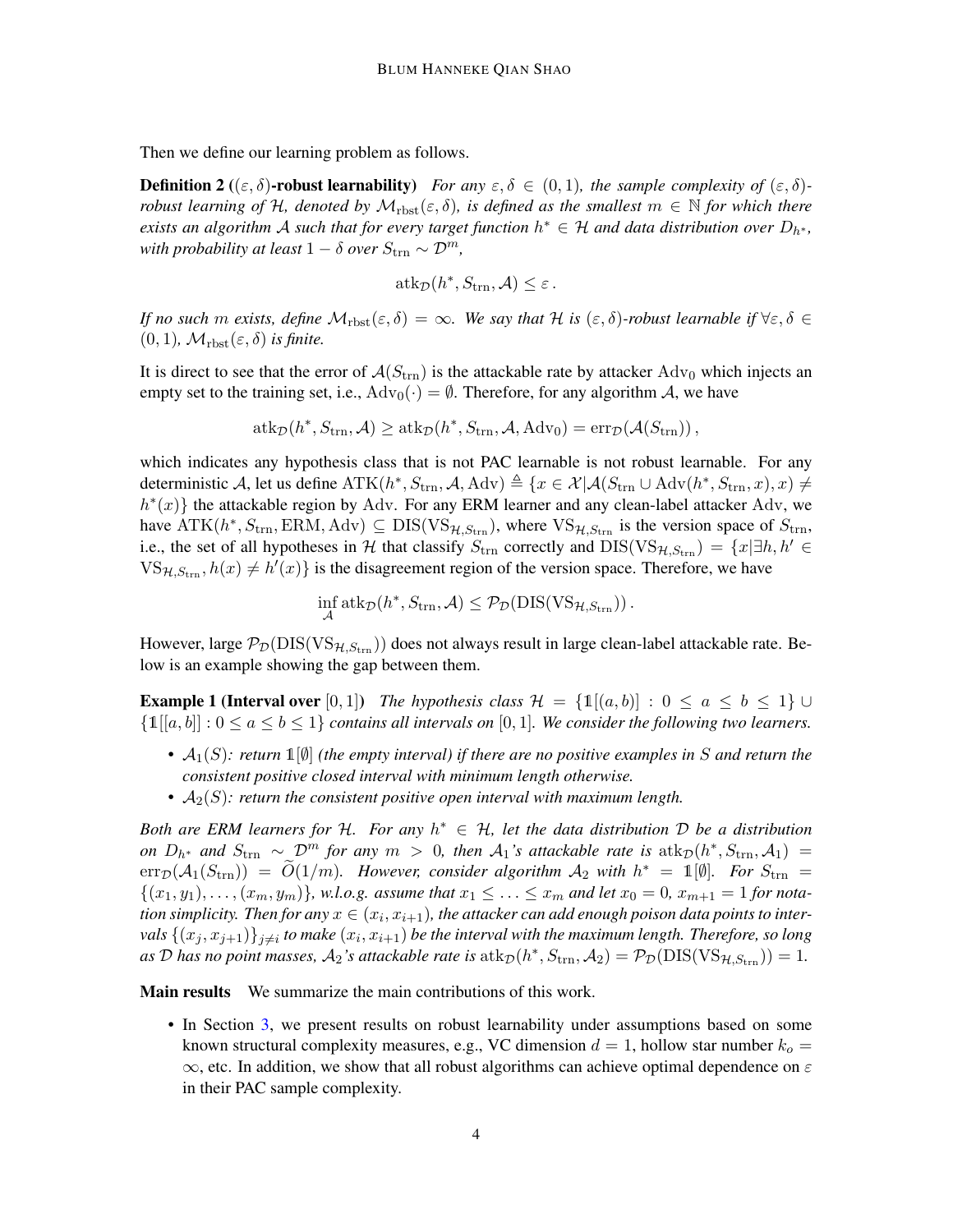- In Section [4,](#page-7-0) we show that the *n*-dimensional linear hypothesis class with  $n \geq 2$  is not  $(\varepsilon, \delta)$ robust learnable. Then we study the linear problem in the case where the data distribution  $D$ has margin  $\gamma > 0$ . We propose one algorithm with sample complexity  $O(n(2/\gamma)^n \log(2/\gamma))$ and show that the optimal sample complexity is  $e^{\Omega(n)}$ . We propose another algorithm in 2-dimensional space with sample complexity  $O(\log(1/\gamma) \log \log(1/\gamma))$ . We also show that even in the case where  $\gamma$  is large and the attacker is only allowed to inject one poison example into the training set, SVM requires at least  $e^{\Omega(n)}$  samples to achieve low attackable rate.
- In Section [5,](#page-10-0) we show that for any hypothesis class  $H$  with VC dimension d, when the attacker is restricted to inject at most t poison examples,  $H$  is robust learnable with sample complexity  $\widetilde{O}(\frac{dt}{\varepsilon}$  $\frac{dt}{\varepsilon}$ ). We also show that there exists a hypothesis class with VC dimension d such that any algorithm requires  $\Omega(\frac{dt}{\varepsilon})$  samples to achieve  $\varepsilon$  attackable rate.

# <span id="page-4-0"></span>3. Connections to some known complexity measures and PAC learning

In this section, we analyze the robust learnability of hypothesis classes defined by a variety of known structural complexity measures. For some of these, we show they have the good property that there exists an algorithm such that adding clean-label points can only change the predictions on misclassified test instances and thus, the algorithm can achieve  $atk(h^*, S_{trn}, \mathcal{A}) \leq err(\mathcal{A}(S_{trn})).$ For some other structure, we prove that there will be a large attackable rate for any consistent proper learner. We also show the connection to optimal PAC learning in Section [3.2.](#page-6-0)

#### 3.1. Connections to some known complexity measures

Hypothesis classes with VC dimension  $d = 1$  are  $(\varepsilon, \delta)$ -robust learnable. First, w.l.o.g., assume that for every  $x \neq x' \in \mathcal{X}$ , there exists  $h \in \mathcal{H}$  such that  $h(x) \neq h(x')$  (otherwise, operate over the appropriate equivalence classes). Then we adopt the partial ordering  $\leq_f^{\mathcal{H}}$  for any  $f \in \mathcal{H}$ over  $X$  proposed by [Ben-David](#page-14-7) [\(2015\)](#page-14-7) defined as follows.

**Definition 3 (partial ordering**  $\leq_f^{\mathcal{H}}$ ) *For any*  $f \in \mathcal{H}$ ,

$$
\leq^{\mathcal{H}}_{f} \triangleq \left\{ (x, x') | \forall h \in \mathcal{H}, h(x') \neq f(x') \Rightarrow h(x) \neq f(x) \right\}.
$$

By Lemma 5 of [Ben-David](#page-14-7) [\(2015\)](#page-14-7),  $\leq_f^{\mathcal{H}}$  for  $d=1$  is a tree ordering. Due to this structural property of hypothesis classes with VC dimension  $d = 1$ , there is an algorithm originally proposed by [Ben-](#page-14-7)[David](#page-14-7) [\(2015\)](#page-14-7) (Algorithm [4](#page-17-0) in Appendix [A.1\)](#page-17-1) such that adding clean-label poison points can only narrow down the error region (the set of misclassified instances). Roughly, the algorithm finds a maximal (by  $\leq_f^{\mathcal{H}}$ ) point x' in the data such that  $h^*(x') \neq f(x')$ , and outputs the classifier labeling all  $x \leq_f^{\mathcal{H}} x'$  as  $1 - f(x)$  and the rest as  $f(x)$ . We show that this algorithm can robustly learn  $\mathcal{H}$ using  $m$  samples, where

$$
m=\frac{2\ln(1/\delta)}{\varepsilon}.
$$

The detailed algorithm and proof are given in Appendix [A.1.](#page-17-1)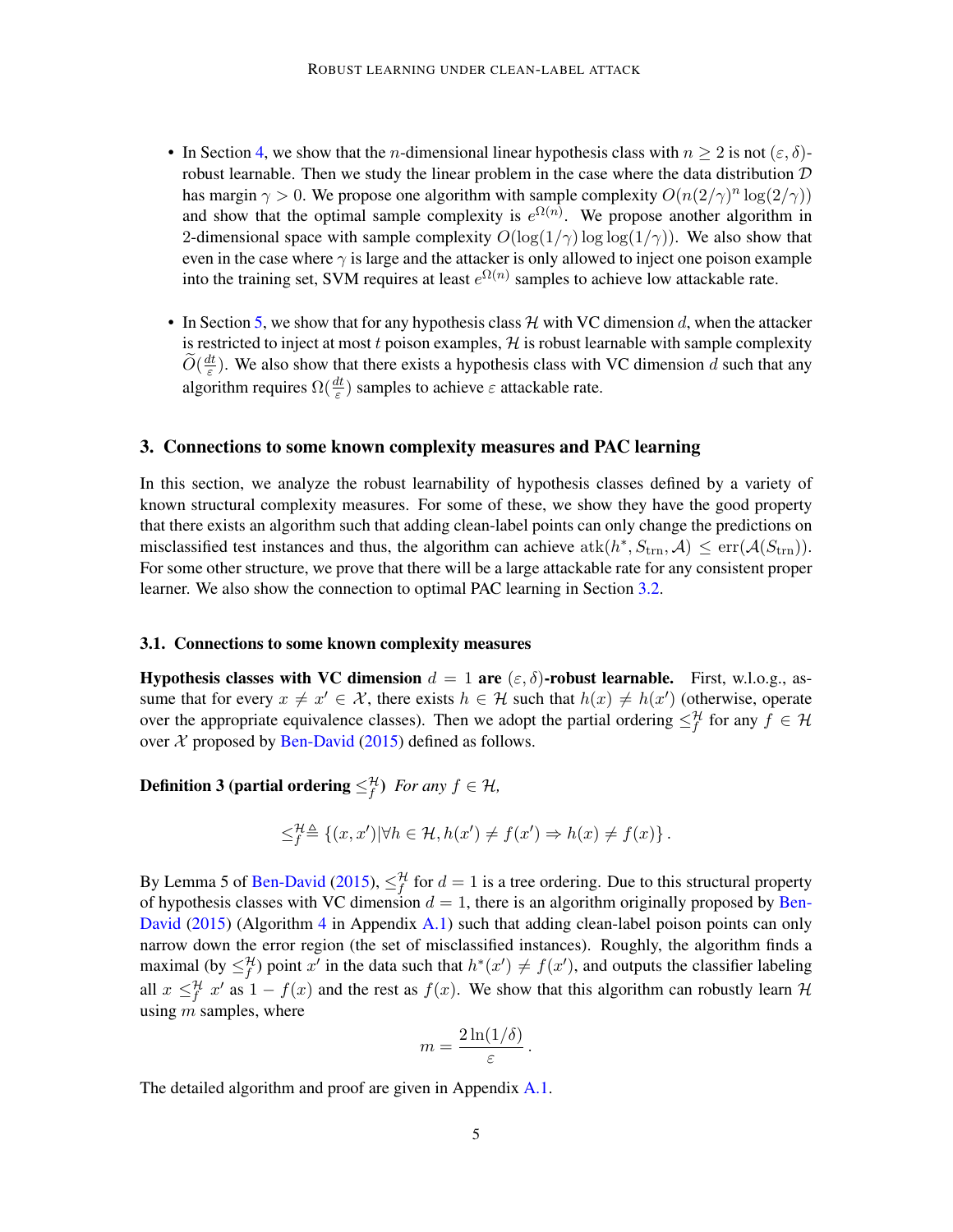**Intersection-closed hypothesis classes are**  $(\varepsilon, \delta)$ -**robust learnable.** A hypothesis class H is called intersection-closed if the collection of sets  $\{x|h(x) = 1\}$   $|h \in \mathcal{H}\}\)$  is closed under intersections, i.e.,  $\forall h, h' \in \mathcal{H}$ , the classifier  $x \mapsto \mathbb{1}[h(x) = h'(x) = 1]$  is also contained in  $H$ . For intersection-closed hypothesis classes, there is a general learning rule, called the Clo-sure algorithm [\(Helmbold et al.,](#page-15-11) [1990;](#page-15-11) [Auer and Ortner,](#page-14-8) [2007\)](#page-14-8). For given data  $S$ , the algorithm outputs  $\hat{h} = \mathbb{1}[\{x | \forall h \in \text{VS}_{\mathcal{H},S}, h(x) = 1\}]$ . Since  $\hat{h}(x) = 1$  implies  $h^*(x) = 1$ , and since adding clean-label poison points will only increase the region being predicted as positive, we have  $atk(h^*, S_{trn}, Closure) = err(Cllosure(S_{trn}))$ . Then by Theorem 5 of [Hanneke](#page-14-9) [\(2016a\)](#page-14-9), for any intersection-closed hypothesis class  $H$  with VC dimension d, the Closure algorithm can robustly learn  $H$  using  $m$  samples, where

$$
m = \frac{1}{\varepsilon} (21d + 16\ln(3/\delta)).
$$

Unions of intervals are  $(\varepsilon, \delta)$ -robust learnable. Let  $\mathcal{H}_k = \cup_{k' \leq k} \{ \mathbb{1}[\cup_{i=1}^{k'} (a_i, b_i)] | 0 \leq a_i <$  $b_i \leq 1, \forall i \in [k']$  denote the union of at most k positive open intervals for any  $k \geq 1$ . This hypothesis class is a generalization of Example [1.](#page-3-0) There is a robust learning rule: output  $\mathbb{1}[\emptyset]$ if there is no positive sample and otherwise, output the consistent union of minimum number of closed intervals, each of which has minimum length. More specifically, given input (poisoned) data  $S = \{(x_1, y_1), \ldots, (x_{m}, y_{m'})\}$  with  $x_1 \leq x_2 \leq \ldots \leq x_{m'}$  w.l.o.g., for notation simplicity, let  $y_0 = y_{m'+1} = 0$ . Then the algorithm A outputs  $\hat{h} = \mathbb{1}[X]$  where  $X = \bigcup \{ [x_i, x_j] | \forall i \leq l \leq j \in \mathbb{N} \}$  $[m']$ ,  $y_{i-1} = y_{j+1} = 0$ ,  $y_i = y_i = y_j = 1$ . The algorithm A can robustly learn union of intervals  $\mathcal{H}_k$  using m samples, where

$$
m = O\left(\frac{1}{\varepsilon}(k\log(1/\varepsilon) + \log(1/\delta))\right).
$$

The detailed proof can be found in Appendix [A.2.](#page-18-0)

Hypothesis classes with finite star number are  $(\varepsilon, \delta)$ -robust learnable. The star number, proposed by [Hanneke and Yang](#page-15-12) [\(2015\)](#page-15-12), can measure the disagreement region of the version space.

Definition 4 (star number) *The star number* s *is the largest integer* s *such that there exist distinct points*  $x_1, \ldots, x_s \in \mathcal{X}$  *and classifiers*  $h_0, \ldots, h_s$  *with the property that*  $\forall i \in [s], \text{DIS}(\{h_0, h_i\}) \cap$  ${x_1, \ldots, x_s} = {x_i}$ ; if no such largest integer exists, define  $s = \infty$ .

By Theorem 10 of [Hanneke](#page-14-9) [\(2016a\)](#page-14-9), for any H with star number s, with probability at least  $1 - \delta$ over  $S_{\text{trn}} \sim \mathcal{D}^m$ ,  $\mathcal{P}(\text{DIS}(\text{VS}_{\mathcal{H},S_{\text{trn}}})) \leq \varepsilon$  where

$$
m = \frac{1}{\varepsilon} (21\mathfrak{s} + 16\ln(3/\delta)).
$$

As aforementioned,  $ATK(h^*, S_{trn}, \text{ERM}, \text{Adv}) \subseteq DIS(VS_{H, S_{trn}})$  for any clean-label attacker Adv and thus any ERM can robustly learn  $H$  using  $m$  samples.

Hypothesis classes with infinite hollow star number are not consistently properly  $(\varepsilon, \delta)$ -robust learnable. The hollow star number, proposed by [Bousquet et al.](#page-14-10) [\(2020\)](#page-14-10), characterizes proper learnability. For any set  $S = \{(x_1, y_1), \ldots, (x_k, y_k)\}, S^i = \{(x_1, y'_1), \ldots, (x_k, y'_k)\}$  is said to be a neighbor of S if  $y'_i \neq y_i$  and  $y'_j = y_j$  for all  $j \neq i$ , for any  $i \in [k]$ .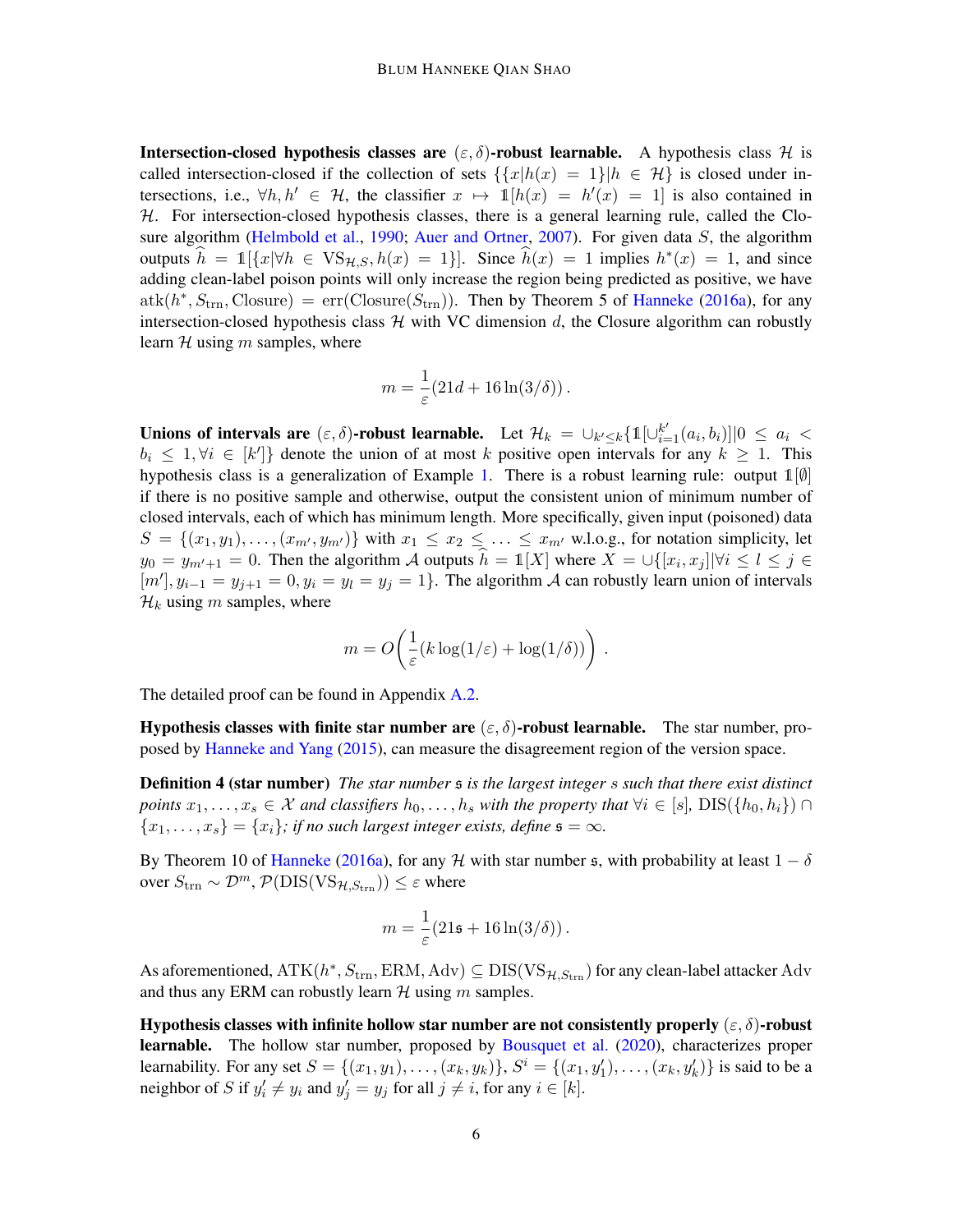**Definition 5 (hollow star number)** The hollow star number  $k_0$  is the largest integer k such that *there is a set*  $S = \{(x_1, y_1), \ldots, (x_k, y_k)\}$  *(called the hollow star set) which is not realizable by*  $H$ *, however every set* S <sup>0</sup> *which is a neighbor of* S *is realizable by* H*. If no such largest* k *exists, define*  $k_o = \infty$ .

For any hypothesis class H with hollow star number  $k_o$ , for any consistent proper learner A, there exists a target function  $h^*$  and a data distribution D such that if  $m \leq \lfloor (k_o - 1)/2 \rfloor$ , then the expected attackable rate

$$
\mathbb{E}_{S_{\text{trn}}\sim\mathcal{D}^m}\left[\text{atk}(h^*,S_{\text{trn}},\mathcal{A})\right] \ge 1/4,
$$

which implies  $\mathbb{P}_{S_{trn}}(\text{atk}(h^*, S_{trn}, \mathcal{A}) > 1/8) \ge 1/7$  by Markov's inequality. The construction of the target function, the data distribution and the attacker is as described below. Consider a hollow star set S as above, with size k. By definition, there exists a set of hypotheses  $\{h_1, \ldots, h_k\} \subseteq \mathcal{H}$ such that each neighbor  $S^i$  is realized by  $h_i$  for any  $i \in [k]$ . Consider the target function being  $h_{i^*}$  where  $i^*$  is drawn uniformly at random from [k] and the marginal data distribution is a uniform distribution over  $\{x_i | i \in [k] \setminus \{i^*\}\}\.$  For any  $\lfloor (k-1)/2 \rfloor$  i.i.d. samples from the data distribution, there are at least  $k - \lfloor (k-1)/2 \rfloor$  instances in S not sampled. To attack an unseen instance  $x_i$ , the attacker adds all examples in S except  $x_i, x_{i^*}$ . Then any algorithm cannot tell whether  $h_{i^*}$  or  $h_i$  is the true target and any consistent proper learner will misclassify  $\{x_i, x_{i^*}\}$  with probability  $1/2$ .

For hypothesis classes with  $k_o = \infty$ , there is a sequence of hollow star sets with increasing sizes  ${k_i}_{i=1}^{\infty}$ . Therefore, any hypothesis class with  $k_o = \infty$  is not consistently properly robust learnable. The detailed proof is included in Appendix [A.3.](#page-19-0)

### <span id="page-6-0"></span>3.2. All robust learners are optimal PAC learners

There is an interesting connection between algorithms robust to clean-label poisoning attacks and the classic literature on the sample complexity of PAC learning. Specifically, we can show that *any* learning algorithm that is robust to clean-label poisoning attacks necessarily obtains the optimal dependence on  $\varepsilon$  in its PAC sample complexity: that is,  $O(1/\varepsilon)$ . This is a very strong property, and not many such learning algorithms are known, as most learning algorithms have at least an extra  $log(1/\varepsilon)$  factor in their sample complexity (see e.g., [Haussler, Littlestone, and Warmuth,](#page-15-13) [1994;](#page-15-13) [Auer and Ortner,](#page-14-8) [2007;](#page-14-8) [Hanneke,](#page-14-11) [2009,](#page-14-11) [2016b](#page-15-14)[,a;](#page-14-9) Darnstädt, [2015;](#page-14-12) [Bousquet, Hanneke, Moran, and](#page-14-10) [Zhivotovskiy,](#page-14-10) [2020\)](#page-14-10). Thus, this property can be very informative regarding what types of learning algorithms one should consider when attempting to achieve robustness to clean-label poisoning attacks. This claim is formalized in the following result. Its proof is presented in Appendix [A.4.](#page-20-0)

<span id="page-6-1"></span>Theorem 1 *Fix any hypothesis class* H*. Let* A *be a deterministic learning algorithm that always outputs a deterministic hypothesis. Suppose there exists a non-negative sequence*  $R(m) \rightarrow 0$  *such that,*  $\forall m \in \mathbb{N}$ , for every target function  $h^* \in H$  and every distribution  $\mathcal D$  over  $D_{h^*}$ , for  $S_{\text{trn}} \sim \mathcal D^m$ , with probability at least  $1/2$ ,  $\mathrm{atk}_\mathcal{D}(h^*,S_\mathrm{trn},\mathcal{A})\leq R(m)$ . Then there exists an (R-dependent) finite  $constant\ c_R$  such that, for every  $\delta \in (0,1)$ ,  $m \in \mathbb{N}$ ,  $h^* \in \mathcal{H}$ , and every distribution  $\mathcal D$  over  $D_{h^*}$ , for  $S_{\text{trn}} \sim \mathcal{D}^m$ , with probability at least  $1 - \delta$ ,  $\text{atk}_{\mathcal{D}}(h^*, S_{\text{trn}}, \mathcal{A}) \leq \frac{c_R}{m} \log \frac{2}{\delta}$ .

An immediate implication of this result (together with Markov's inequality) is that any deterministic  ${\cal A}$  outputting deterministic predictors, if  $\mathbb{E}_{S_{\rm trn}\sim {\cal D}^m}[\text{atk}_{\cal D}(h^*,S_{\rm trn}, {\cal A})]\leq R(m)/2\to 0$  for all  $h^* \in \mathcal{H}$  and  $\mathcal{D}$  on  $D_{h^*}$ , then for any  $h^* \in \mathcal{H}$ ,  $\mathcal{D}$  on  $D_{h^*}$ ,  $\delta \in (0,1)$ ,  $\exp(\mathcal{A}(S_{trn})) \leq \frac{c_R}{m} \log \frac{2}{\delta}$ with probability at least  $1 - \delta$ . As mentioned, this is a strong requirement of the learning algorithm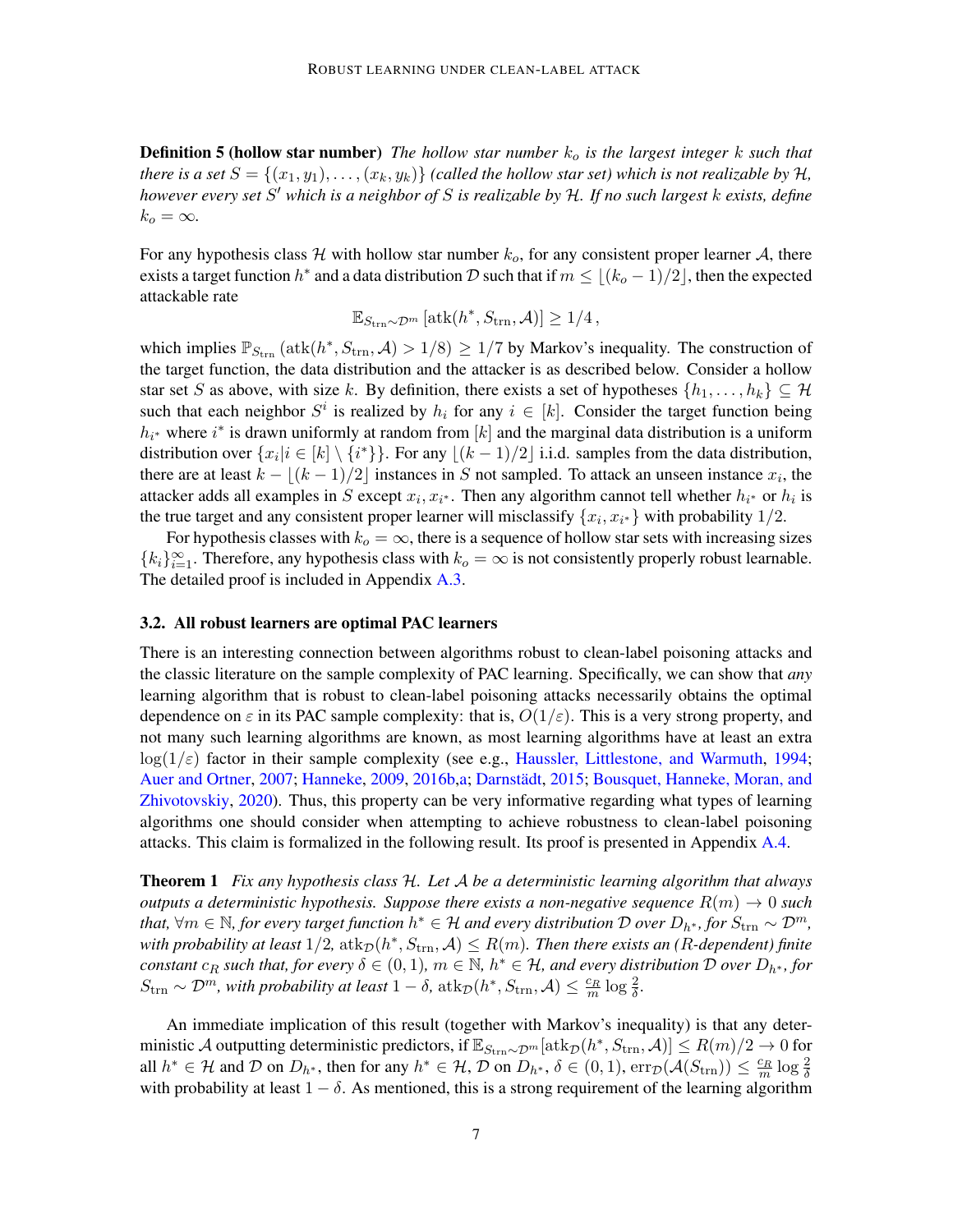A; for instance, for many classes H, many ERM learning rules would have an extra  $log(m)$  factor [\(Hanneke,](#page-14-9) [2016a\)](#page-14-9). This also establishes a further connection to the hollow star number, which in some cases strengthens the result mentioned above (and detailed in Appendix [A\)](#page-17-2). Specifically, [Bousquet, Hanneke, Moran, and Zhivotovskiy](#page-14-10) [\(2020\)](#page-14-10) have shown that when  $k_o = \infty$ , for any fixed  $\delta$  sufficiently small, any proper learning algorithm has, for some infinite sequence of  $m$  values, that  $\exists h^* \in \mathcal{H}$  and  $\mathcal{D}$  on  $D_{h^*}$  for which, with probability greater than  $\delta$ ,  $\text{err}_{\mathcal{D}}(\mathcal{A}(S_{trn})) \geq \frac{c \log(m)}{m}$  $\frac{g(m)}{m}$  for a numerical constant c. Together with Theorem [1,](#page-6-1) this implies that for such classes, any deterministic proper learning algorithm cannot have a sequence  $R(m) \to 0$  as in the above theorem. Formally, using the fact that  $\text{atk}_\mathcal{D}(h^*, S, \mathcal{A})$  is non-increasing in S (see the proof of Theorem [1\)](#page-6-1), we arrive at the following corollary, which removes the "consistency" requirement from the result for classes with  $k_o = \infty$  stated above, but adds a requirement of being deterministic.

**Corollary 1** *If*  $k_o = \infty$ , then for any deterministic proper learning algorithm A that always outputs a deterministic hypothesis, there exists a constant  $c > 0$  such that, for every  $m \in \mathbb{N}$ ,  $\exists h^* \in \mathcal{H}$  and  $distriolution \mathcal{D}$  *on*  $D_{h^*}$  *such that*  $\mathbb{E}_{S_{\text{trn}} \sim \mathcal{D}^m}[\text{atk}_{\mathcal{D}}(h^*, S_{\text{trn}}, \mathcal{A})] > c$ *.* 

# <span id="page-7-0"></span>4. Linear hypothesis class

In this section, we first show that *n*-dimensional linear classifiers  $\mathcal{H} = \{1, (w, x) + b \ge 0\}$  $(w, b) \in$  $\mathbb{R}^{n+1}$  with  $n \geq 2$  are not robust learnable. Then we study a restrictive case where the support of the data distribution has a positive margin to the boundary. We introduce two robust learners and prove a robust learning sample complexity lower bound. In addition, we also show the vulnerability of SVM.

#### 4.1. Linear hypothesis class is not robust learnable

<span id="page-7-1"></span>In this section, we show that the class of linear hypotheses is not robust learnable.

**Theorem 2** *For*  $n \geq 2$ *, the class of linear hypotheses is not robust learnable.* 

**Proof sketch** We present the proof idea in the case of  $n = 3$  here and for simplicity, we allow the decision boundary to be either positive or negative. The construction details of limiting the boundary to be positive and the construction for  $n = 2$  are deferred to Appendix [B.](#page-22-0)

Consider the case where  $\mathcal{X} = \Gamma^3(\mathbf{0}, 1)$  is the sphere of the 3-dimensional unit ball centered at the origin and the target function is uniformly randomly chosen from all linear classifiers with the decision boundary at distance  $1/2$  from the origin, and the boundary labeled different from  $0$ , i.e.,  $h^* \sim \text{Unif}(\mathcal{H}^*), \text{ where } \mathcal{H}^* = \{ \mathbb{1}[ \langle w, x \rangle - \frac{1}{2} \geq 0] | ||w|| = 1 \} \cup \{ 1 - \mathbb{1}[ \langle w, x \rangle - \frac{1}{2} \geq 0] | ||w|| = 1 \}.$ W.l.o.g., suppose  $h^* = \mathbb{1}[\langle w^*, x \rangle - \frac{1}{2} \ge 0]$ . The data distribution is the uniform distribution over the intersection of the decision boundary and the sphere, i.e.,  $\mathcal{D}_{\mathcal{X}} = \text{Unif}(C_{w^*})$ , where  $C_{w^*} =$  $\{x | \langle w^*, x \rangle - \frac{1}{2} = 0\} \cap \Gamma^3(0, 1)$ . Then all training data come from the circle  $C_{w^*}$  and are labeled positive.

Given training data  $S_{\text{trn}} \sim \mathcal{D}^m$  and a test point  $x_0 \in C_{w^*}$  (not in  $S_{\text{trn},\mathcal{X}}$ ), the attacker constructs a fake circle  $C_{w'}$  tangent to  $C_{w^*}$  at point  $x_0$ , i.e.,  $C_{w'} = \{x | \langle w', x \rangle - \frac{1}{2} = 0\} \cap \Gamma^3(\mathbf{0}, 1)$  where  $w' = 2 \langle x_0, w^* \rangle x_0 - w^*$ . Then the attacker adds m i.i.d. samples from the uniform distribution over  $C_{w'}$  and labels them negative. Any algorithm cannot tell which circle is the true circle and which one of  $\{\mathbb{1}[\langle w^*, x \rangle - \frac{1}{2} \ge 0], 1 - \mathbb{1}[\langle w', x \rangle - \frac{1}{2} \ge 0]\}$  is the true target. Hence, any algorithm will misclassify  $x_0$  with probability  $1/2$ .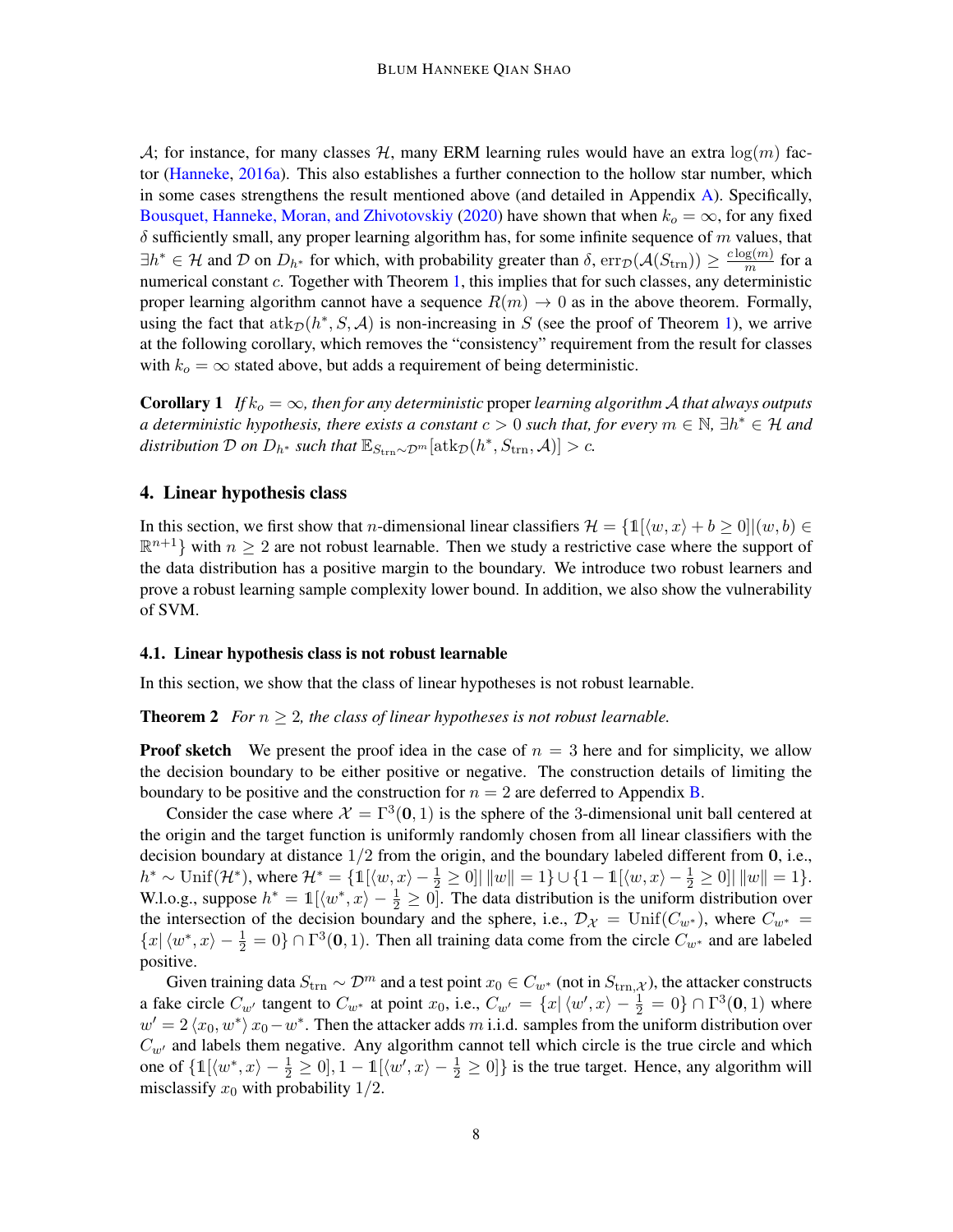Algorithm 1 Robust algorithm for 2-dimensional linear classifiers

<span id="page-8-0"></span>1: **input**: data  $S$ 2: **initialize**  $l \leftarrow 0$ ,  $h \leftarrow 2\pi$  and  $\beta \leftarrow \frac{l+h}{2}$ 3: if  $∃b ∈ [-2, 2]$  s.t.  $(0, b)$  is consistent then output  $(0, b)$ 4: while  $\exists b \in [-2, 2]$  s.t.  $(\beta, b)$  is consistent with S do 5: **if**  $\exists \beta \in (l, \frac{l+h}{2})$  s.t.  $\exists b \in [-2, 2]$ ,  $(\beta, b)$  is consistent with S **then** let  $h \leftarrow \frac{l+h}{2}$ ,  $\beta \leftarrow \frac{l+h}{2}$ 6: **else** let  $l \leftarrow \frac{l+h}{2}$ ,  $\beta \leftarrow \frac{l+h}{2}$ 7: end while 8: **return**  $(\beta, b)$  with any consistent b

# 4.2. Linear hypothesis class is robust learnable under distribution with margin

In this section, we discuss linear classifiers in the case where the distribution has a positive margin. Specifically, considering the instance space  $X \subseteq B^n(0, 1)$ , we limit the data distribution D to satisfy that  $\forall (x, y) \in \text{supp}(\mathcal{D}), (2y - 1)(\langle w^*, x \rangle + b^*) \ge \gamma ||w^*|| / 2$  for some margin  $\gamma \in (0, 2]$  and target function  $h^*(x) = \mathbb{1}[\langle w^*, x \rangle + b^* \geq 0].$ 

### 4.2.1. A LEARNER FOR ARBITRARY  $n > 0$

The learner A fixes a  $\gamma/2$ -covering V of X, i.e.,  $\forall x \in \mathcal{X}, \exists v \in V, x \in \mathcal{B}(v, \gamma/2)$ , where  $|V| \leq$  $(2/\gamma)^n$ . It is easy to check that such a V always exists. Then given input data S, the learner outputs a classifier: for  $x \in \mathcal{B}(v, \gamma/2)$ , if  $\exists (x', y') \in S$  s.t.  $x' \in \mathcal{B}(v, \gamma/2)$ , predicting  $h(x) = y'$ ; otherwise, predicting randomly. Note that Adv does not necessarily need to be restricted to such margin.

**Theorem 3** *The algorithm can robustly learn linear classifiers with margin*  $\gamma$  *using* m *samples where*

$$
m = \frac{(2/\gamma)^n}{\varepsilon} \left( n \ln \frac{2}{\gamma} + \ln \frac{1}{\delta} \right) .
$$

**Proof** First, for every  $v \in V$ , at least one of  $y \in \{0, 1\}$  has  $\mathcal{D}(x \in \mathcal{B}(v, \gamma/2) : h^*(x) = y) = 0$ . Then with probability at least  $1 - |V|(1 - \varepsilon/|V|)^m$  over  $S_{\text{trn}} \sim \mathcal{D}^m$ , for every ball  $\mathcal{B}(v, \gamma/2)$ with probability mass at least  $\varepsilon/|V|$ , there exists  $(x', y') \in S_{trn}$  such that  $x' \in \mathcal{B}(v, \gamma/2)$ . Let  $m = |V| \ln(|V|/\delta)/\varepsilon$ , we have with probability at least  $1 - \delta$ ,  $\text{atk}(h^*, S_{trn}, \mathcal{A}) \leq \varepsilon$ .

## 4.2.2. A LEARNER FOR  $n = 2$

In the 2-dimensional case, the hypothesis class can be represented as  $\mathcal{H} = \{h_{\beta,b} | \beta \in [0, 2\pi), b \in$  $[-2, 2]$ } where  $h_{\beta,b} = \mathbb{1}[(\cos \beta, \sin \beta) \cdot x + b \ge 0]$ . When there is no ambiguity, we use  $(\beta, b)$  to represent  $h_{\beta,b}$ . The target is  $h^* = h_{\beta^*,b^*}$ . Then we propose a robust algorithm based on binarysearch for the target direction  $\beta^*$  as shown in Algorithm [1.](#page-8-0)

<span id="page-8-1"></span>**Theorem 4** For any data distribution D, let  $f(\varepsilon'') = \max\{s \geq 0 | \mathcal{P}(\{x | (\cos \beta^*, \sin \beta^*) \cdot x + \beta^*)\})$  $b^* \in [-s,0]\}\) \leq \varepsilon'',\mathcal{P}(\{x \vert (\cos \beta^*, \sin \beta^*) \cdot x + b^* \in [0,s]\}) \leq \varepsilon''\}$  for  $\varepsilon'' \in [0,1]$  denote the *maximum distance between the boundary and two parallel lines (on positive side and negative side respectively) such that the probability between the boundary and either line is no greater than*  $\varepsilon$ *"*. *With probability at least*  $1 - \delta$  $1 - \delta$  *over*  $S_{\text{trn}} \sim \mathcal{D}^m$ , *Algorithm 1 achieves* 

$$
atk(h^*, S_{trn}, \mathcal{A}) \le \log(\frac{32}{f(\varepsilon'') \wedge 2})2\varepsilon' + 2\varepsilon'',
$$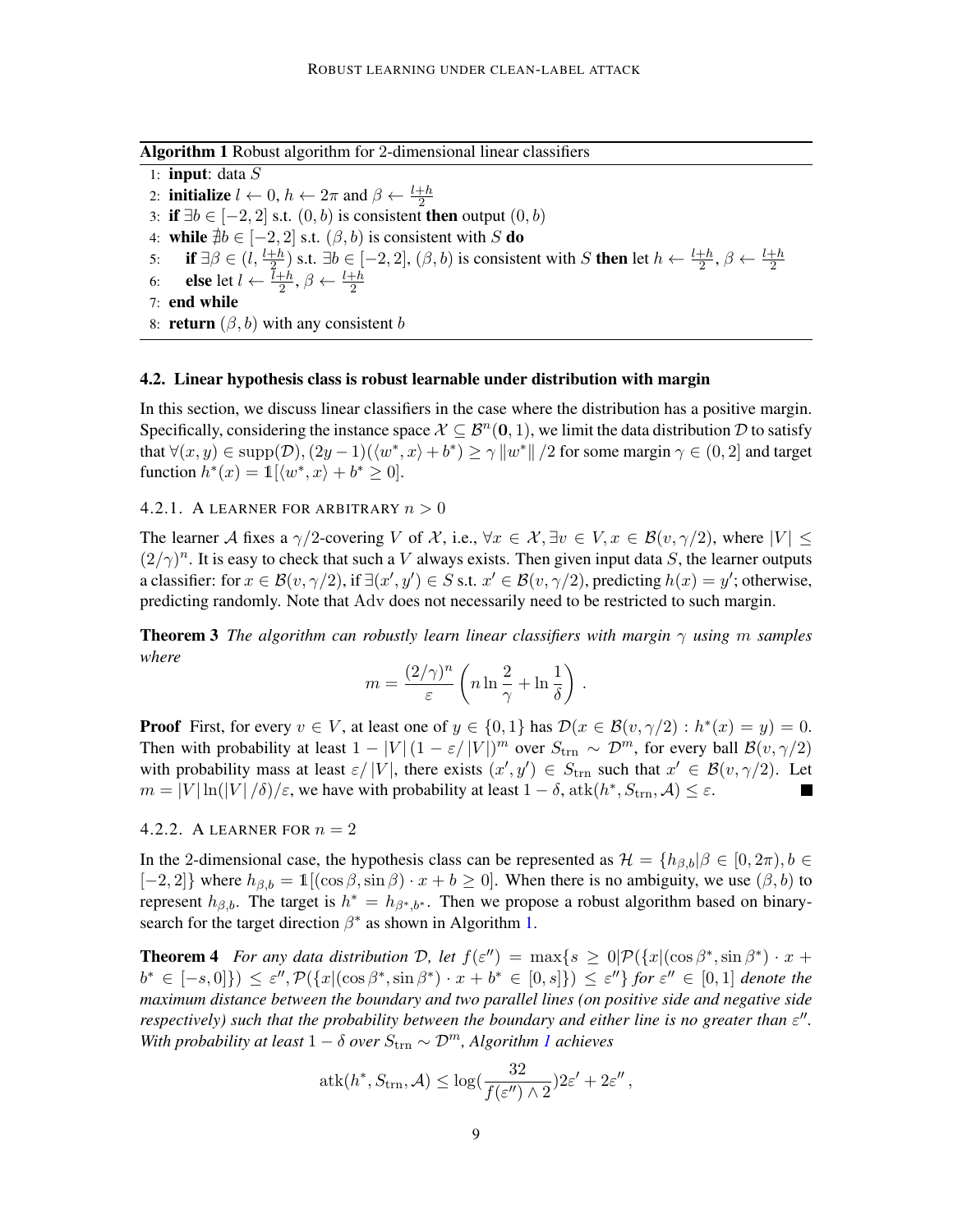*for any*  $\varepsilon'' \in [0, 1]$  *using* m *samples where* 

$$
m = \frac{24}{\varepsilon'} \log \frac{13}{\varepsilon'} + \frac{4}{\varepsilon'} \log \frac{2}{\delta}.
$$

Proof sketch First, by uniform convergence bound in PAC learning [\(Blumer et al.,](#page-14-13) [1989\)](#page-14-13), when  $m \geq \frac{24}{\epsilon'}$  $\frac{24}{\varepsilon'}\log\frac{13}{\varepsilon'}+\frac{4}{\varepsilon'}$  $\frac{4}{\epsilon'}\log\frac{2}{\delta}$ , every linear classifier consistent with  $S_{\text{trn}}$  has error no greater than  $\epsilon'$ . For any fixed  $\beta$ , the probability mass of union of error region of all  $(\beta, b)$  consistent with the training data is bounded by  $2\varepsilon'$ . Then given a target  $(\beta^*, b^*)$ , the binary-search path of  $\beta$  is unique and adding clean-label poison examples will only change the depth of search. When  $h - l < \arctan(f(\varepsilon'')/2)$ , the attackable rate caused by deeper search is at most  $2\varepsilon$ ". Combining these results together proves the theorem. The formal proof of Theorem  $4$  is included in Appendix  $C$ .

<span id="page-9-0"></span>**Theorem 5** For any  $\gamma \in (0, 2]$ , Algorithm [1](#page-8-0) can  $(\varepsilon, \delta)$ -robustly learn 2-dimensional linear classi*fiers with margin* γ *using* m *samples where*

<span id="page-9-1"></span>
$$
m = \frac{48 \log(64/\gamma)}{\varepsilon} \log \frac{26 \log(64/\gamma)}{\varepsilon} + \frac{8 \log(64/\gamma)}{\varepsilon} \log \frac{2}{\delta}.
$$

Theorem [5](#page-9-0) is the immediate result of Theorem [4](#page-8-1) as  $f(0) = \gamma/2$ .

4.2.3. SVM requires  $e^{\Omega(n)}/\varepsilon$  samples against one-point attacker

SVM is a well-known optimal PAC learner for linear hypothesis class [\(Bousquet et al.,](#page-14-10) [2020\)](#page-14-10). In this section, we show that even in the case where  $\gamma \geq 1/8$  and the attacker is limited to add at most one poison point, SVM requires  $e^{\Omega(n)} / \varepsilon$  samples to achieve  $\varepsilon$  attackable rate.

**Theorem 6** For *n*-dim linear hypothesis class, for any  $\varepsilon < 1/16$ , there exists a target  $h^* \in H$  and *a distribution* D *over*  $D_{h^*}$  *with margin*  $\gamma = 1/8$  *such that*  $\mathbb{E}_{S_{\text{trn}} \sim \mathcal{D}^m} [\text{atk}_{\mathcal{D}}(h^*, S_{\text{trn}}, \text{SVM})] > \varepsilon$ when the sample size  $m < \frac{e^{n/128}}{7685}$  $\frac{n/128}{768\varepsilon}$   $\vee$   $\frac{1}{8\varepsilon}$ 8ε *.*

**Proof sketch** Consider the case where  $\mathcal{X} = \{x \in \mathbb{R}^3 | ||x|| = 1, \langle x, e_1 \rangle \ge 0\} \cup \{-e_1\}$  is the union of a half sphere and a point  $-e_1$ . The target function is  $h^* = \mathbb{1}[\langle w^*, x \rangle \ge -\gamma/2]$  with  $w^* = e_1$ and margin  $\gamma = 1/8$ . Note that  $h^*$  labels all points on the half sphere positive and  $-e_1$  negative. Then we define the data distribution  $\mathcal{D}_{\mathcal{X}}$  by putting probability mass  $1 - 8\varepsilon$  on  $-e_1$  and putting probability mass  $8\varepsilon$  uniformly on the half sphere.

Then we draw training set  $S_{\text{trn}} \sim \mathcal{D}^m$  and a test point  $(x_0, y_0) \sim \mathcal{D}$ . Condition on that  $x_0$ is on the half sphere, with high probability,  $\langle x_0, w^* \rangle \leq 1/8$ . Then we define two base vectors  $v_1 = w^*$  and  $v_2 = \frac{x_0 - \langle x_0, w_* \rangle w^*}{\sqrt{\langle x_0 - \langle x_0, w_* \rangle w^* \rangle}}$  $\frac{x_0 - \langle x_0, w_* \rangle w^*}{||x_0 - \langle x_0, w_* \rangle w^*||}$  in the 2-dimensional space defined by  $w^*$  and  $x_0$ . With high probability over the choice of  $S_{\text{trn}}$ , for all positive training examples x on the half sphere, we have  $\langle x, v_1 \rangle \leq 1/8$  and  $\langle x, v_2 \rangle \leq 1/8$ . Then the attacker injects a poison point at  $-\gamma v_1 + \sqrt{1 - \gamma^2} v_2$ , which is closer to  $x_0$  than all the positive samples in  $S_{\text{trn}}$ . Since the poison point is classified as negative by the target function, SVM will misclassify  $x_0$  as negative. The detailed proof can be found in Appendix [D.](#page-31-0)

# 4.2.4. LOWER BOUND

<span id="page-9-2"></span>Here we show that robust learning of linear hypothesis class under distribution with margin  $\gamma > 0$ requires sample complexity  $e^{\Omega(n)}/\varepsilon$ .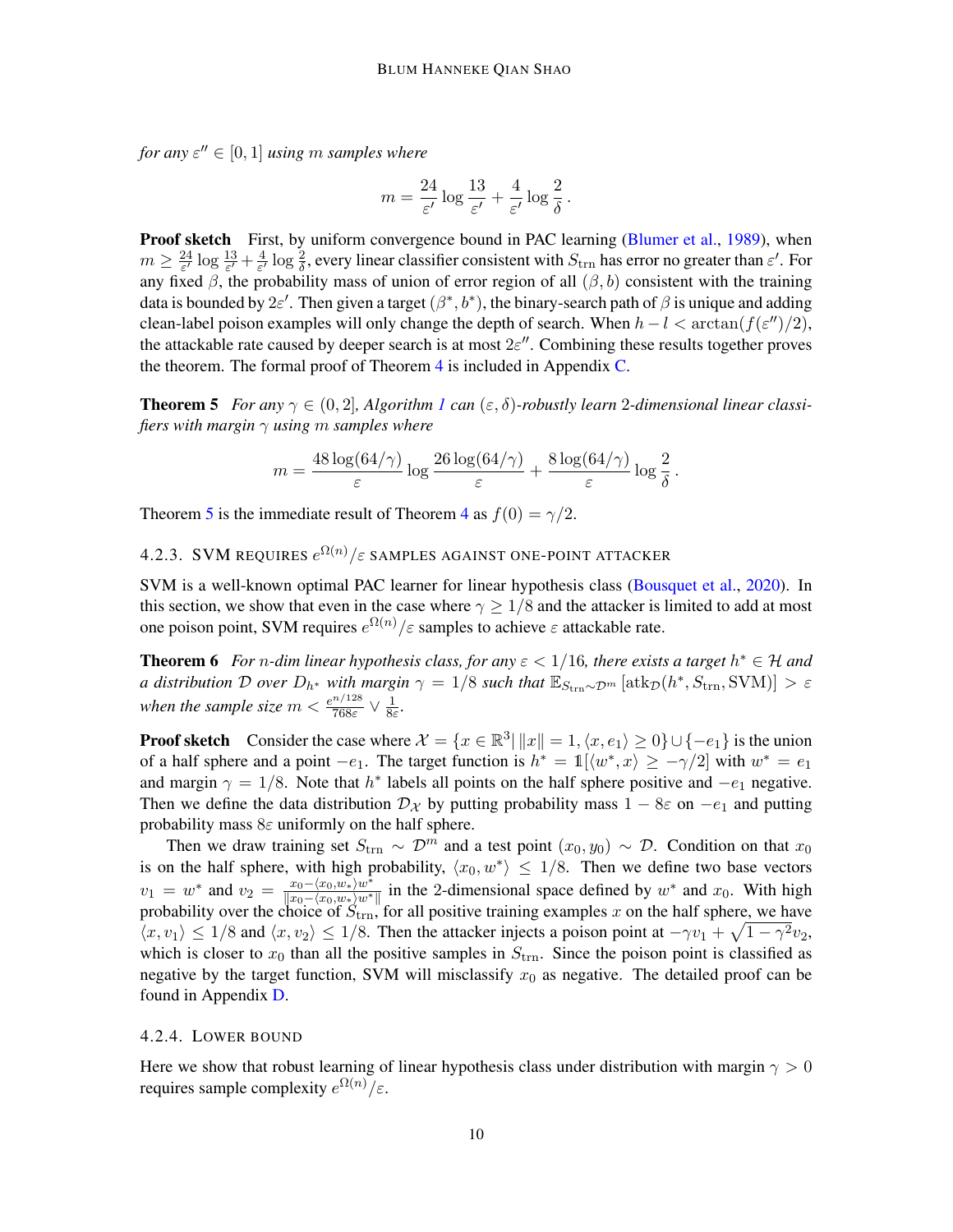**Theorem 7** *For n-dimensional linear hypothesis class with*  $n > 256$ *, for any*  $\varepsilon \leq 1/16$  *and for* any algorithm A, there exists a target function  $h^* \in \mathcal{H}$  and a distribution  $\mathcal D$  over  $D_{h^*}$  with margin  $\gamma = 1/8$  such that  $\mathbb{E}_{S_{\text{trn}} \sim \mathcal{D}^m} [\text{atk}_{\mathcal{D}}(h^*, S_{\text{trn}}, \mathcal{A})] > \varepsilon$  when the sample size  $m \leq \frac{e^{\frac{n-1}{128}}}{192\varepsilon}$ . For *convenience, here we relax the instance space by allowing*  $\mathcal{X} \subseteq B^n(\mathbf{0},9/8)$ *.* 

The construction of the target function and the data distribution is similar to that in the proof of Theorem [6.](#page-9-1) To attack a test instance  $x_0$ , the attacker adds the reflection points of all training points through the hyperplane defined by  $x_0$  and  $w^*$  such that any algorithm will misclassify  $x_0$  with probability  $1/2$ . The detailed proof is included in Appendix [E.](#page-32-0)

# <span id="page-10-0"></span>5. Results for finite-point attackers

In this section, instead of considering the case where the attacker can add a set of poison examples of arbitrary size, we study a restrictive case where the attacker is allowed to add at most  $t$  poison examples for some  $t < \infty$ , i.e.,  $|\text{Adv}(h^*, S_{\text{trn}}, x_0)| \le t$  for any  $h^*, S_{\text{trn}}, x_0$ . Following Definition [1](#page-2-0) and [2,](#page-3-1) we define t-point clean-label attackable rate and  $(t, \varepsilon, \delta)$ -robust learnability as follows.

**Definition 6 (t-point clean-label attackable rate)** For a target function  $h^*$ , a training data set  $S_{\text{trn}}$  and a (possibly randomized) algorithm A, for any distribution D over  $D_{h^*}$ , the t-point clean*label attackable rate is*

$$
\mathrm{atk}_\mathcal{D}(t, h^*, S_{\mathrm{trn}}, \mathcal{A}) \triangleq \sup_{\mathrm{Adv}} \mathrm{atk}_\mathcal{D}(h^*, S_{\mathrm{trn}}, \mathcal{A}, \mathrm{Adv}) \text{ s.t. } |\mathrm{Adv}(h^*, S_{\mathrm{trn}}, x)| \leq t, \forall x \in \mathcal{X}.
$$

**Definition 7** (( $t, \varepsilon, \delta$ )-robust learnability) *A hypothesis class*  $H$  *is* ( $t, \varepsilon, \delta$ )-robust learnable if there *exists a learning algorithm A such that*  $\forall \varepsilon, \delta \in (0,1)$ ,  $\exists m(t, \varepsilon, \delta) \in \mathbb{N}$  *such that*  $\forall h^* \in \mathcal{H}, \forall \mathcal{D}$  *over*  $D_{h^*}$ *, with probability at least*  $1 - \delta$  *over*  $S_{\text{trn}} \sim \mathcal{D}^m$ *,* 

$$
\mathrm{atk}_\mathcal{D}(t, h^*, S_{\mathrm{trn}}, \mathcal{A}) \leq \varepsilon.
$$

#### 5.1. Algorithms robust to  $t$ -point attacker

Robustness to a small number of poison examples has been studied by [Ma et al.](#page-15-6) [\(2019\)](#page-15-6); [Levine and](#page-15-7) [Feizi](#page-15-7) [\(2020\)](#page-15-7). [Ma et al.](#page-15-6) [\(2019\)](#page-15-6) show that differentially-private learners are naturally resistant to data poisoning when the attacker can only inject a small number of poison examples. [Levine and Feizi](#page-15-7) [\(2020\)](#page-15-7) propose an algorithm called Deep Partition Aggregation (DPA), which partitions the training set into multiple sets by a deterministic hash function, trains base classifiers over each partition and then returns the majority vote of base classifiers. They show that for any instance  $x$ , the prediction on x is unchanged if the number of votes of the output exceeds half of the number of the total votes by  $t$ . But the attackable rate of DPA is not guaranteed. Here we propose several algorithms similar to DPA but with guarantees on the attackable rate. In Algorithm [2,](#page-11-0) we provide a protocol converting any given ERM learner  $\mathcal L$  to a learner with small t-point clean-label attackable rate.

<span id="page-10-1"></span>Theorem 8 *For any hypothesis class* H *with VC dimension* d *with any proper ERM learner* L*, Algorithm* [2](#page-11-0) *can*  $(t, \varepsilon, \delta)$ *-robustly learn*  $H$  *using* m *samples where* 

$$
m = O\left(\frac{dt}{\varepsilon}\log\frac{dt}{\varepsilon} + \frac{d}{\varepsilon}\log\frac{1}{\delta}\right).
$$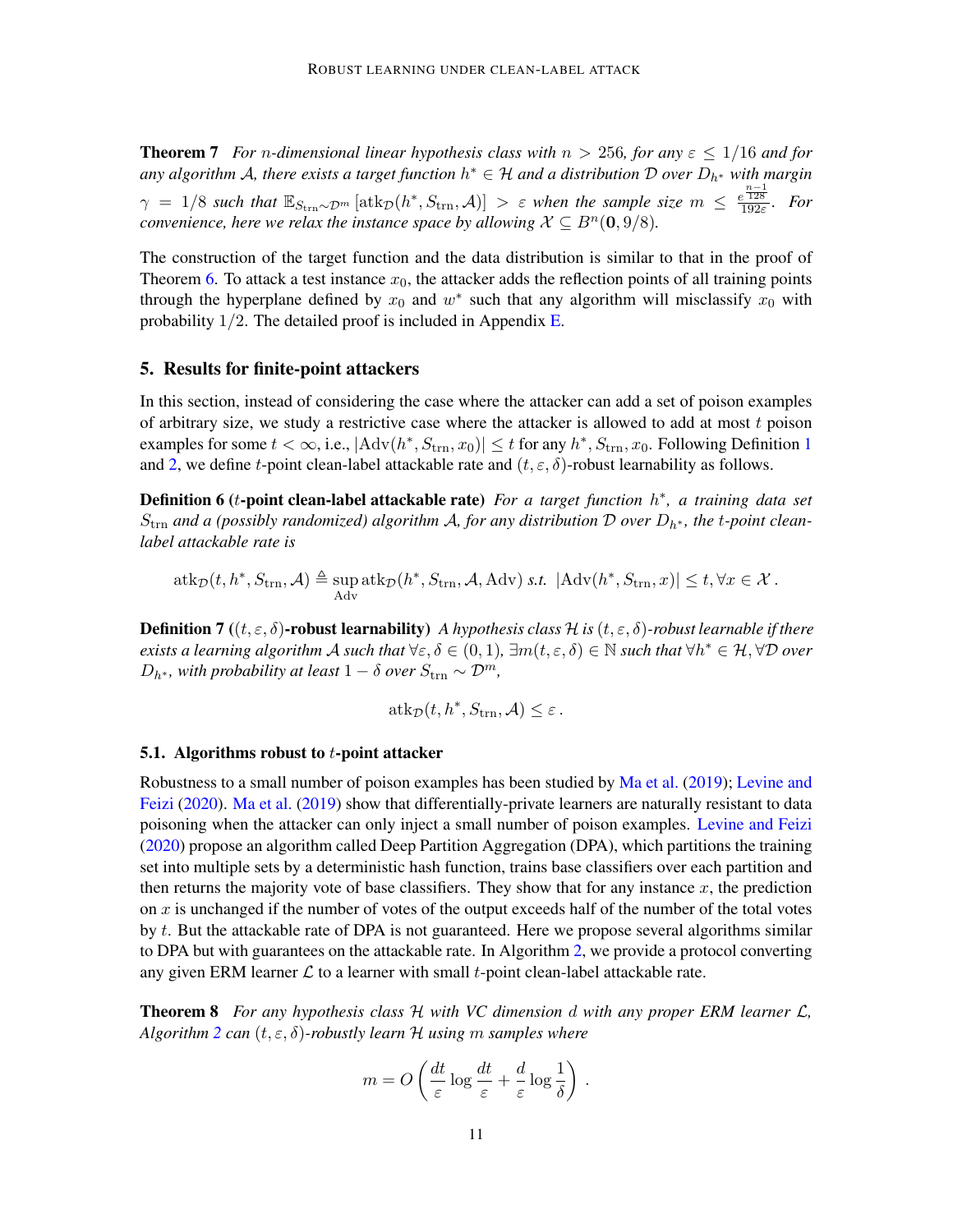Algorithm 2 A robust protocol for  $t$ -point attacker

<span id="page-11-0"></span>1: **input:** A proper ERM learner  $\mathcal{L}$ , data  $S$ 

2: divide S into  $10t + 1$  blocks  $\{S^{(1)}, S^{(2)}, \ldots, S^{(10t+1)}\}$  with size  $\left| \frac{|S|}{10t+1} \right|$  randomly without replacement (throw away the remaining  $|S| - (10t + 1) \left| \frac{|S|}{10t + 1} \right|$  points) 3: **return** Major( $\mathcal{H}'$ ) where  $\mathcal{H}' = {\mathcal{L}(S^{(i)}) | i \in [10t + 1]}$ 

**Algorithm 3** A proper robust learner for *t*-point attacker given projection number  $k_p$ 

<span id="page-11-1"></span>1: **input**: A proper ERM learner  $\mathcal{L}$ , data  $S$ 2: Divide the data S into  $10k_pt+1$  sets  $\{S^{(1)}, S^{(2)}, \ldots, S^{(10k_pt+1)}\}$  with size  $\left| \frac{|S|}{10k_pt+1} \right|$  randomly without replacement (throw away the remaining  $|S| - (10k_pt + 1) \left| \frac{|S|}{10k_pt + 1} \right|$  points) 3: **return**  $\widehat{h} = \text{Proj}_{\mathcal{H}}(\mathcal{H}')$ , where  $\mathcal{H}' = \{h_i = \mathcal{L}(S^{(i)}) | i \in [10k_pt + 1]\}$ 

**Proof sketch** For every misclassified point  $x_0 \in \mathcal{X}$ , there are at least  $5t + 1$  classifiers among  $\{\mathcal{L}(S^{(i)})\}_{i=1}^{10t+1}$  misclassifying  $x_0$ . Since there are at most t blocks containing poison data, there are at least  $4t+1$  non-contaminated classifiers (output by blocks without poison data) misclassifying  $x_0$ . Then t-point clean-label attackable rate is bounded by bounding the error of one non-contaminated classifier. The detailed proof is provided in Appendix [F.](#page-37-0)

As we can see, Algorithm [2](#page-11-0) is improper even if  $\mathcal L$  is proper. Inspired by the projection number and the projection operator defined by [Bousquet et al.](#page-14-10) [\(2020\)](#page-14-10), we propose a proper robust learner in Algorithm [3.](#page-11-1) First, let us introduce the definitions of the projection number and the projection operator as follows. For a finite (multiset)  $\mathcal{H}' \subseteq \mathcal{H}$ , for  $l \geq 2$ , define the set  $\mathcal{X}_{\mathcal{H}',l} \subseteq \mathcal{X}$  of all the points x on which less than  $\frac{1}{l}$ -fraction of all classifiers in H' disagree with the majority. That is,

$$
\mathcal{X}_{\mathcal{H}',l} = \left\{ x \in \mathcal{X} : \sum_{h \in \mathcal{H}'} \mathbb{1}[h(x) \neq \mathrm{Major}(\mathcal{H}', x)] < \frac{|\mathcal{H}'|}{l} \right\}.
$$

Definition 8 (projection number and projection operator) *The projection number of* H*, denoted by*  $k_p$ , is the smallest integer  $k \geq 2$  such that, for any finite multiset  $\mathcal{H}' \subseteq \mathcal{H}$  there exists  $h \in \mathcal{H}$ *that agrees with*  $\text{Major}(\mathcal{H}')$  *on the entire set*  $\mathcal{X}_{\mathcal{H}',k}$ *. If no such integer k exists, define*  $k_p = \infty$ *. If*  $k_p < \infty$ , the projection operator  $\text{Proj}_{\mathcal{H}} : \mathcal{H}' \mapsto \mathcal{H}$  is a deterministic map from  $\mathcal{H}'$  to  $\mathcal{H}$  such that  $\text{Proj}_{\mathcal{H}}(\mathcal{H}', x) = \text{Major}(\mathcal{H}', x), \forall x \in \mathcal{X}_{\mathcal{H}', k_p}.$ 

<span id="page-11-2"></span>**Theorem 9** *For any hypothesis class*  $H$  *with VC dimension d and projection number*  $k_p$ *, with any proper* ERM *learner* L*, Algorithm [3](#page-11-1) can* (t, ε, δ)*-robustly learn* H *using* m *samples where*

$$
m = O\left(\frac{k_p^2 dt}{\varepsilon} \log \frac{k_p dt}{\varepsilon} + \frac{k_p d}{\varepsilon} \ln \frac{1}{\delta}\right).
$$

The proof adopts the same idea as the proof of Theorem [8](#page-10-1) and is included in Appendix [G.](#page-39-0) For the hypothesis class with infinite projection number, we can obtain a proper learner in a similar way: randomly selecting  $|\varepsilon|S|/3t$  samples with replacement from input data set S and run ERM over the selected data. We show that this algorithm can  $(t, \varepsilon, \delta)$ -robustly learn H using  $O(\frac{dt}{\varepsilon^2})$  $rac{dt}{\varepsilon^2} \log \frac{d}{\varepsilon} + \frac{d}{\varepsilon}$  $\frac{d}{\varepsilon} \log \frac{1}{\delta}$ samples. The details of the algorithm and the analysis can be found in Appendix [G.](#page-39-0)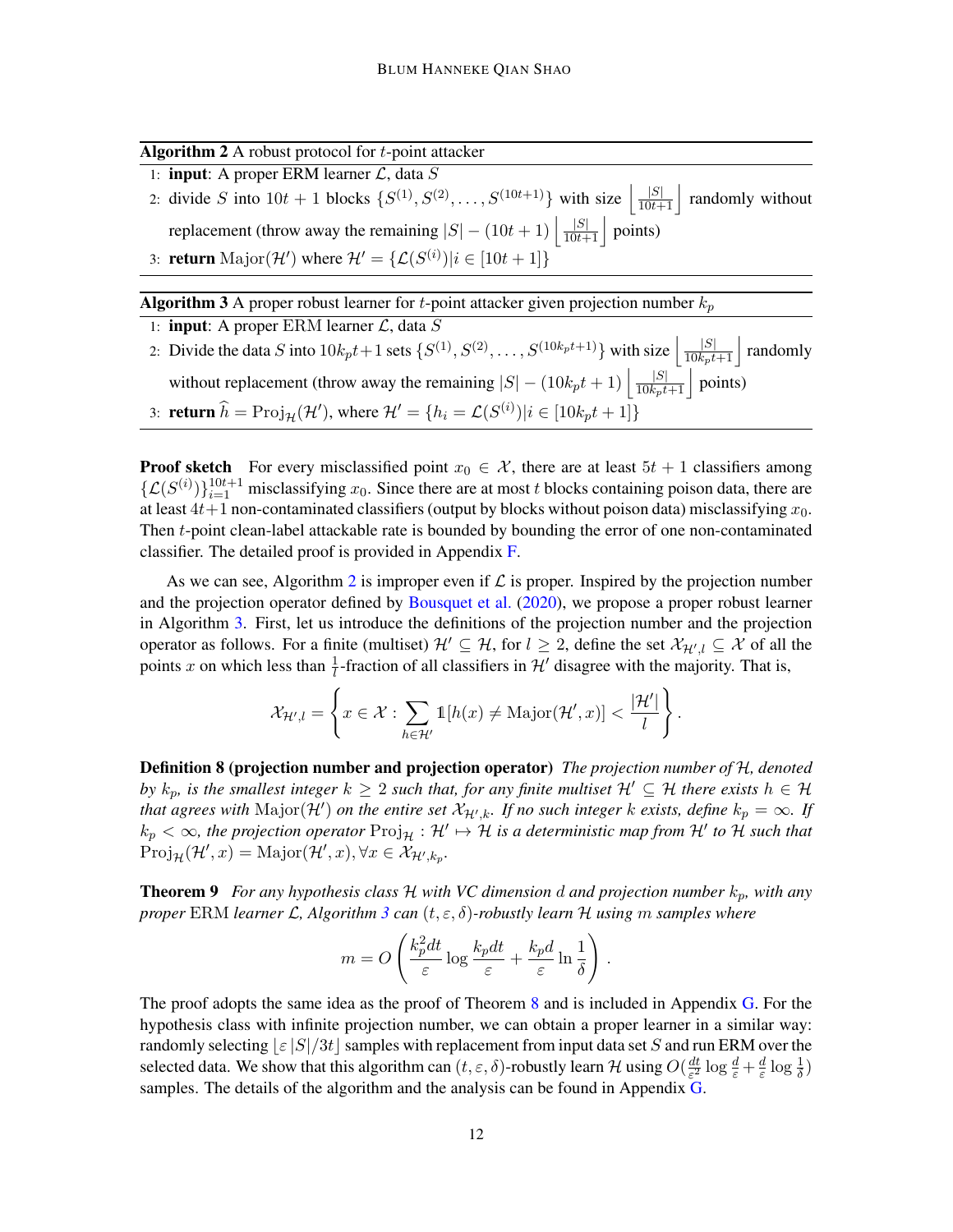# 5.2. Lower bound

<span id="page-12-0"></span>**Theorem 10** *For any*  $d \geq 1$  *and*  $\varepsilon \leq \frac{3}{8}$  $\frac{3}{8}$ , there exists a hypothesis class H with VC dimension 5d *such that for any algorithm* A*, there exists a target function* h <sup>∗</sup> ∈ H *and a data distribution* D *on*  $D_{h^*}$ , such that  $\mathbb{E}_{S_{\text{trn}}\sim\mathcal{D}^m}\left[\text{atk}_{\mathcal{D}}(t,h^*,S_{\text{trn}},\mathcal{A})\right] > \varepsilon$  when the sample size  $m < \frac{3td}{64\varepsilon}$ .

**Proof sketch** Consider d disjoint spheres in  $\mathbb{R}^3$  and the target function is chosen by randomly selecting a circle on each sphere. Then label each circle differently from the rest of the sphere the circle lies on. Specifically, we flip  $d$  independent fair coins, one for each circle to decide whether the circle is labeled positive or negative. The data distribution puts probability mass  $\frac{t}{8m}$  uniformly on each circle and  $1 - \frac{td}{8n}$  $\frac{td}{8m}$  probability mass on an irrelevant point (not on any of the spheres). Then we can show that with constant probability, every unseen point on each circle can be attacked by an attacker similar to the one in the proof sketch of Theorem [2.](#page-7-1) The detailed proof is included in Appendix [H.](#page-41-0)

Remark 1 *Actually, our algorithms above even work for* t*-point* unclean*-label attackers (where the poison data are not necessarily labeled by the target function) as well, which indicates that cleanness of poison examples does not make the problem fundamentally easier in the worst-case over classes of a given VC dimension, in the* t*-point attack case (although it can potentially make a difference for particular algorithms or particular classes* H*).*

### 6. Discussion and future directions

In this paper, we show the impossibility of robust learning in the presence of clean-label attacks for some hypothesis classes with bounded VC dimension, e.g., the class of linear separators, and the robust learnability of some hypothesis classes characterized by known complexity measures, e.g., finite star number. There are several interesting open questions.

- The first question is what are necessary and sufficient conditions for  $(\varepsilon, \delta)$ -robust learnability. Finite star number is a sufficient but not necessary condition. Here is an example where the instance space is  $\mathcal{X} = \mathbb{N}$  and the hypothesis class is  $\mathcal{H} = \{1[i]|i \in \mathbb{N}\} \cup \{0\}$ . The star number of H is  $\mathfrak{s} = \infty$ , but H is robust learnable since  $\text{VCdim}(\mathcal{H}) = 1$ . One intriguing possible complexity measure is the largest number  $k$  such that there is a set of distinct points  $S = \{x_1, \ldots, x_k\} \in \mathcal{X}^k$  and classifiers  $\{h_0, \ldots, h_k\}$ , where for any  $i \in [k]$ , there exists an involutory function  $f_i: \mathcal{X} \mapsto \mathcal{X}$  (i.e.,  $f_i(f_i(x)) = x, \forall x \in \mathcal{X}$ ) such that  $f_i(x_i) = x_i$  and  $DIS({h_0, h_i}) \cap {S \cup f_i(S)} = {x_i}.$
- For proper robust learning, we prove that any hypothesis class with infinite hollow star number  $k_o = \infty$  is neither consistently properly  $(\varepsilon, \delta)$ -robust learnable nor deterministically properly  $(\varepsilon, \delta)$ -robust learnable. Compared with the fact that  $k_o = \infty$  only brings an extra  $\Omega(\log(1/\varepsilon))$ in the optimal PAC sample complexity [\(Bousquet et al.,](#page-14-10) [2020\)](#page-14-10), we see that the hollow star number has a dramatically larger impact on proper robust learnability. On the other hand, finite hollow star number does not suffice for robust learnability (e.g., [Bousquet et al.,](#page-14-10) [2020,](#page-14-10) show linear classifiers on  $\mathbb{R}^n$  have  $k_o = n + 2$ ), and it is unclear what is the necessary and sufficient condition for proper robust learnability.
- For linear classifiers with margin  $\gamma > 0$ , the lower bound of the sample complexity presented in Section [4](#page-7-0) ignores the dependence on  $\gamma$ . For the two learners introduced in Section [4,](#page-7-0) the one using the covering set has sample complexity of  $O(n(2/\gamma)^n \log(1/\gamma))$  and the other one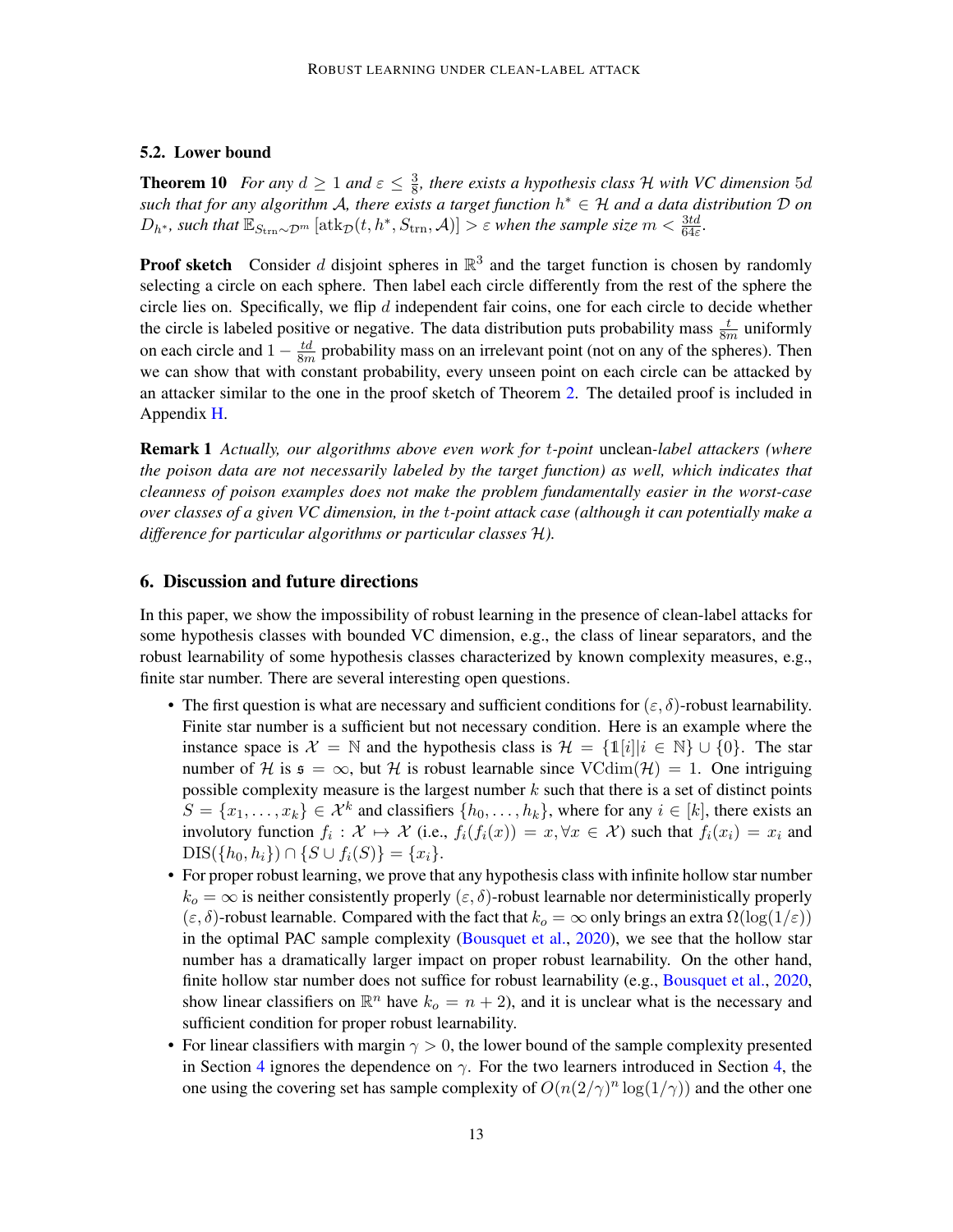designed for the 2-dimension has sample complexity of  $O(\log(1/\gamma) \log \log(1/\gamma))$ . There is a huge gap between the lower bound and the upper bound and thus far, the optimal dependence on  $\gamma$  remains unclear.

• For finite-point attacks, we construct a hypothesis class such that the *t*-point clean-label attackable rate is  $\Omega(\frac{t}{m})$  in the proof of Theorem [10](#page-12-0) and Algorithm [2](#page-11-0) achieves  $O(\frac{t \log(m)}{m})$  $\frac{\mathbf{g}(m)}{m}$ ) attackable rate. It is unclear to us for what kind of hypothesis class, there is an algorithm able to achieve  $o(\frac{t}{n})$  $\frac{t}{m}$ ) attackable rate. At the same time, we are curious about its connection to  $(\varepsilon, \delta)$ -robust learnablility. Notice that in all the proofs of the negative results in this paper, the attacker we construct never injects more than  $m$  poison examples. This triggers the following suspicion: are infinite-point attackers strictly more powerful than  $m$ -point attackers? Specifically, we have the following conjecture.

Conjecture 1 (infinite to finite) *For any hypothesis class H, for every target function*  $h^* \in$ H, data distribution D over  $D_{h^*}$ , there exist a pair of constants  $c, c' > 0$  such that for any  $m > 0$ , any training data  $S_{\text{trn}} \in D_{h^*}^m$  and any algorithm A,  $\text{atk}_{\mathcal{D}}(h^*, S_{\text{trn}}, \mathcal{A}) \geq c$  iff  $\mathrm{atk}_{\mathcal{D}}(m, h^*, S_{\mathrm{trn}}, \mathcal{A}) \geq c'.$ 

Assuming that this conjecture holds, hence for any hypothesis class  $H$ , if there exists an algorithm A able to  $(t, \varepsilon, \delta)$ -robustly learn H with attackable rate  $o(\frac{t}{n})$  $\frac{t}{m}$ ), then H is  $(m, \varepsilon, \delta)$ robust learnable and thus,  $(\varepsilon, \delta)$ -robust learnable.

• Another open question is whether abstention helps. Considering the case where the algorithm is allowed to abstain on  $\varepsilon$ -fraction of inputs if the algorithm detects abnormality. That is to say, the algorithm outputs a selective classifier  $(h, CR(S_{trn}))$ , where the prediction hypothesis h is a map from X to Y and  $CR(S_{trn}) \subseteq \mathcal{X}$  is the confidence region of the prediction. The algorithm predicts  $\mathcal{A}(S_{\text{trn}}, x) = h(x)$  if  $x \in \text{CR}(S_{\text{trn}})$  and  $\mathcal{A}(S_{\text{trn}}, x) = \perp$  if  $x \notin \text{CR}(S_{\text{trn}})$ , where  $\perp$  means the algorithm predicts "I don't know". Then for any deterministic algorithm, we say a test instance  $x \in \mathcal{X}$  is attackable if there is a clean-label attacker such that x is predicted incorrectly as well as  $x$  is in the confidence region, i.e.,

$$
\mathcal{A}(S_{\text{trn}} \cup \text{Adv}(h^*, S_{\text{trn}}, x), x) \neq h^*(x) \qquad \& \qquad x \in \text{CR}(S_{\text{trn}} \cup \text{Adv}(h^*, S_{\text{trn}}, x)).
$$

We define the event  $\mathcal{E}(h^*, S_{\text{trn}}, \mathcal{A}, \text{Adv}, x, y) = \{ \mathcal{A}(S_{\text{trn}} \cup \text{Adv}(h^*, S_{\text{trn}}, x), x) \neq h^*(x) \cap$  $x \in \text{CR}(S_{\text{trn}} \cup \text{Adv}(h^*, S_{\text{trn}}, x))$  and then define the selective attackable rate as

$$
\sup_{\text{Adv}} \mathbb{E}_{(x,y)\sim\mathcal{D},\mathcal{A}}\left[\mathbb{1}[\mathcal{E}(h^*, S_{\text{trn}}, \mathcal{A}, \text{Adv}, x, y)]\right].
$$

We are curious about the sample complexity required to achieve  $\varepsilon$  selective attackable rate while keeping the probability mass of the confidence region  $\mathbb{P}_{(x,y)\sim\mathcal{D}}(x \in \text{CR}(S)) \leq \varepsilon$  for any input  $S \supseteq S_{\text{trn}}$ .

# Acknowledgments

This work was supported in part by the National Science Foundation under grant CCF-1815011 and by the Defense Advanced Research Projects Agency under cooperative agreement HR00112020003. Jian Qian acknowledges support of the ONR through grant # N00014-20-1-2336. The views expressed in this work do not necessarily reflect the position or the policy of the Government and no official endorsement should be inferred. Approved for public release; distribution is unlimited.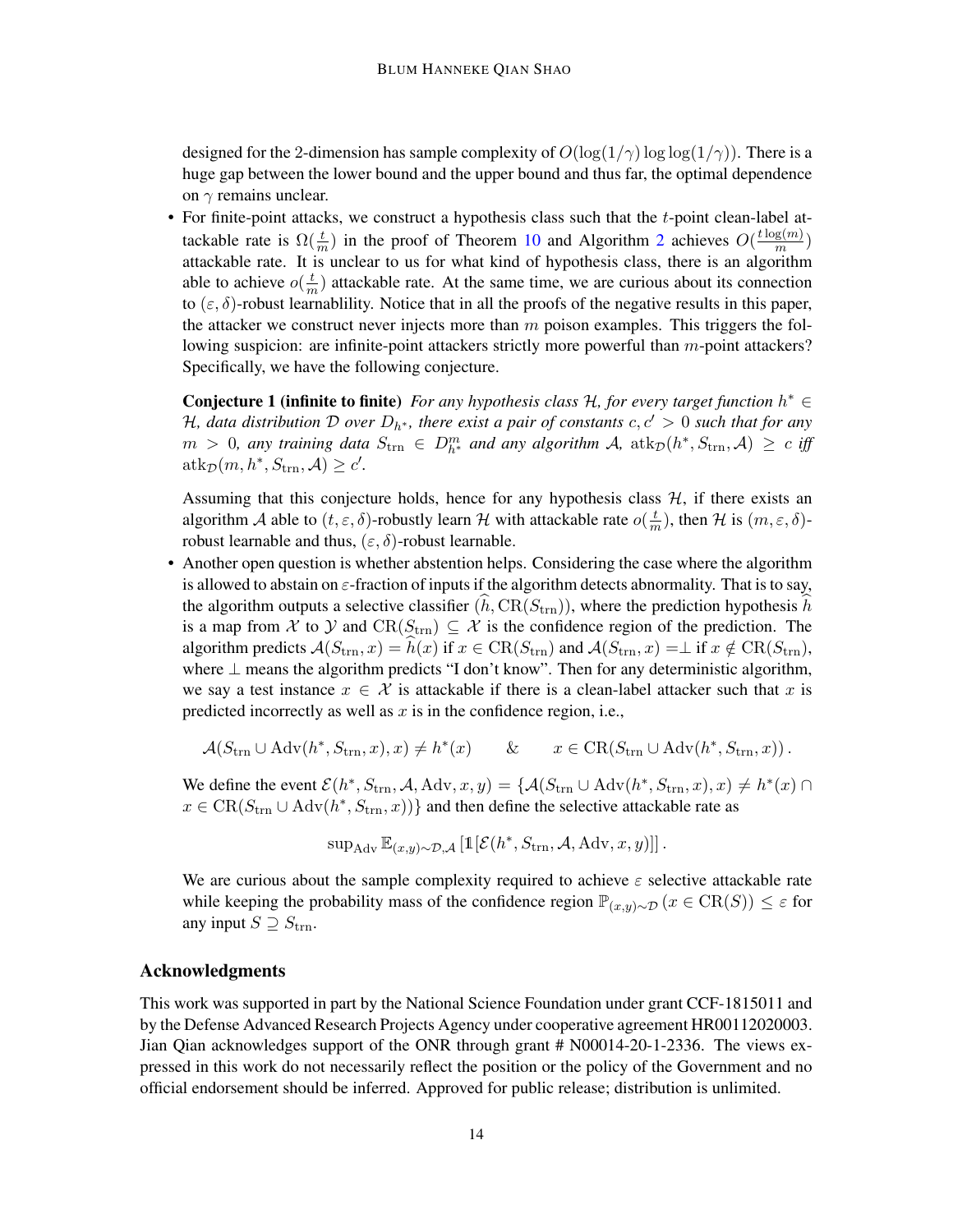# **References**

- <span id="page-14-8"></span>Peter Auer and Ronald Ortner. A new PAC bound for intersection-closed concept classes. *Machine Learning*, 66(2-3):151–163, 2007.
- <span id="page-14-14"></span>Keith Ball et al. An elementary introduction to modern convex geometry. *Flavors of geometry*, 31: 1–58, 1997.
- <span id="page-14-2"></span>Marco Barreno, Blaine Nelson, Russell Sears, Anthony D Joseph, and J Doug Tygar. Can machine learning be secure? In *Proceedings of the 2006 ACM Symposium on Information, computer and communications security*, pages 16–25, 2006.
- <span id="page-14-7"></span>Shai Ben-David. 2 notes on classes with Vapnik-Chervonenkis dimension 1. *arXiv preprint arXiv:1507.05307*, 2015.
- <span id="page-14-1"></span>Battista Biggio, Blaine Nelson, and Pavel Laskov. Poisoning attacks against support vector machines. In *Proceedings of the 29th International Coference on International Conference on Machine Learning*, pages 1467–1474, 2012.
- <span id="page-14-13"></span>Anselm Blumer, Andrzej Ehrenfeucht, David Haussler, and Manfred K Warmuth. Learnability and the Vapnik-Chervonenkis dimension. *Journal of the ACM (JACM)*, 36(4):929–965, 1989.
- <span id="page-14-10"></span>Olivier Bousquet, Steve Hanneke, Shay Moran, and Nikita Zhivotovskiy. Proper learning, Helly number, and an optimal SVM bound. In *Proceedings of the 33rd Annual Conference on Learning Theory*, 2020.
- <span id="page-14-5"></span>Sebastien Bubeck, Yin Tat Lee, Eric Price, and Ilya Razenshteyn. Adversarial examples from ´ computational constraints. In *International Conference on Machine Learning*, pages 831–840. PMLR, 2019.
- <span id="page-14-6"></span>Daniel Cullina, Arjun Nitin Bhagoji, and Prateek Mittal. PAC-learning in the presence of adversaries. In *Advances in Neural Information Processing Systems*, pages 230–241, 2018.
- <span id="page-14-12"></span>Malte Darnstädt. The optimal PAC bound for intersection-closed concept classes. *Information Processing Letters*, 115(4):458–461, 2015.
- <span id="page-14-0"></span>Omid Etesami, Saeed Mahloujifar, and Mohammad Mahmoody. Computational concentration of measure: Optimal bounds, reductions, and more. In *Proceedings of the Fourteenth Annual ACM-SIAM Symposium on Discrete Algorithms*, pages 345–363. SIAM, 2020.
- <span id="page-14-3"></span>Ji Gao, Amin Karbasi, and Mohammad Mahmoody. Learning and certification under instancetargeted poisoning. In *Conference on Uncertainty in Artificial Intelligence*, 2021.
- <span id="page-14-4"></span>Ian J Goodfellow, Jonathon Shlens, and Christian Szegedy. Explaining and harnessing adversarial examples. *arXiv preprint arXiv:1412.6572*, 2014.
- <span id="page-14-11"></span>Steve Hanneke. *Theoretical Foundations of Active Learning*. PhD thesis, Machine Learning Department, School of Computer Science, Carnegie Mellon University, 2009.
- <span id="page-14-9"></span>Steve Hanneke. Refined error bounds for several learning algorithms. *The Journal of Machine Learning Research*, 17(1):4667–4721, 2016a.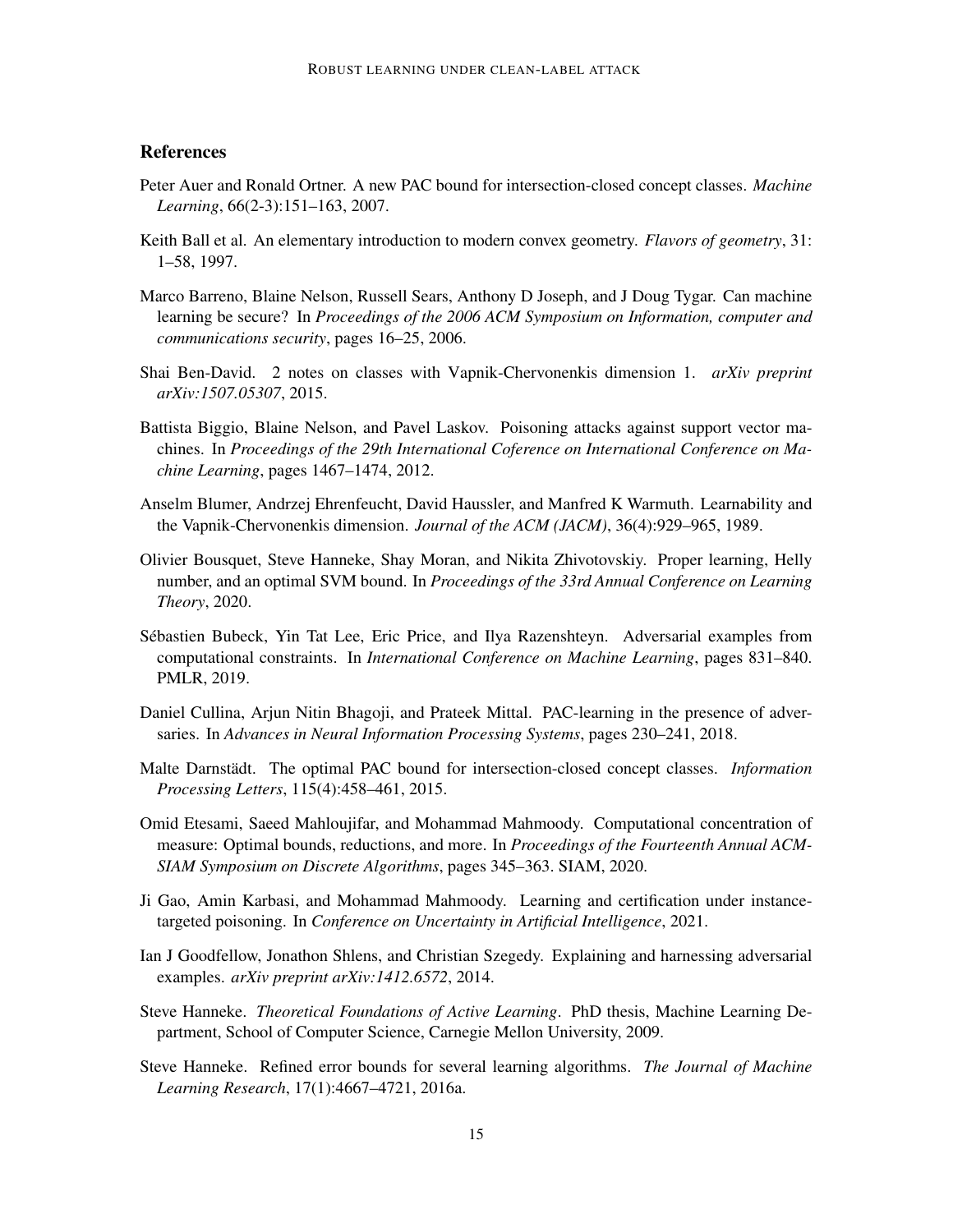- <span id="page-15-14"></span>Steve Hanneke. The optimal sample complexity of PAC learning. *Journal of Machine Learning Research*, 17(38):1–15, 2016b.
- <span id="page-15-12"></span>Steve Hanneke and Liu Yang. Minimax analysis of active learning. *The Journal of Machine Learning Research*, 16(1):3487–3602, 2015.
- <span id="page-15-13"></span>David Haussler, Nick Littlestone, and Manfred Warmuth. Predicting  $\{0, 1\}$ -functions on randomly drawn points. *Information and Computation*, 115(2):248–292, 1994.
- <span id="page-15-11"></span>D. Helmbold, R. Sloan, and M. Warmuth. Learning nested differences of intersection-closed concept classes. *Machine Learning*, 5(2):165–196, 1990.
- <span id="page-15-8"></span>Pang Wei Koh and Percy Liang. Understanding black-box predictions via influence functions. In *International Conference on Machine Learning*, pages 1885–1894, 2017.
- <span id="page-15-7"></span>Alexander Levine and Soheil Feizi. Deep partition aggregation: Provable defense against general poisoning attacks. *arXiv preprint arXiv:2006.14768*, 2020.
- <span id="page-15-6"></span>Yuzhe Ma, Xiaojin Zhu Zhu, and Justin Hsu. Data poisoning against differentially-private learners: Attacks and defenses. In *International Joint Conference on Artificial Intelligence*, 2019.
- <span id="page-15-0"></span>Saeed Mahloujifar and Mohammad Mahmoody. Blockwise p-tampering attacks on cryptographic primitives, extractors, and learners. In *Theory of Cryptography Conference*, pages 245–279. Springer, 2017.
- <span id="page-15-3"></span>Saeed Mahloujifar and Mohammad Mahmoody. Can adversarially robust learning leverage computational hardness? In *Algorithmic Learning Theory*, pages 581–609. PMLR, 2019.
- <span id="page-15-1"></span>Saeed Mahloujifar, Dimitrios I Diochnos, and Mohammad Mahmoody. Learning under p-tampering attacks. In *Algorithmic Learning Theory*, pages 572–596. PMLR, 2018.
- <span id="page-15-4"></span>Saeed Mahloujifar, Dimitrios I Diochnos, and Mohammad Mahmoody. The curse of concentration in robust learning: Evasion and poisoning attacks from concentration of measure. In *Proceedings of the AAAI Conference on Artificial Intelligence*, volume 33, pages 4536–4543, 2019a.
- <span id="page-15-2"></span>Saeed Mahloujifar, Mohammad Mahmoody, and Ameer Mohammed. Universal multi-party poisoning attacks. In *International Conference on Machine Learing (ICML)*, 2019b.
- <span id="page-15-15"></span>Andreas Maurer and Massimiliano Pontil. Empirical bernstein bounds and sample variance penalization. *arXiv preprint arXiv:0907.3740*, 2009.
- <span id="page-15-9"></span>Omar Montasser, Steve Hanneke, and Nathan Srebro. VC classes are adversarially robustly learnable, but only improperly. In *Conference on Learning Theory*, pages 2512–2530, 2019.
- <span id="page-15-10"></span>Omar Montasser, Surbhi Goel, Ilias Diakonikolas, and Nathan Srebro. Efficiently learning adversarially robust halfspaces with noise. *arXiv preprint arXiv:2005.07652*, 2020.
- <span id="page-15-5"></span>Nicolas Papernot, Patrick McDaniel, Arunesh Sinha, and Michael Wellman. Towards the science of security and privacy in machine learning. *arXiv preprint arXiv:1611.03814*, 2016.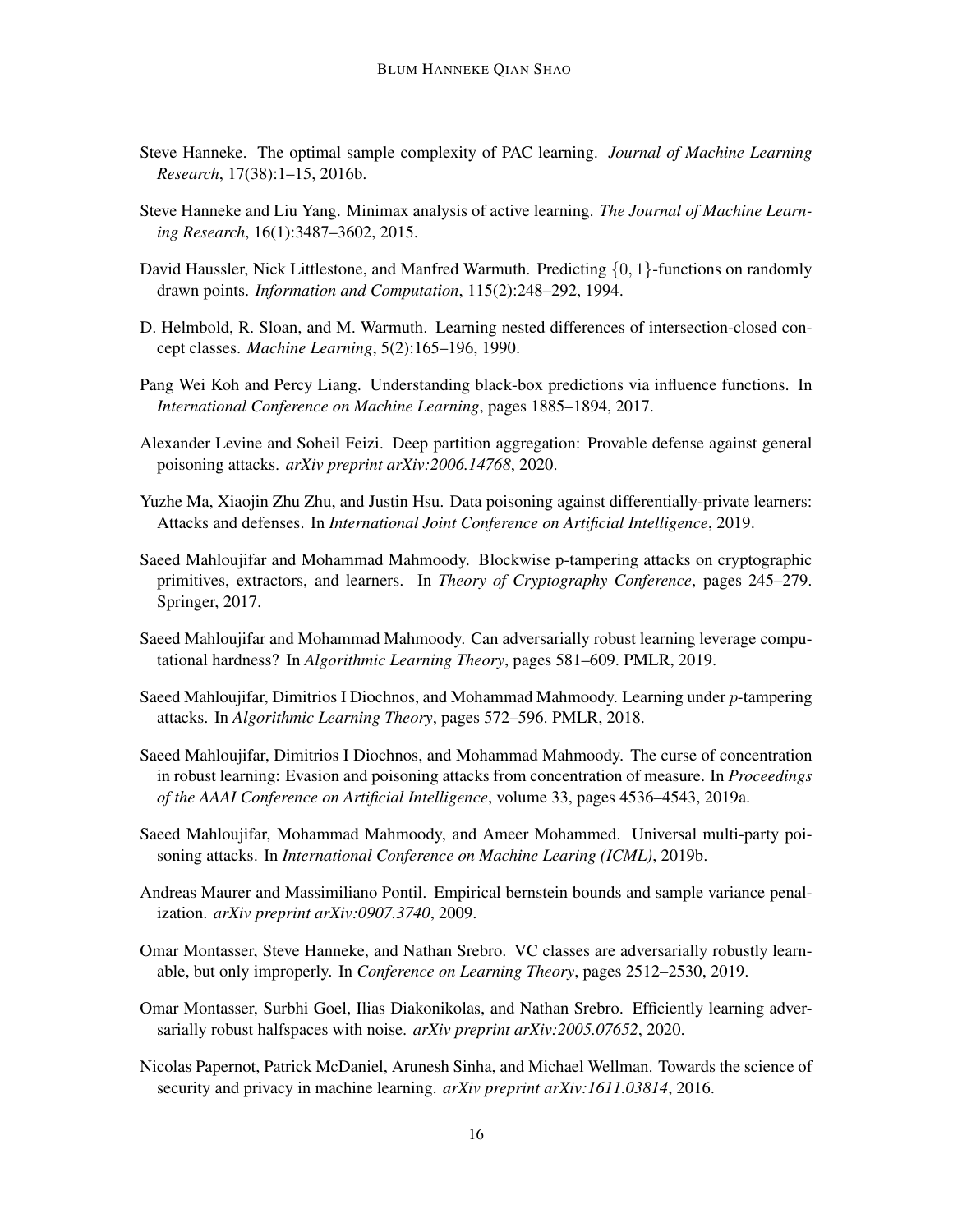- <span id="page-16-5"></span>Joaquin Quionero-Candela, Masashi Sugiyama, Anton Schwaighofer, and Neil D Lawrence. *Dataset shift in machine learning*. The MIT Press, 2009.
- <span id="page-16-0"></span>Ali Shafahi, W Ronny Huang, Mahyar Najibi, Octavian Suciu, Christoph Studer, Tudor Dumitras, and Tom Goldstein. Poison frogs! targeted clean-label poisoning attacks on neural networks. In *Advances in Neural Information Processing Systems*, pages 6103–6113, 2018.
- <span id="page-16-2"></span>Jacob Steinhardt, Pang Wei W Koh, and Percy S Liang. Certified defenses for data poisoning attacks. In *Advances in neural information processing systems*, pages 3517–3529, 2017.
- <span id="page-16-1"></span>Octavian Suciu, Radu Marginean, Yigitcan Kaya, Hal Daume III, and Tudor Dumitras. When does machine learning FAIL? generalized transferability for evasion and poisoning attacks. In *27th USENIX Security Symposium (USENIX Security 18)*, pages 1299–1316, 2018.
- <span id="page-16-3"></span>Christian Szegedy, Wojciech Zaremba, Ilya Sutskever, Joan Bruna, Dumitru Erhan, Ian Goodfellow, and Rob Fergus. Intriguing properties of neural networks. *arXiv preprint arXiv:1312.6199*, 2013.
- <span id="page-16-6"></span>V. Vapnik and A. Chervonenkis. *Theory of Pattern Recognition*. Nauka, Moscow, 1974.
- <span id="page-16-4"></span>Huan Xu and Shie Mannor. Robustness and generalization. *Machine learning*, 86(3):391–423, 2012.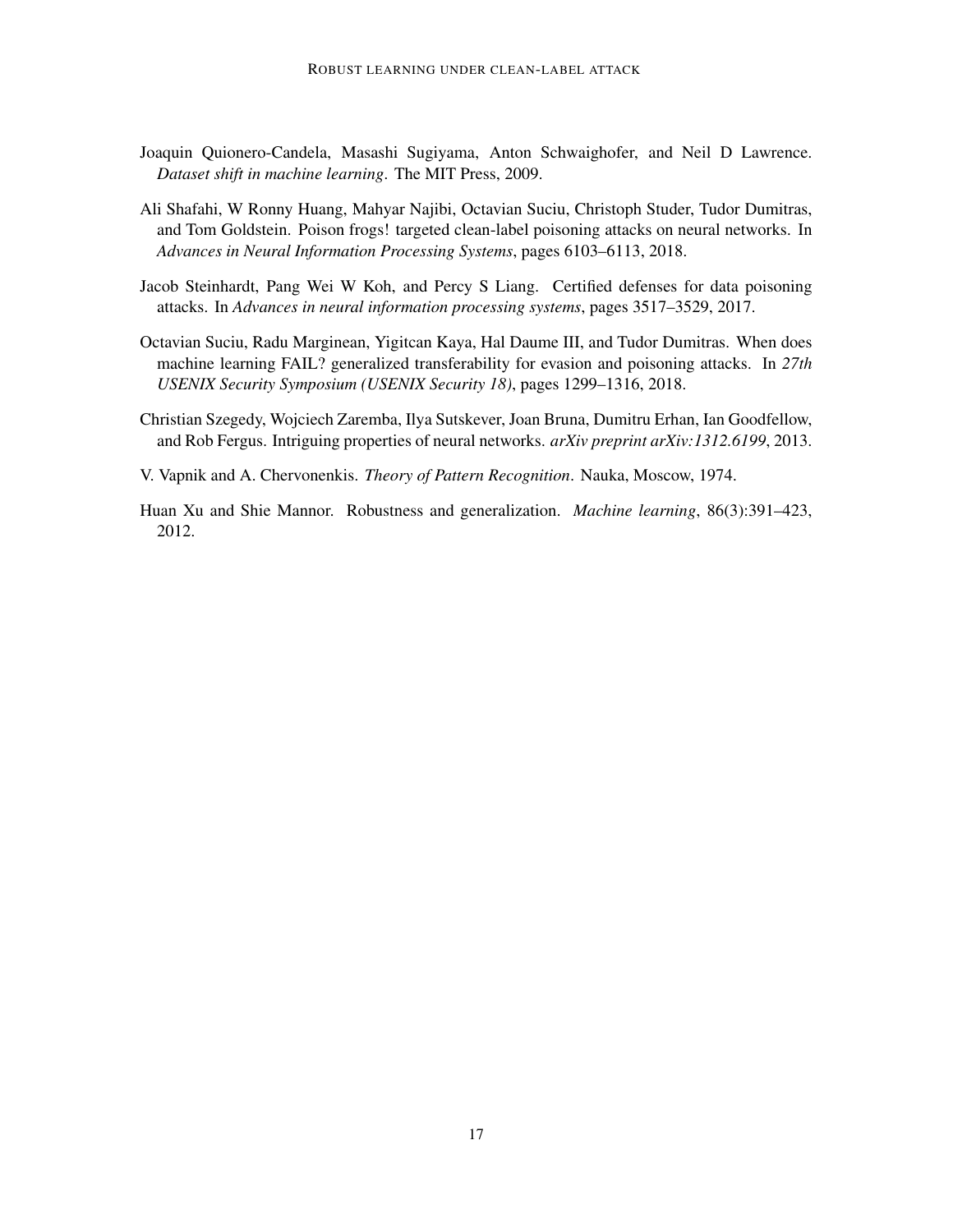### <span id="page-17-2"></span>Appendix A. Proof of results in Section [3](#page-4-0)

### <span id="page-17-1"></span>A.1. Hypothesis class with VC dimension  $d = 1$

For any  $f \in \mathcal{H}$ , let  $\max_{x \in S_0}^{\leq \frac{H}{f}} x$  denote the maximal element w.r.t. the partial ordering  $\leq_f^{\mathcal{H}}$  in any non-empty ordered finite set  $S_0$ , i.e.,  $\forall x' \in S_0, x' \leq^{\mathcal{H}}_f$  $\left(\max_{x \in S_0} \frac{\leq t}{x}\right)$ . Then for any arbitratrily chosen but fixed  $f \in \mathcal{H}$ , the algorithm (originally proposed by [Ben-David,](#page-14-7) [2015\)](#page-14-7) is described as follows.

**Algorithm 4** Robust algorithm for  $\mathcal{H}$  with VC dimension  $d = 1$ 

<span id="page-17-0"></span>1: **input**: data  $S$ 2: If every  $(x, y) \in S$  has  $y = f(x)$ , return  $h = f$ 3: Let  $x_m = \max_{(x,y)\in S, y\neq f(x)}^{\leq \mathcal{H}} x$ 4:  $\hat{h}(x) = 1 - f(x)$  for  $x \leq f^{\mathcal{H}} x_m$  and  $\hat{h}(x) = f(x)$  otherwise 5: return  $h$ 

By Lemma 5 of [Ben-David](#page-14-7) [\(2015\)](#page-14-7),  $\leq_f^{\mathcal{H}}$  for  $d=1$  is a tree ordering. Thus, all points labeled differently by f and  $h^*$  should lie on one path, i.e., for every  $x, x' \in \mathcal{X}$ , if  $h^*(x) \neq f(x)$  and  $h^*(x') \neq f(x')$ , then  $x \leq^{\mathcal{H}}_f x'$  or  $x' \leq^{\mathcal{H}}_f x$ . Due to this structure property of hypothesis class with VC dimenison 1, adding clean-label attacking points can only narrow down the error region of Algorithm [4.](#page-17-0)

**Theorem 11** *For any* H *with VC dimension*  $d = 1$ *, Algorithm* [4](#page-17-0) *can*  $(\varepsilon, \delta)$ *-robustly learn* H *using* m *samples, where*

$$
m = \left\lceil \frac{2\ln(1/\delta)}{\varepsilon} \right\rceil.
$$

**Proof** First, we prove that  $X = \{x \in \mathcal{X} | h^*(x) \neq f(x) \}$  is totally ordered by  $\leq_f^{\mathcal{H}}$ . That is, for every  $x, x' \in \mathcal{X}$ , if  $h^*(x) \neq f(x)$  and  $h^*(x') \neq f(x')$ , then  $x \leq_f^{\mathcal{H}} x'$  or  $x' \leq_f^{\mathcal{H}} x$ . If it is not true, then there exists  $h_1, h_2 \in \mathcal{H}$  such that  $h_1(x) \neq f(x), h_1(x') = f(x')$  and  $h_2(x') \neq f(x'), h_2(x) =$  $f(x)$ . Then,  $\{f, h^*, h_1, h_2\}$  shatters  $\{x, x'\}$ , which contradicts that  $d = 1$ . Therefore the finite set  ${x|(x,y) \in S, h^*(x) \neq f(x)} \subseteq {x \in \mathcal{X}|h^*(x) \neq f(x)}$  is also an ordered set. If the set is not empty,  $x_m$  in the algorithm is well-defined.

Now note that either  $\hat{h} = f$  or else  $x_m$  is defined and then every x with  $\hat{h}(x) \neq f(x)$  has  $x \leq_f^{\mathcal{H}} x_m$ , which implies  $h^*(x) \neq f(x)$  as well (since  $h^*(x_m) \neq f(x_m)$ ). In particular, if every  $(x, y) \in S_{trn}$  has  $y = f(x)$  then the attackable region  $\text{ATK}(h^*, S_{trn}, \mathcal{A}, \text{Adv}) \subseteq X$ . Otherwise let  $x_{S_{\text{trn}}} = \max_{(x,y)\in S_{\text{trn}}, y\neq f(x)}^{\leq^{\mathcal{H}} x} x$ , the maximal element in  $\{x | (x, y) \in S_{\text{trn}}, h^*(x) \neq f(x)\}$ , we would have that  $\text{ATK}(h^*, S_{\text{trn}}, \mathcal{A}, \text{Adv}) \subseteq \{x | x_{S_{\text{trn}}}\leq^{\mathcal{H}}_{f} x, h^*(x) \neq f(x)\}.$ 

In particular, if  $\mathcal{P}_\mathcal{D}(X) \leq \varepsilon$  the above facts imply  $\text{atk}_{\mathcal{D}}(h^*, S_{\text{trn}}, \mathcal{A}) \leq \varepsilon$ . Otherwise if  $\mathcal{P}_{\mathcal{D}}(X) > \varepsilon$ , then we let  $X_{\varepsilon} \subseteq X$  be any minimal set such that  $\mathcal{P}_{\mathcal{D}}(X_{\varepsilon}) \geq \frac{\varepsilon}{2}$  $\frac{\varepsilon}{2}$  and for every  $x' \in X \setminus X_{\varepsilon}$  and every  $x \in X_{\varepsilon}$ ,  $x' \leq^{\mathcal{H}}_{f} x$ . If  $\mathcal{P}_{\mathcal{D}}(X_{\varepsilon}) \geq \varepsilon$ , there exists an element  $x \in X_{\varepsilon}$ with probability mass at least  $\frac{\varepsilon}{2}$ . When  $m \geq \frac{2\ln(1/\delta)}{\varepsilon}$  $\frac{(1/\delta)}{\varepsilon}$ , with probability at least  $1 - \delta$ , x is in  $S_{\text{trn}}$  and therefore  $\text{ATK}(h^*, S_{\text{trn}}^*, \mathcal{A}, \text{Adv}) \subseteq X_\varepsilon \setminus \{x\}$ , so that  $\text{atk}_{\mathcal{D}}(h^*, S_{\text{trn}}, \mathcal{A}) \leq \frac{\varepsilon}{2}$  $\frac{\varepsilon}{2}$ . Otherwise, if  $\frac{\varepsilon}{2} \leq \mathcal{P}_{\mathcal{D}}(X_{\varepsilon}) < \varepsilon$ , then as long as  $S_{\text{trn}}$  contains at least one example from  $X_{\varepsilon}$ , then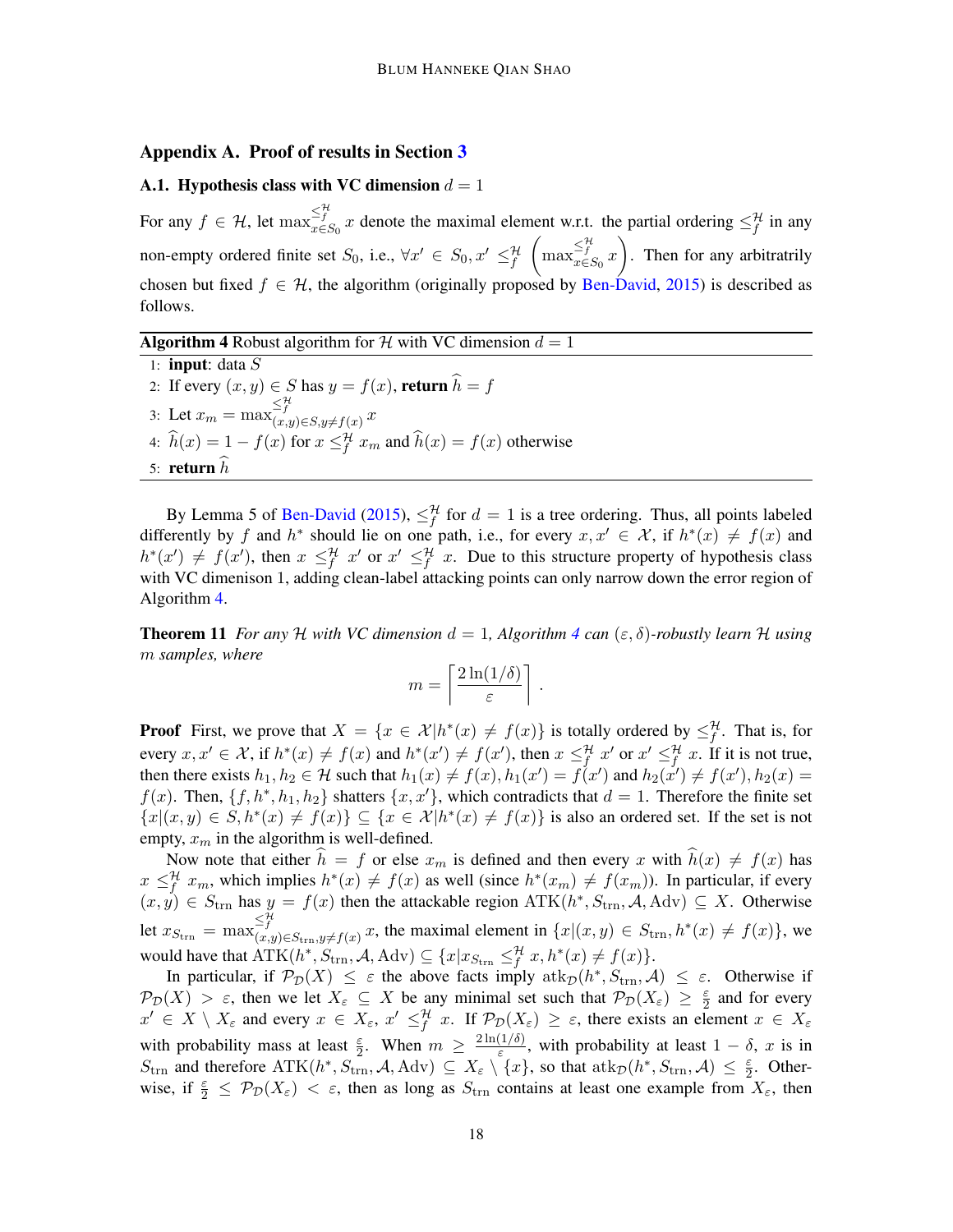$\text{ATK}(h^*, S_{\text{trn}}, \mathcal{A}, \text{Adv}) \subseteq X_{\varepsilon}$ , so that  $\text{atk}_{\mathcal{D}}(h^*, S_{\text{trn}}, \mathcal{A}) \leq \mathcal{P}_{\mathcal{D}}(X_{\varepsilon}) < \varepsilon$ . Since  $S_{\text{trn}}$  contains an example from  $X_{\varepsilon}$  with probability at least  $1 - (1 - \frac{\varepsilon}{2})$  $\frac{\varepsilon}{2}$ )<sup>*m*</sup>, when  $m \ge \frac{2 \ln(1/\delta)}{\varepsilon}$  we have that with probability at least  $1 - \delta$ ,  $\mathrm{atk}_{\mathcal{D}}(h^*, S_{\mathrm{trn}}, \mathcal{A}) \leq \varepsilon$ .

## <span id="page-18-0"></span>A.2. Union of intervals

**Theorem 12** *The algorithm described in Section [3](#page-4-0) can* ( $\varepsilon$ ,  $\delta$ )*-robustly learn union of intervals*  $\mathcal{H}_k$ *using* m *samples, where*

$$
m = O\left(\frac{1}{\varepsilon}(k\log(1/\varepsilon) + \log(1/\delta))\right).
$$

**Proof** We denote the target function by  $h^* = \mathbb{1}[\cup_{i=1}^{k^*} (a_{2i-1}, a_{2i})]$  with  $0 = a_0 \le a_1 \le ... \le a_n$  $a_{2k^*+1} = 1$  and  $a_{2i-1} \neq a_{2i}, \forall i \in [k^*]$  for some  $0 \leq k^* \leq k$ . In the following, we will construct two classifiers consistent with the training set and then prove that the attackable rate of our algorithm is upper bounded by the sum of the error rates of these two classifiers. For any  $i \in [k^*]$ , we define  $c_i^+$  as the minimum consistent positive interval within  $(a_{2i-1}, a_{2i})$ , i.e.,

$$
c_i^+ = \begin{cases} \begin{bmatrix} \min & x, \\ x \in (a_{2i-1}, a_{2i}): (x, y) \in S_{\text{trn}} & x \in (a_{2i-1}, a_{2i}): (x, y) \in S_{\text{trn}} & x \end{bmatrix} & \text{if } S_{\text{trn}} \cap (a_{2i-1}, a_{2i}) \times \mathcal{Y} \neq \emptyset, \\ \emptyset & \text{otherwise.} \end{bmatrix}
$$

Similarly, for  $i = 0, \ldots, k^*$ , we define  $c_i^-$  as the minimum consistent negative interval within  $[a_{2i}, a_{2i+1}]$ . Since  $x = 0$  and  $x = 1$  are labeled as 0 by every hypothesis in  $\mathcal{H}_k$ , we would like  $c_0^$ to include  $x = 0$  and  $c_{k^*}$  – to include  $x = 1$ . Then we denote by  $S_{\text{trn}} = S_{\text{trn}} \cup \{(0,0), (1,0)\}$  and then define  $c_i^-$  as

$$
c_i^- = \begin{cases} \begin{bmatrix} \min_{x \in [a_{2i}, a_{2i+1}]: (x,y) \in \overline{S_{\text{trn}}}} x, & \max_{x \in [a_{2i}, a_{2i+1}]: (x,y) \in \overline{S_{\text{trn}}}} x \end{bmatrix} & \text{if } (\overline{S_{\text{trn}}}) \cap [a_{2i}, a_{2i+1}] \times \mathcal{Y} \neq \emptyset, \\ \emptyset & \text{otherwise.} \end{bmatrix} \end{cases}
$$

Let us define two classifiers:  $h_c^+ = 1 \left[\cup_{i=1}^{k^*} c_i^+\right]$  and  $h_c^- = 1 - 1 \left[\cup_{i=0}^{k^*} c_i^-\right]$ . Then we extend  $\mathcal{H}_k$ to  $\overline{\mathcal{H}}_k = \bigcup_{k' \leq k} {\{\mathbb{1}[\bigcup_{i=1}^{k'} [a_i, b_i]]\big| 0 \leq a_i < b_i \leq 1, \forall i \in [k']\}} \cup \mathcal{H}_k$  by including union of closed intervals. Since both  $h_c^+, h_c^- \in \overline{\mathcal{H}}_k$  are consistent with  $S_{\text{trn}}$  and the VC dimension of  $\overline{\mathcal{H}}_k$  is 2k, by classic uniform convergence results [\(Vapnik and Chervonenkis,](#page-16-6) [1974;](#page-16-6) [Blumer et al.,](#page-14-13) [1989\)](#page-14-13), for any data distribution D, with probability at least  $1-\delta$  over  $S_{\text{trn}} \sim \mathcal{D}^m$ ,  $\text{err}(h_c^+) \leq \frac{\varepsilon}{2}$  $\frac{\varepsilon}{2}$  and  $\text{err}(h_c^-) \leq \frac{\varepsilon}{2}$ 2 where  $m = O(\frac{1}{\varepsilon})$  $\frac{1}{\varepsilon}(2k\log(1/\varepsilon)+\log(1/\delta))).$ 

It is easy to see that the algorithm (even under attack) will always predicts 1 over  $c_i^+$  as the attacker cannot add negative instances into  $c_i^+$ . Then for any attacker Adv and any  $i \in [k^*]$ , for any  $x \in \mathrm{ATK}(h^*, S_{\mathrm{trn}}, \mathcal{A}, \mathrm{Adv}) \cap (a_{2i-1}, a_{2i}),$  we will have  $x \notin c_i^+$ , which is classified 0 by  $h_c^+$ . Therefore,  $\text{ATK}(h^*, S_{\text{trn}}, \mathcal{A}, \text{Adv}) \cap \{x | h^*(x) = 1\} \subseteq \{x | h_c^+(x) = 0, h^*(x) = 1\}.$  We can prove a similar result for  $ATK(h^*, S_{trn}, A, Adv) \cap \{x|h^*(x) = 0\}$ . If the algorithm (under attack) predicts 1 on any  $x \in [a_{2i}, a_{2i+1}]$  for  $i = 1, \ldots, k^* - 1$ , then  $c_i^- = \emptyset$  and  $h_c^-(x) = 1 \neq h^*(x)$ . Note that the algorithm always correctly labels points in  $[0,a_1]$  and  $[a_{2k^\ast},1]$  as there are no positively-labeled points in these two intervals. Therefore,  $ATK(h^*, S_{trn}, A, Adv) \cap \{x | h^*(x) = 0\} \subseteq \{x | h_c^-(x) = 1, h^*(x) = 0\}$ 0}. Then for any point in the attackable region, it is either in the error region of  $h_c^+$  or in the error region of  $h_c^-$ . That is,  $ATK(h^*, S_{trn}, A, Adv) \subseteq \{x|h_c^+(x) \neq h^*(x)\} \cup \{x|h_c^-(x) \neq h^*(x)\}.$ Hence, the attackable rate  $\text{atk}(h^*, S_{\text{trn}}, \mathcal{A}) \le \text{err}(h_c^+) + \text{err}(h_c^-) \le \varepsilon$ .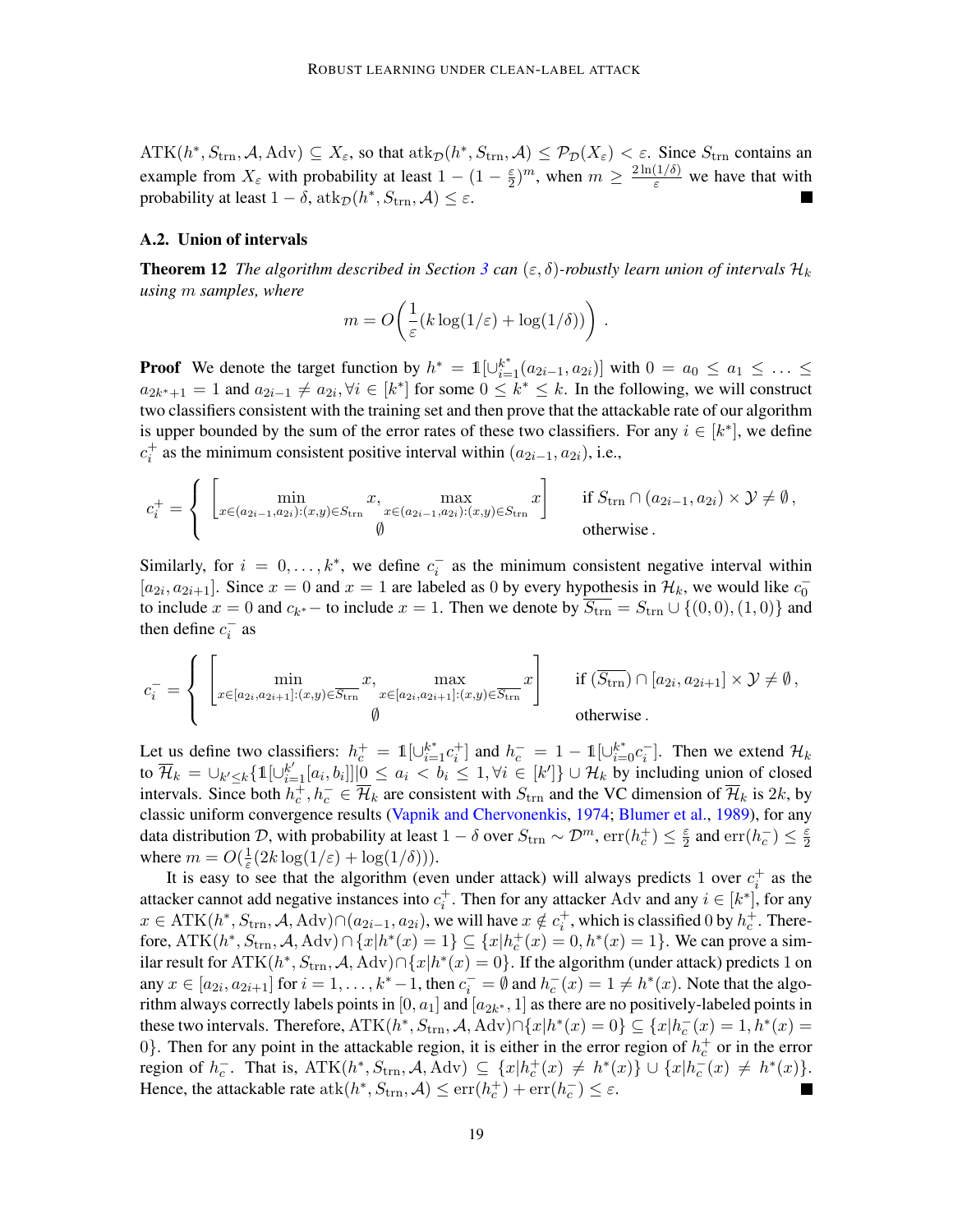### <span id="page-19-0"></span>A.3. Hypothesis class with infinite hollow star number

<span id="page-19-1"></span>**Theorem 13** *For any hypothesis class* H *with hollow star number*  $k_o \geq 3$ *, for any consistent proper learner A, there exists a target function*  $h^*$  *and a data distribution*  $\mathcal D$  *such that if*  $m \leq \lfloor (k_o - 1)/2 \rfloor$ *, then*  $\mathbb{E}_{S_{\text{trn}} \sim \mathcal{D}^m} [\text{atk}(h^*, S_{\text{trn}}, \mathcal{A})] \geq 1/4$  *and*  $\mathbb{P}_{S_{\text{trn}} \sim \mathcal{D}^m} (\text{atk}(h^*, S_{\text{trn}}, \mathcal{A}) > 1/8) \geq 1/7$ .

**Proof** For H with hollow star number  $k_o$ , there is an unrealizable set  $S = \{(x_1, y_1), \ldots, (x_{k_o}, y_{k_o})\},$ such that for each  $i \in \{1, \ldots, k_o\}$ , there exists  $h_i \in \mathcal{H}$  with  $\{j \in [k_o] | h_i(x_j) \neq y_j\} = \{i\}$ . The target function  $h^* = h_{i^*}$ . For notation simplicity, we let *i* represent point  $x_i$  and then  $h(i) = h(x_i)$  for any classifier h and any  $i \in [k_0]$ . The marginal data distribution  $\mathcal{D}_{\mathcal{X}}$  is a uniform distribution over  $[k_0] \setminus \{i^*\}$ . We define an attacker which injects all points except i, i<sup>\*</sup> to attack point i if it is unseen. Specifically, let  $S_{i^*,i} = \{(j, h_{i^*}(j)) | j \in [k_0] \setminus \{i^*, i\}\}\$ denotes the set of all points excluding  $i, i^*$ and we define the attacker as

$$
Adv(h_{i^*}, S_{trn}, i) = \begin{cases} S_{i^*, i} & \text{if } (i, y_i) \notin S_{trn}, \\ \emptyset & \text{else.} \end{cases}
$$

Given the input data set  $S_{trn} \cup Adv(h_{i^*}, S_{trn}, i)$ , if  $(i, y_i)$  is not sampled in the training set, then any algorithm cannot tell whether the true target function is  $h_i$  or it is  $h_{i^*}$ . Since  $\{(1, y_1), \ldots, (k_o, y_{k_o})\}$ is unrealizable, any proper classifier consistent with  $S_{i,i^*}$  cannot predict i as  $h_{i^*}(i) = y_i$  and i<sup>\*</sup> as  $h_i(i^*) = y_{i^*}$  at the same time. Let  $S_{\text{trn}}$  be  $m \leq \lfloor k_o/2 \rfloor$  i.i.d. samples from  $D$  and then we have

$$
\sup_{i^* \in [k_o]} \mathbb{E}_{S_{\text{trn}} \sim \mathcal{D}^m} [\text{atk}(h^*, S_{\text{trn}}, \mathcal{A})]
$$
\n
$$
\geq \mathbb{E}_{i^* \sim \text{Unif}([k_o]), S_{\text{trn}} \sim \mathcal{D}^m} [\text{atk}(h^*, S_{\text{trn}}, \mathcal{A})]
$$
\n
$$
\geq \mathbb{E}_{i^* \sim \text{Unif}([k_o]), S_{\text{trn}} \sim \mathcal{D}^m, (i, y_i) \sim \mathcal{D}, \mathcal{A}} [\mathbb{1}[A(S_{\text{trn}} \cup S_{i^*, i}, i) \neq h_{i^*}(i) \cap i \notin S_{\text{trn}, \mathcal{X}}]]
$$
\n
$$
\geq \mathbb{E}_{i^*, i \sim \text{Unif}([k_o] \setminus \{i^*\})} [\mathbb{E}_{S_{\text{trn}} \sim \mathcal{D}^m, \mathcal{A}} [\mathbb{1}[A(S_{\text{trn}} \cup S_{i^*, i}, i) \neq h_{i^*}(i)| i \notin S_{\text{trn}, \mathcal{X}}]] \cdot \mathbb{P} (i \notin S_{\text{trn}, \mathcal{X}}]]
$$
\n
$$
\geq \frac{1}{(k_o - 1)k_o} \sum_{i^* = 1}^{k_o} \sum_{i \neq i^*} \mathbb{E}_{S_{\text{trn}} \sim \mathcal{D}^m, \mathcal{A}} [\mathbb{1}[A(S_{\text{trn}} \cup S_{i^*, i}, i) \neq h_{i^*}(i)| i \notin S_{\text{trn}, \mathcal{X}}]] \cdot \frac{1}{2}
$$
\n
$$
= \frac{1}{2(k_o - 1)k_o} \sum_{i^* = 1}^{k_o} \sum_{i \neq i^*} \mathbb{E}_{S_{\text{trn}} \sim \text{Unif}^m(S_{i^*, i}), \mathcal{A}} [\mathbb{1}[A(S_{\text{trn}} \cup S_{i^*, i}, i) \neq h_{i^*}(i)]]
$$
\n
$$
= \frac{\sum_{i^* < i} \mathbb{E}_{S_{\text{trn}} \sim \text{Unif}^m(S_{i^*, i}), \mathcal{A}} [\mathbb{1}[A(S
$$

For the second part, by Markov's inequality, we have

$$
\mathbb{P}_{S_{\text{trn}}\sim\mathcal{D}^m}(\text{atk}(h^*, S_{\text{trn}}, \mathcal{A}) > 1/8) = 1 - \mathbb{P}_{S_{\text{trn}}\sim\mathcal{D}^m}(\text{atk}(h^*, S_{\text{trn}}, \mathcal{A}) \le 1/8)
$$
  
\n
$$
\ge 1 - \frac{1 - \mathbb{E}[\text{atk}(h^*, S_{\text{trn}}, \mathcal{A})]}{7/8} = \frac{1}{7},
$$

which completes the proof.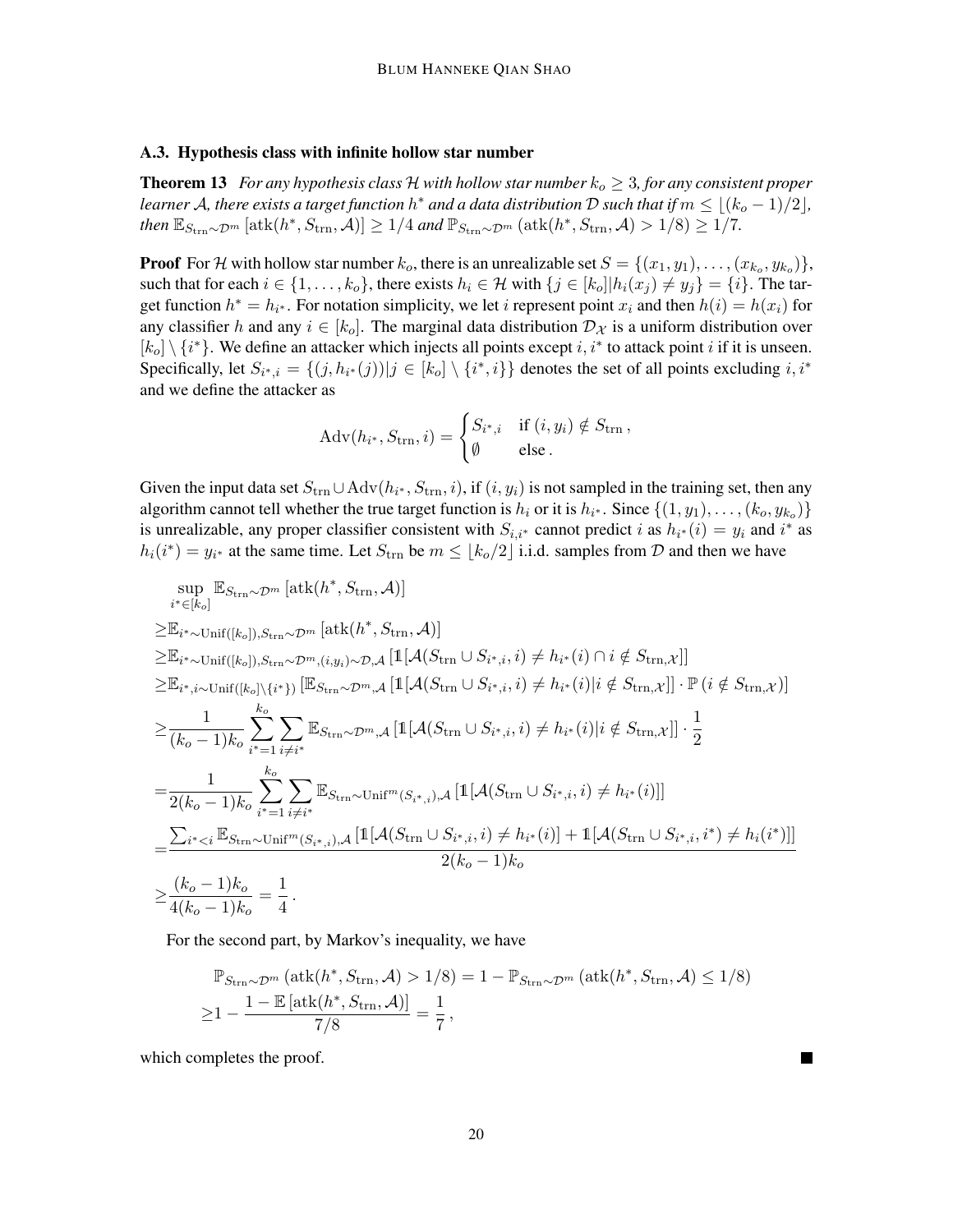**Theorem 14** If  $k_o = \infty$ , then for any consistent proper learning algorithm A, for every  $m \in \mathbb{N}$ ,  $\exists h^* \in \mathcal{H}$  and distribution  $\mathcal{D}$  on  $D_{h^*}$  such that  $\mathbb{E}_{S_{\text{trn}} \sim \mathcal{D}^m}[\text{atk}_{\mathcal{D}}(h^*, S_{\text{trn}}, \mathcal{A})] \geq 1/4$ .

**Proof** For any hypothesis class with  $k_o = \infty$ , there exists a sequence of hollow star set  $\{S_i\}_{i=1}^{\infty}$ with increasing size  $\{k_i\}_{i=1}^{\infty}$  with  $k_1 \geq 3$ . Then following the proof of Theorem [13,](#page-19-1) for any  $m \leq (k_i - 1)/2$  for some i, there exists a target function and a data distribution such that the expected attackable rate is at least 1/4 with sample size m. Since  $k_i \to \infty$  as  $i \to \infty$ , this theorem is proved.

## <span id="page-20-0"></span>A.4. Proof of Theorem [1](#page-6-1)

Here we present the proof of Theorem [1](#page-6-1) establishing that any deterministic robust learner necessarily obtains a sample complexity with  $O(1/\varepsilon)$  dependence on  $\varepsilon$ .

**Proof of Theorem [1](#page-6-1)** Without loss of generality, we suppose  $R(m) \le 1$  and  $R(m)$  is nonincreasing, since we can always replace it with  $\sup_{m'\geq m} \min\{R(m'), 1\}$ , which is monotone and inherits the other assumed properties of R. For convenience, let us also extend the function  $R(m)$  to non-integer values of m by defining  $R(\alpha) = R(\lfloor \alpha \rfloor)$ , and defining  $R(0) = 1$ . Also define  $\text{Log}(x) = \lceil \log_2(x) \rceil$ for any  $x \geq 1$ .

Fix any  $h^* \in \mathcal{H}$ . Since A is deterministic, note that for any finite multiset  $S \subseteq D_{h^*}$  there is a set ATK<sub>S</sub>  $\subseteq \mathcal{X}$  corresponding to the points that would be attackable for A if  $S_{\text{trn}} = S$ . Moreover, we may note that the set  $\text{ATK}_S$  is *non-increasing* in S (subject to  $S \subseteq D_{h^*}$ ), since adding any  $(x, y) \in D_{h^*}$  to S is equivalent to constraining the adversary to include these points in its attack set.

Now we argue that  $R\left(\frac{m}{\log(1)}\right)$  $\frac{m}{\text{Log}(1/\delta)}$  is a 1 –  $\delta$  confidence bound on  $\text{atk}_{\mathcal{D}}(h^*, S_{\text{trn}}, \mathcal{A})$ . For any distribution  $\mathcal D$  on  $D_{h^*},$  and any  $\delta\in(0,1),$  if  $m<\mathrm{Log}(1/\delta)$  then we trivially have  $\mathrm{atk}_\mathcal D(h^*,S_\mathrm{trn},\mathcal A)\leq$  $R\left(\frac{m}{\log(1)}\right)$  $\frac{m}{\text{Log}(1/\delta)}$ . Otherwise, if  $m \geq \text{Log}(1/\delta)$ , then letting  $S_{\text{trn}} \sim \mathcal{D}^m$ , letting  $S_1$  be the first  $\vert \underline{\hspace{2cm}}\vert m$  $\frac{m}{\text{Log}(1/\delta)}$  elements of  $S_{\text{trn}}$ ,  $S_2$  the next  $\frac{m}{\text{Log}(1/\delta)}$  $\frac{m}{\text{Log}(1/\delta)}$  elements of  $S_{\text{trn}}$ , and so on up to  $S_{\text{Log}(1/\delta)}$ , each  $i \leq \text{Log}(1/\delta)$  has, independently, probability at least  $\frac{1}{2}$  of  $\text{atk}_{\mathcal{D}}(h^*, S_i, \mathcal{A}) \leq R\left(\frac{m}{\text{Log}(1/\delta)}\right)$  $\frac{m}{\text{Log}(1/\delta)}\bigg).$ In particular, this implies that, with probability at least  $1 - (1/2)^{\text{Log}(1/\delta)} \ge 1 - \delta$ , at least one  $i \leq \text{Log}(1/\delta)$  will satisfy this inequality. Moreover, by the monotonicity property of ATK, we know that  $\text{ATK}_{S_{\text{trn}}} \subseteq \bigcap_{i \leq \text{Log}(1/\delta)} \text{ATK}_{S_i}$ . Thus, with probability at least  $1 - \delta$ ,

$$
atk_{\mathcal{D}}(h^*, S_{\text{trn}}, \mathcal{A}) = \mathbb{P}_{(x,y)\sim\mathcal{D}}(x \in \text{ATK}_{S_{\text{trn}}}) \le \min_{i \le \text{Log}(1/\delta)} \mathbb{P}_{(x,y)\sim\mathcal{D}}(x \in \text{ATK}_{S_i})
$$

$$
= \min_{i \le \text{Log}(1/\delta)} \text{atk}_{\mathcal{D}}(h^*, S_i, \mathcal{A}) \le R\left(\frac{m}{\text{Log}(1/\delta)}\right).
$$

The remainder of the proof follows a familiar "conditioning" argument from the literature on log factors in the sample complexity of PAC learning (e.g., [Hanneke,](#page-14-11) [2009,](#page-14-11) [2016a\)](#page-14-9). Fix any distribution D over  $D_{h^*}$ . We proceed by induction on m, establishing for each m that  $\forall \delta \in (0,1)$ , for  $S_{trn} \sim$  $\mathcal{D}^m$ , with probability at least  $1-\delta$ , at $k_{\mathcal{D}}(h^*, S_{\text{trn}}, \mathcal{A}) \leq \frac{c}{m}$  $\frac{c}{m}$  Log $\left(\frac{1}{\delta}\right)$  $\frac{1}{\delta}$ ), where *c* is a finite *R*-dependent constant. Note that this suffices to establish the theorem by taking  $c_R = c$  (assuming base 2 in the log). The claim is trivially satisfied for  $m < 3 \log(\frac{1}{\delta})$  $(\frac{1}{\delta})$ , as the claimed bound is vacuous (taking any  $c \geq 3$ ). Now as an inductive hypothesis suppose  $m \geq 3 \log(\frac{1}{\delta})$  $\frac{1}{\delta}$ ) is such that, for every  $m' < m$ , for  $S_{\text{trn}} \sim \mathcal{D}^{m'}$ , for any  $\delta \in (0, 1)$ , with probability at least  $1 - \delta$ , at  $k_{\mathcal{D}}(h^*, S_{\text{trn}}, \mathcal{A}) \leq \frac{c}{m'} \log\left(\frac{1}{\delta}\right)$  $\frac{1}{\delta}$ ).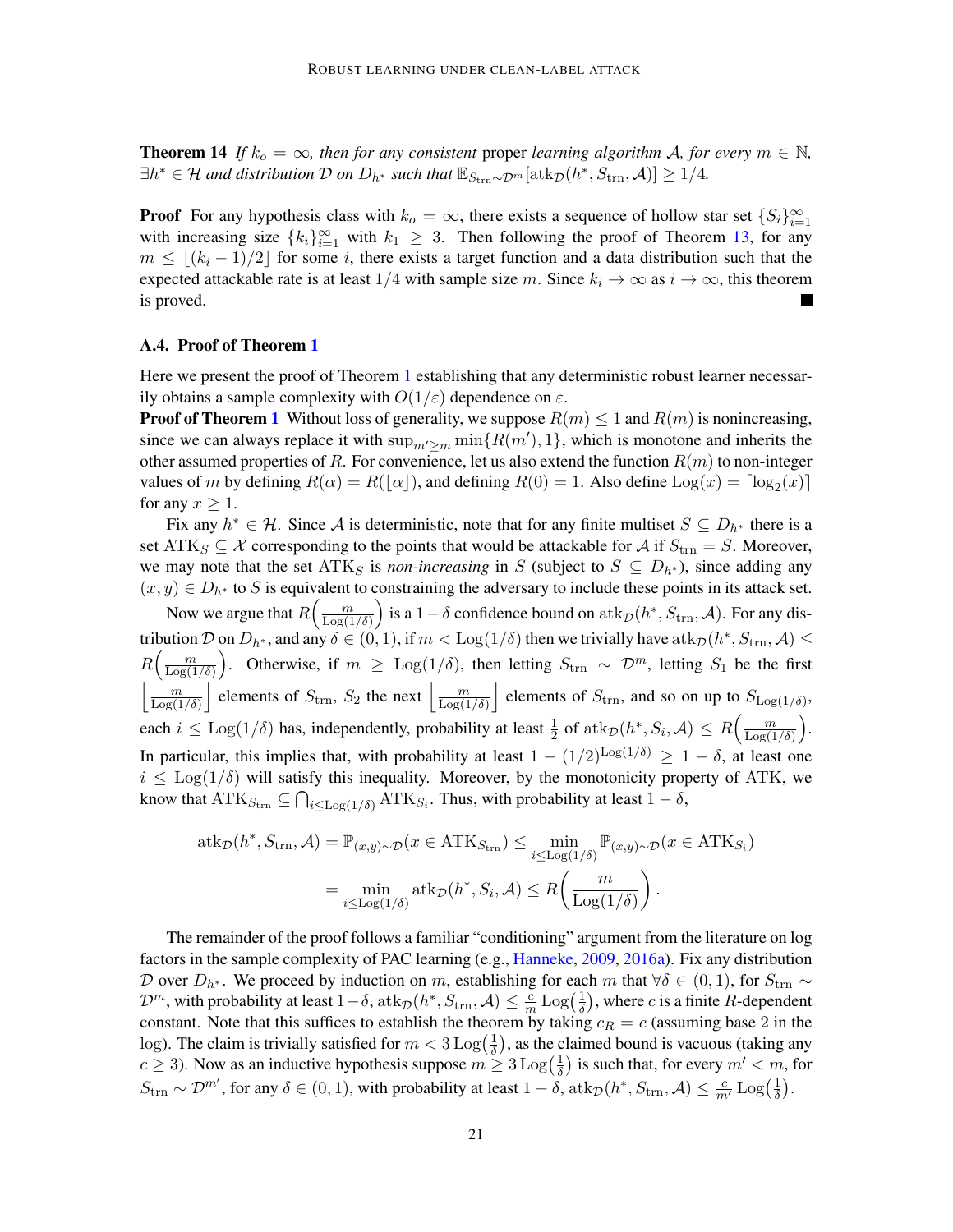Fix any  $\delta \in (0, 1)$  and let  $S_{\text{trn}} \sim \mathcal{D}^m$ . Note that  $\text{atk}_{\mathcal{D}}(h^*, S_{\text{trn}}, \mathcal{A}) = \mathbb{P}_{(x, y) \sim \mathcal{D}}(x \in \text{ATK}_{S_{\text{trn}}})$ . Let  $S_{\lfloor m/2\rfloor}$  be the first  $\lfloor m/2\rfloor$  of the data points in  $S_{\text{trn}}$ , and let  $T = (S \setminus S_{\lfloor m/2\rfloor}) \cap (ATK_{S_{\lfloor m/2\rfloor}} \times \mathcal{Y})$ : that is, T are the samples in the last  $\lceil m/2 \rceil$  points in  $S_{\text{trn}}$  that are in the attackable region when A has training set  $S_{\lfloor m/2 \rfloor}$ .

Since, conditioned on  $S_{m/2}$  and  $|T|$ , the examples in T are conditionally i.i.d. with each sample having distribution  $\mathcal{D}(\cdot|\text{ATK}_{S_{m/2}} \times \mathcal{Y})$  on  $D_{h^*}$ , the property of  $R(\cdot)$  established above implies that with conditional (given  $S_{\lfloor m/2\rfloor}$  and  $|T|$ ) probability at least  $1-\frac{\delta}{3}$  $\frac{\delta}{3}$ , we have  $\mathbb{P}_{(x,y)\sim\mathcal{D}}(x\in$  $\text{ATK}_T | x \in \text{ATK}_{S_{\lfloor m/2 \rfloor}}) \leq R \left( \frac{|T|}{\text{Log}(3)} \right)$  $\frac{|T|}{\text{Log}(3/\delta)}$ . By the law of total probability, this inequality holds with (unconditional) probability at least  $1-\frac{\delta}{3}$  $\frac{0}{3}$ .

Furthermore, a Chernoff bound (applied under the conditional distribution given  $S_{\lfloor m/2\rfloor}$ ) and the law of total probability imply that, with probability at least  $1-\frac{\delta}{3}$  $\frac{\delta}{3}$ , if  $\mathbb{P}_{(x,y)\sim\mathcal{D}}(x\in\hat{\text{ATK}}_{S_{\lfloor m/2 \rfloor}})\geq$ 16  $\frac{16}{m}\ln\frac{3}{\delta}$ , then  $|T|\geq \mathbb{P}_{(x,y)\sim\mathcal{D}}(x\in \text{ATK}_{S_{\lfloor m/2\rfloor}})\frac{m}{4}$  $\frac{m}{4}$ . Combining these two events with monotonicity of R, by the union bound, with probability at least  $1 - \frac{2}{3}$  $\frac{2}{3}$ δ, either  $\mathbb{P}_{(x,y)\sim\mathcal{D}}(x \in \text{ATK}_{S_{\lfloor m/2 \rfloor}})$  < 16  $\frac{16}{m}\ln\frac{3}{\delta}$  or  $\mathbb{P}_{(x,y)\sim\mathcal{D}}(x\in\text{ATK}_{T}|x\in\text{ATK}_{S_{\lfloor m/2\rfloor}})\leq R\Big(\mathbb{P}_{(x,y)\sim\mathcal{D}}(x\in\text{ATK}_{S_{\lfloor m/2\rfloor}})\frac{m}{4\text{Log}(x)}\Big)$  $\frac{m}{4 \operatorname{Log}(3/\delta)}\bigg).$ 

Next, by monotonicity of  $ATK_S$ , we have  $ATK_{S_{trn}} \subseteq ATK_{S_{\lfloor m/2 \rfloor}} \cap ATK_T$ . Therefore,  $\text{atk}_{\mathcal{D}}(h^*, S_{\text{trn}}, \mathcal{A}) \leq \mathbb{P}_{(x,y)\sim\mathcal{D}}(x \in \text{ATK}_{S_{\lfloor m/2 \rfloor}}) \mathbb{P}_{(x,y)\sim\mathcal{D}}(x \in \text{ATK}_{T}|x \in \text{ATK}_{S_{\lfloor m/2 \rfloor}}).$  Thus, on the above event of probability at least  $1-\frac{2}{3}$  $\frac{2}{3} \delta$ , either atk $_{\mathcal{D}}(h^*, S_{\text{trn}}, \mathcal{A}) < \frac{16}{m}$  $\frac{16}{m} \ln \frac{3}{\delta}$  or

$$
atk_{\mathcal{D}}(h^*, S_{\text{trn}}, \mathcal{A}) \leq \mathbb{P}_{(x,y)\sim\mathcal{D}}(x \in \text{ATK}_{S_{\lfloor m/2 \rfloor}})R\left(\mathbb{P}_{(x,y)\sim\mathcal{D}}(x \in \text{ATK}_{S_{\lfloor m/2 \rfloor}})\frac{m}{4\log(3/\delta)}\right)
$$
  
=  $atk_{\mathcal{D}}(h^*, S_{\lfloor m/2 \rfloor}, \mathcal{A})R\left(\text{atk}_{\mathcal{D}}(h^*, S_{\lfloor m/2 \rfloor}, \mathcal{A})\frac{m}{4\log(3/\delta)}\right).$ 

By the inductive hypothesis, with probability at least  $1-\frac{\delta}{3}$  $\frac{\delta}{3},$  we have that  $\operatorname{atk}_{\mathcal{D}}(h^*, S_{\lfloor m/2 \rfloor},\mathcal{A}) \leq$ c  $\frac{c}{\lfloor m/2 \rfloor} \operatorname{Log}(\frac{3}{\delta})$  $\frac{3}{\delta}$ )  $\leq \frac{3c}{m}$  $\frac{3c}{m} \mathop{\rm Log}\nolimits(\frac{3}{\delta})$  $\frac{3}{\delta}$ ). For any  $\alpha \ge 1$ , define  $R'(\alpha) = \frac{1}{\alpha} \sup_{1 \le \alpha' \le \alpha} \alpha' R(\alpha')$ , and note that  $R(\alpha) \le R'(\alpha)$  for all  $\alpha \ge 1$ , and  $\alpha R'(\alpha)$  is nondecreasing in  $\alpha \ge 1$ . Therefore, on the above event,

$$
atk_{\mathcal{D}}(h^*, S_{\lfloor m/2 \rfloor}, \mathcal{A})R\left(atk_{\mathcal{D}}(h^*, S_{\lfloor m/2 \rfloor}, \mathcal{A})\frac{m}{4\log(3/\delta)}\right)
$$
  

$$
\leq \frac{3c}{m}\log\left(\frac{3}{\delta}\right)R'\left(\frac{3c}{4}\right) \leq \frac{9c}{m}\log\left(\frac{1}{\delta}\right)R'\left(\frac{3c}{4}\right).
$$

Now note that  $\lim_{\alpha\to\infty} R'(\alpha) = 0$ . To see this, for the sake of contradiction, suppose  $\exists \varepsilon > 0$  and a strictly increasing sequence  $\alpha_t \ge 1$  with  $\alpha_t \to \infty$  such that  $R'(\alpha_t) \ge \varepsilon$ , and let  $\alpha'_t$  be any sequence with  $1 \leq \alpha'_t \leq \alpha_t$  and  $\frac{1}{\alpha_t} \alpha'_t R(\alpha'_t) \geq R'(\alpha_t)/2 \geq \varepsilon/2$ . If there exists an infinite subsequence  $t_i$  with  $\alpha'_{t_i}$  bounded above by some finite  $\overline{\alpha}$ , then  $\lim_{i\to\infty} \frac{1}{\alpha_t}$  $\frac{1}{\alpha_{t_i}} \alpha'_{t_i} R(\alpha'_{t_i}) \leq \lim_{i \to \infty} \frac{\overline{\alpha}}{\alpha_t}$  $\frac{\alpha}{\alpha_{t_i}} = 0$ : a contradiction. Otherwise, we have  $\alpha'_t \to \infty$ , so that  $\lim_{t\to\infty} \frac{1}{\alpha}$  $\frac{1}{\alpha_t} \alpha'_t R(\alpha'_t) \leq \lim_{t \to \infty} R(\alpha'_t) = 0:$ again, a contradiction. Thus, since we have just established that  $\lim_{\alpha\to\infty} R'(\alpha) = 0$ , there exists a sufficiently large choice of c for which  $R'(\frac{3c}{4})$  $\frac{3c}{4}$ )  $\leq \frac{1}{9}$  $\frac{1}{9}$ , so that  $\frac{9c}{m}\operatorname{Log}(\frac{1}{\delta}$  $\frac{1}{\delta}$ )  $R'(\frac{3c}{4}$  $\frac{3c}{4}$ )  $\leq \frac{c}{n}$  $\frac{c}{m} \mathop{\rm Log}\nolimits(\frac{1}{\delta}$  $\frac{1}{\delta}$ ).

Altogether, by the union bound, we have established that with probability at least  $1 - \delta$ , either  $\mathrm{atk}_\mathcal{D}(h^*,S_\mathrm{trn},\mathcal{A}) < \frac{16}{m}$  $\frac{16}{m}\ln \frac{3}{\delta} \text{ or } \mathrm{atk}_\mathcal{D}(h^*, S_{\mathrm{trn}}, \mathcal{A}) \leq \frac{c}{m}$  $\frac{c}{m} \mathop{\rm Log}\nolimits(\frac{1}{\delta}$  $\frac{1}{\delta}$ ). Taking c sufficiently large so that  $c \ge 16 \ln(3e)$ , both cases imply that  $\frac{\text{atk}}{D}$  $(h^*, S_{\text{trn}}, \mathcal{A}) \le \frac{c}{m}$  $\frac{c}{m} \text{Log}(\frac{1}{\delta})$  $\frac{1}{\delta}$ ). The theorem now follows by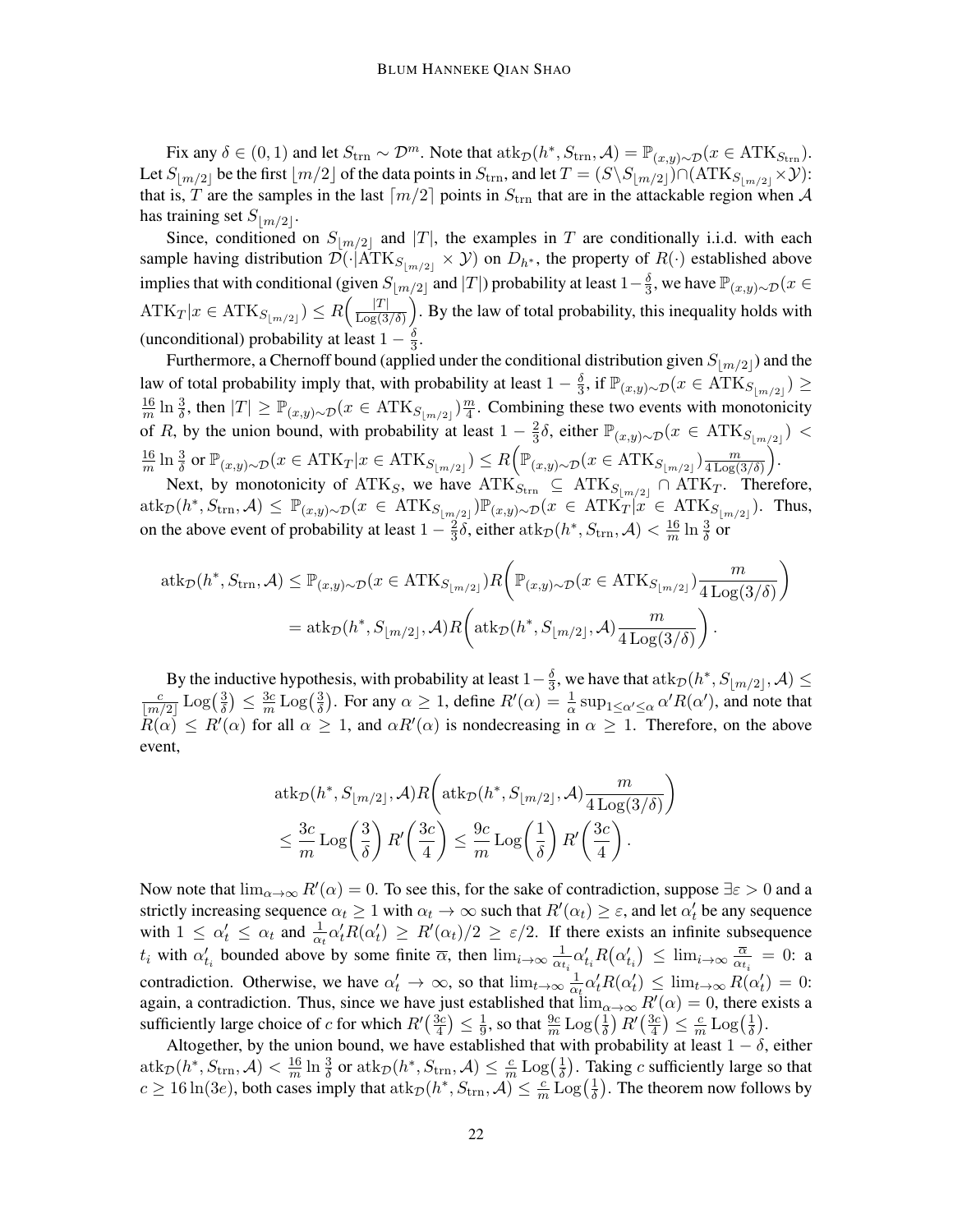**The Second Second** 

**The Second Second** 

the principle of induction.

# <span id="page-22-0"></span>Appendix B. Proof of Theorem [2](#page-7-1)

In this section, we first formally prove the statement in the case of  $n = 3$ , for which we already provided a proof sketch in Section [4.](#page-7-0) In the proof sketch, we relax the definition of linear hypothesis class by allowing the decision boundary to be either positive or negative. Here, we adopt the convention that the boundary is only allowed to be positive. Then we prove the statement in the case of  $n = 2$ , which requires a more delicate construction. Before proving Theorem [2,](#page-7-1) we first introduce a lemma.

<span id="page-22-1"></span>Lemma 1 *For any hypothesis class* H*, any algorithm* A *and any* m > 0*, if there exists a universal constant*  $c > 0$ , a distribution  $\mu$  *over* H, and a set of distributions  $\mathcal{D}(h)$  *over*  $D_h$  *for every*  $h \in \text{supp}(\mu)$ , such that  $\mathbb{E}_{h \sim \mu, S_{\text{trn}} \sim \mathcal{D}(h)^m} [\text{atk}_{\mathcal{D}(h)}(h, S_{\text{trn}}, \mathcal{A})] \geq 2c$ , then H is not  $(\varepsilon, \delta)$ -robust *learnable.*

**Proof** First, take  $\varepsilon = c$ , we have by the definition of sup, there exists an  $h^* \in \mathcal{H}$  such that,

$$
\mathbb{E}_{S_{\text{trn}}\sim\mathcal{D}(h^*)^m} [\text{atk}_{\mathcal{D}(h^*)}(h^*, S_{\text{trn}}, \mathcal{A})]
$$
\n
$$
\geq \sup_{h\in\mathcal{H}} \mathbb{E}_{S_{\text{trn}}\sim\mathcal{D}(h)^m} [\text{atk}_{\mathcal{D}(h)}(h, S_{\text{trn}}, \mathcal{A})] - \varepsilon
$$
\n
$$
\geq \mathbb{E}_{h\sim\mu, S_{\text{trn}}\sim\mathcal{D}(h)^m} [\text{atk}_{\mathcal{D}(h)}(h, S_{\text{trn}}, \mathcal{A})] - \varepsilon
$$
\n
$$
\geq c.
$$

Then by Markov's inequality,

$$
\mathbb{P}\left(\operatorname{atk}_{\mathcal{D}(h^*)}(h^*, S_{\text{trn}}, \mathcal{A}) > c/2\right) = 1 - \mathbb{P}\left(\operatorname{atk}_{\mathcal{D}(h^*)}(h^*, S_{\text{trn}}, \mathcal{A}) \le c/2\right)
$$

$$
\ge 1 - \frac{1 - \mathbb{E}\left[\operatorname{atk}_{\mathcal{D}(h^*)}(h^*, S_{\text{trn}}, \mathcal{A})\right]}{1 - c/2} \ge \frac{c}{2 - c}.
$$

Hence, H is not  $(\varepsilon, \delta)$ -robust learnable.

**Proof of Theorem [2](#page-7-1) in**  $n = 3$  We divide the proof into three parts: a) the construction of the target function and the data distribution, b) the construction of the attacker and c) the analysis of the attackable rate.

The target function and the data distribution. We denote by  $\Gamma = \Gamma^3(0, 1)$  the sphere of the 3-dimensional unit ball centered at the origin. For some small  $0 < \eta < 1/6$ , let  $\mathcal{H}_{\eta} = \{h(x) =$  $1[(w, x) - \frac{1}{2} \ge 0] | ||w|| = 1$   $\cup$   $\{h(x) = 1 | (w, x) - \frac{1-\eta}{2} \le 0] | ||w|| = 1\}$  denote a set of linear classifiers with boundary 1/2 or  $\frac{1-\eta}{2}$  away from the origin. Let  $K_w = \{x | \langle w, x \rangle - \frac{1}{2} = 0\}$  denote the hyperplane of the boundary of  $h = 1$  [ $\langle w, x \rangle - \frac{1}{2} \ge 0$ ] and  $C_w = K_w \cap \Gamma$  denote the intersection The hyperplane of the boundary of  $h = \ln(w, x) - \frac{1}{2} \ge 0$  and  $C_w$ <br>of  $K_w$  and  $\Gamma$ , which is a circle with radius  $\sqrt{3}/2$  centered at  $w/2$ .

We consider the target function  $h^*$  selected uniformly at random from  $\mathcal{H}_{\eta}$ , which is equivalent to: randomly picking  $w \sim \text{Unif}(\Gamma)$  and randomly picking  $j \sim \text{Ber}(1/2)$ ; if  $j = 1$ , letting  $h^* =$  $h_{w,j}^* = \mathbb{1}[\langle w, x \rangle - \frac{1}{2} \geq 0]$ ; otherwise letting  $h^* = h_{w,j}^* = \mathbb{1}[\langle w, x \rangle - \frac{1-\eta}{2} \leq 0]$ . If the target function  $h^* = h^*_{w,j}$ , the data distribution  $\mathcal{D} = \mathcal{D}_{w,j}$  is the uniform distribution over  $C_w \times \{j\}$ .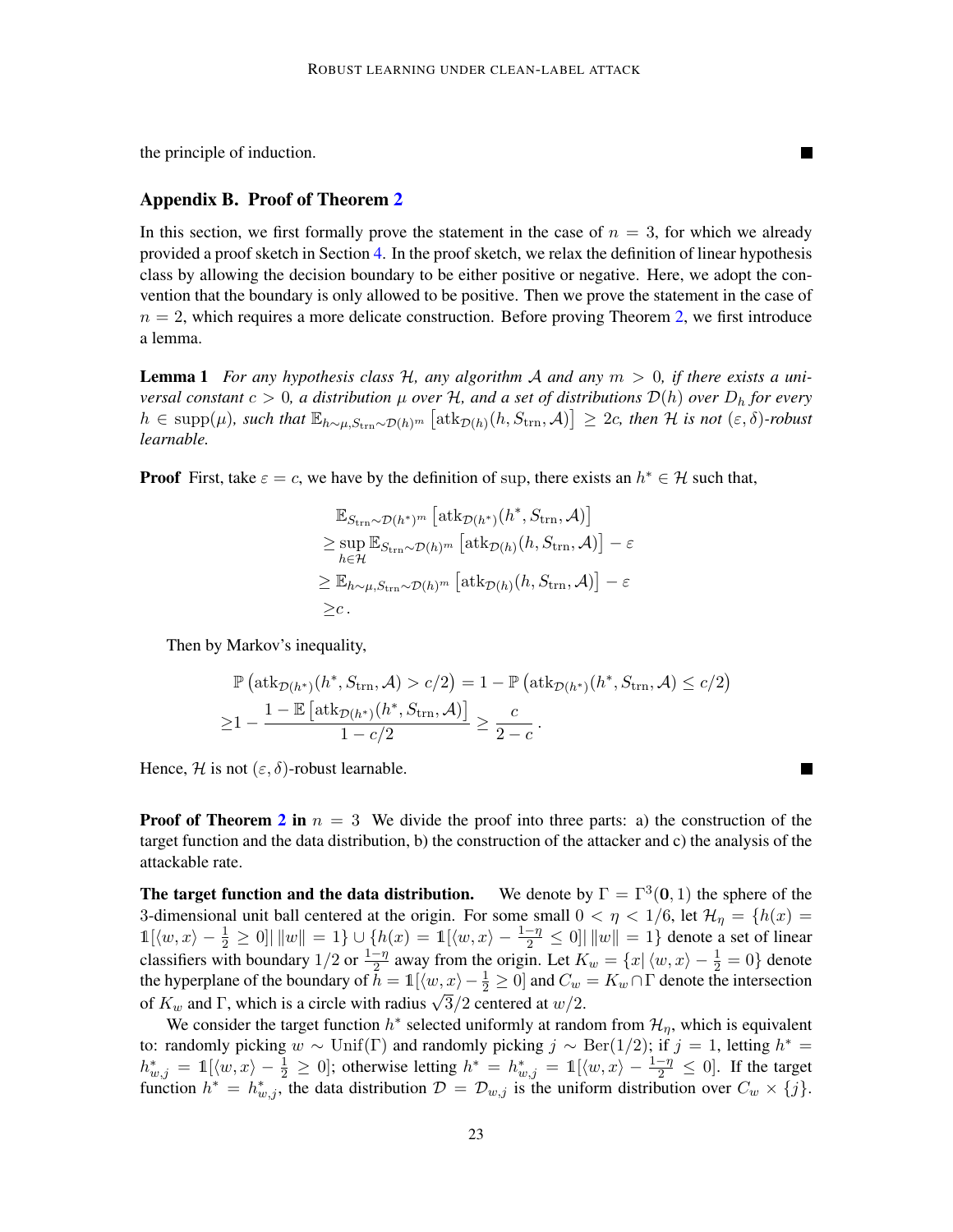Note that all instances on the circle  $C_w$  are labeled as j by  $h^*_{w,j}$ . We will show that the expected attackable rate  $\mathbb{E}_{h^*\sim\text{Unif}(\mathcal{H}_\eta),S_\text{trn}\sim\mathcal{D}^m}\left[\text{atk}_{\mathcal{D}}(h^*,S_\text{trn},\mathcal{A})\right] \geq 1/2$ . Combining with Lemma [1,](#page-22-1) we prove Theorem [2](#page-7-1) in  $n = 3$ .

The attacker. Then we define the attacker Adv in the following way. We first define a map  $m_{x_0} : \Gamma \mapsto \Gamma$  for some  $x_0 \in \Gamma$  such that  $m_{x_0}(x) = 2 \langle x_0, x \rangle x_0 - x$ . Here,  $m_{x_0}(x)$  is the reflection of x through the line passing the origin and  $x_0$ . Note that  $m_{x_0}(m_{x_0}(x)) = x$ . This symmetric property will help to confuse algorithms such that no algorithm can distinguish the training data and the poisoning data. For  $S_{trn} \sim \mathcal{D}_{w,j}^m$ , we define  $m_{x_0}(S_{trn}) = \{(m_{x_0}(x), 1-y) | (x, y) \in S_{trn}\}$ , and let

$$
Adv(h_{w,j}^*, S_{\text{trn}}, x_0) = \begin{cases} m_{x_0}(S_{\text{trn}}) & \text{if } S_{\text{trn}, \mathcal{X}} \cap \mathcal{B}(x_0, \sqrt{3\eta/2}) = \emptyset, \\ \emptyset & \text{else.} \end{cases}
$$

Now we show that Adv is a clean-label attacker. In the second case of  $Adv(h_{w,j}^*, S_{trn}, x_0) = \emptyset$ , it is clean-labeled trivially. In the first case of  $S_{\text{trn},\mathcal{X}} \cap \mathcal{B}(x_0,\sqrt{3\eta/2}) = \emptyset$ , we discuss two cases:

- The target function  $h^* = h^*_{w,j} = \mathbb{1}[\langle w, x \rangle \frac{1}{2} \ge 0]$  has its decision boundary  $\frac{1}{2}$  away from the origin, i.e.,  $j = 1$ . Then every training instance is labeled by 1 and for any training instance  $x, \langle w, m_{x_0}(x) \rangle - \frac{1}{2} = \langle x_0, x \rangle - 1 < 0$ . Hence  $\text{Adv}(h_{w,j}^*, S_{trn}, x_0)$  is clean-labeled.
- The target function  $h^* = h^*_{w,j} = \mathbb{1}[\langle w, x \rangle \frac{1-\eta}{2} \le 0]$  has its decision boundary  $\frac{1-\eta}{2}$  away from the origin, i.e.,  $j = 0$ . For each training instance x, since  $x \notin \mathcal{B}(x_0, \sqrt{3\eta/2})$ , we have  $||x - x_0||_2^2 \ge \frac{3\eta}{2}$  $\frac{3\eta}{2}$  and thus,  $\langle x, x_0 \rangle \leq 1-\frac{3\eta}{4}$  $\frac{3\eta}{4}$ . Then  $\langle w, m_{x_0}(x)\rangle - \frac{1-\eta}{2} = \langle x_0, x\rangle - (1-\frac{\eta}{2})$  $\frac{\eta}{2}) \leq$  $1 - \frac{3\eta}{4} - (1 - \frac{\eta}{2})$  $\frac{n}{2}$ ) < 0. Hence Adv $(h_{w,j}^*, S_{\text{trn}}, x_0)$  is clean-labeled.

Analysis. Let  $\mathcal{E}_1(h_{w,j}^*, S_{trn}, x_0)$  denote the event of  $\{A(S_{trn} \cup \text{Adv}(h_{w,j}^*, S_{trn}, x_0), x_0) \neq$  $h_{w,j}^*(x_0)$  and  $\mathcal{E}_2(S_{trn}, x_0)$  denote the event of  $S_{trn, \mathcal{X}} \cap \mathcal{B}(x_0, \sqrt{3\eta/2}) = \emptyset$ . It is not hard to check that  $\mathcal{E}_2(S_{trn}, x_0) = \mathcal{E}_2(m_{x_0}(S_{trn}), x_0)$  due to the symmetrical property of the reflection. Besides, conditional on  $\mathcal{E}_2(S_{\text{trn}}, x_0)$ , the poisoned data set  $S_{\text{trn}} \cup \text{Adv}(h_{w,j}^*, S_{\text{trn}}, x_0) = m_{x_0}(S_{\text{trn}}) \cup$  $\text{Adv}(h_{m_{x_0}(w),1-j}^*, m_{x_0}(S_{trn}), x_0)$  and thus, any algorithm A will behave the same (under attack) at test instance  $x_0$  given training set  $S_{trn}$  or  $m_{x_0}(S_{trn})$ . Since  $h^*_{w,j}(x_0) \neq h^*_{m_{x_0}(w),1-j}(x_0)$ , we know that  $\mathbb{1}[{\mathcal{E}}_1(h^*_{w,j}, S_{\text{trn}}, x_0)] = \mathbb{1}[ \neg {\mathcal{E}}_1(h^*_{m_{x_0}(w), 1-j}, m_{x_0}(S_{\text{trn}}), x_0)]$  conditional on  ${\mathcal{E}}_2(S_{\text{trn}}, x_0)$ . Let  $f_{w,j}(x)$  denote the probability density function of the marginal distribution of  $\mathcal{D}_{w,j}$  (i.e., the uniform distribution over  $C_w$ ) and then we have  $f_{w,j}(x) = f_{m_{x_0}(w),1-j}(m_{x_0}(x))$ . For any fixed  $x_0$ , the distributions of w and  $m_{x_0}(w)$  and the distributions of j and  $1 - j$  are the same respectively. The training set  $S_{trn}$  are samples drawn from  $\mathcal{D}_{w,j}$ , and hence we can view  $m_{x_0}(S_{trn})$  as samples drawn from  $\mathcal{D}_{m_{x_0}(w),1-j}$ . Then for any algorithm A, we have

<span id="page-23-1"></span><span id="page-23-0"></span>
$$
\mathbb{E}_{h_{w,j}^* \sim \text{Unif}(\mathcal{H}_{\eta}), S_{\text{trn}} \sim \mathcal{D}_{w,j}^m} \left[\text{atk}_{\mathcal{D}}(h_{w,j}^*, S_{\text{trn}}, \mathcal{A})\right]
$$
\n
$$
\geq \mathbb{E}_{w \sim \text{Unif}(\Gamma), j \sim \text{Ber}(1/2), S_{\text{trn}} \sim \mathcal{D}_{w,j}^m, (x, y) \sim \mathcal{D}_{w,j}, \mathcal{A}} \left[\mathbb{1}[\mathcal{E}_1(h_{w,j}^*, S_{\text{trn}}, x) \cap \mathcal{E}_2(S_{\text{trn}}, x)]\right]
$$
\n
$$
= \int_{x \in \Gamma} \mathbb{E}_{w \sim \text{Unif}(\Gamma), j \sim \text{Ber}(1/2), S_{\text{trn}} \sim \mathcal{D}_{w,j}^m, \mathcal{A}} \left[f_{w,j}(x) \mathbb{1}[\mathcal{E}_1(h_{w,j}^*, S_{\text{trn}}, x) \cap \mathcal{E}_2(S_{\text{trn}}, x)]\right] dx \qquad (1)
$$
\n
$$
= \int_{x \in \Gamma} \mathbb{E}_{w,j, S_{\text{trn}} \sim \mathcal{D}_{w,j}^m, \mathcal{A}} \left[f_{m_x(w), 1-j}(x) \mathbb{1}[\neg \mathcal{E}_1(h_{m_x(w), 1-j}^*, m_x(S_{\text{trn}}), x) \cap \mathcal{E}_2(m_x(S_{\text{trn}}), x)]\right] dx \qquad (2)
$$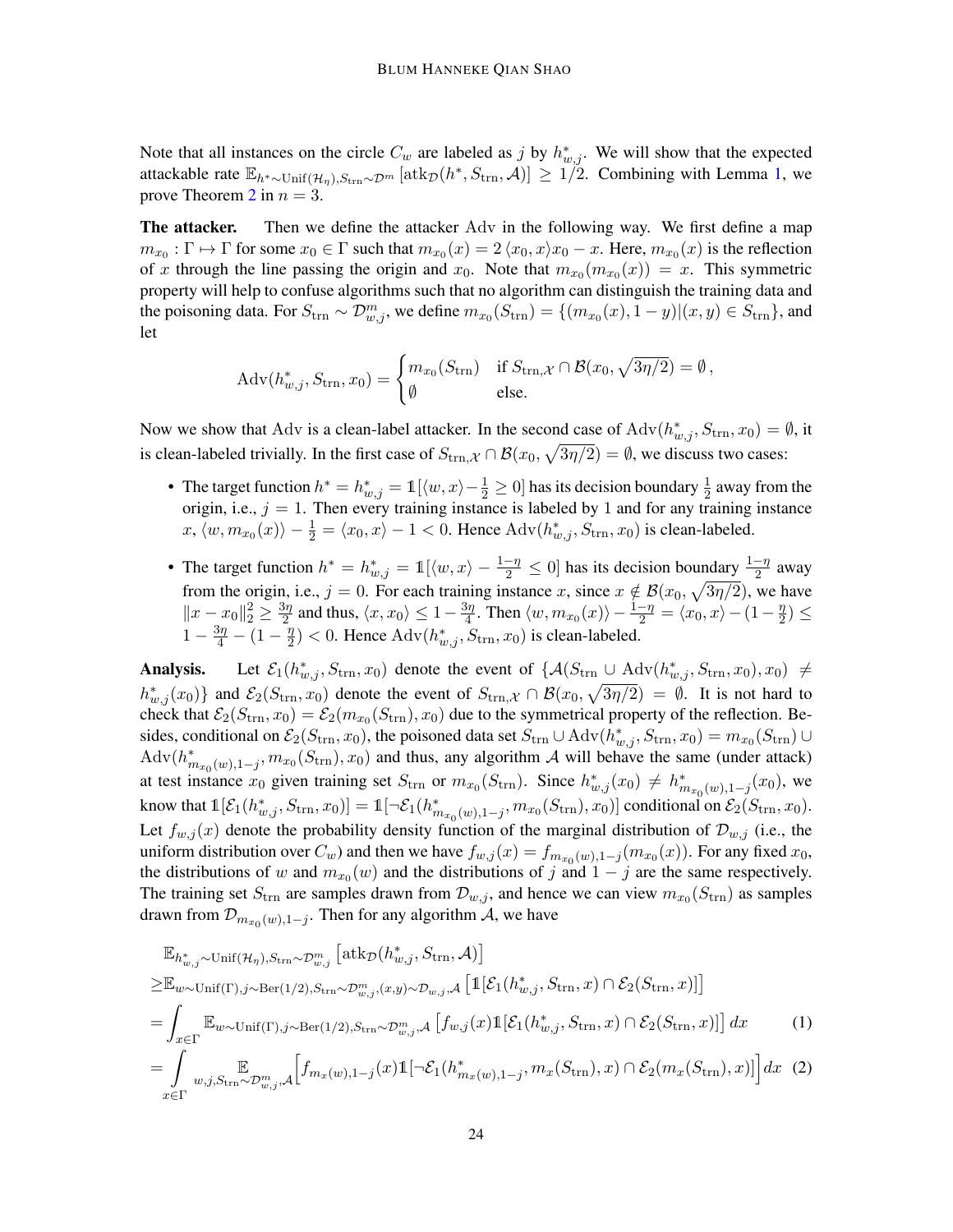<span id="page-24-0"></span>
$$
= \int_{x \in \Gamma} \mathbb{E}_{w,j,S_{\text{trn}} \sim \mathcal{D}_{w,j}^m, \mathcal{A}} \left[ f_{w,j}(x) \mathbb{1}[\neg \mathcal{E}_1(h_{w,j}^*, S_{\text{trn}}, x) \cap \mathcal{E}_2(S_{\text{trn}}, x)] \right] dx \tag{3}
$$

<span id="page-24-1"></span>
$$
=\frac{1}{2}\int_{x\in\Gamma} \mathbb{E}_{w\sim\text{Unif}(\Gamma),j\sim\text{Ber}(1/2),S_{\text{trn}}\sim\mathcal{D}^m,\mathcal{A}}\left[f_{w,j}(x)\mathbb{1}[\mathcal{E}_2(S_{\text{trn}},x)]\right]dx \xrightarrow{\eta\to 0^+} \frac{1}{2},\tag{4}
$$

where Eq. [\(2\)](#page-23-0) uses the fact  $\mathcal{E}_2(S_{\text{trn}}, x_0) = \mathcal{E}_2(m_{x_0}(S_{\text{trn}}), x_0)$  and that conditional on  $\mathcal{E}_2(S_{\text{trn}}, x_0)$ ,  $\mathbb{1}[\mathcal{E}_1(h^*_{w,j}, S_{\text{trn}}, x_0)] = \mathbb{1}[\neg \mathcal{E}_1(h^*_{m_{x_0}(w), 1-j}, m_{x_0}(S_{\text{trn}}), x_0)];$  Eq. [\(3\)](#page-24-0) uses the fact that for any fixed  $x_0$ , the distributions of w and  $m_{x_0}(w)$  and the distributions of j and  $1-j$  are the same respectively; and Eq.  $(4)$  is the average of Eq.  $(1)$  and Eq.  $(3)$ . ٠

**Proof of Theorem [2](#page-7-1) in**  $n = 2$  Again, we divide the proof into three parts.

The target function and the data distribution. In 2-dimensional space, we denote by  $w =$  $(\cos \theta, \sin \theta)$  and represent the target function  $h^* = \mathbb{1}[\langle (\cos \theta^*, \sin \theta^*), x \rangle + b^* \ge 0]$  by  $(\theta^*, b^*)$ . Then the target function is selected in the following way: uniformly at random selecting a point  $o$ from a 2-dimensional ball centered at 0 with some large enough radius  $r \ge 4$ , i.e.,  $o \sim \text{Unif}(\mathcal{B}^2(\mathbf{0},r))$ , then randomly selecting a direction  $\theta^* \sim \text{Unif}([0, 2\pi))$ , and letting the target function be  $h^* =$  $1[\langle(\cos \theta^*, \sin \theta^*), x - \theta \rangle \ge 0]$ . Then for any  $m \in \mathbb{N}$ , we construct the data distribution over  $2m$ discrete points, where all points are labeled the same and the distance between every two instances is independent of  $h^*$ . Specifically, the data distribution  $\mathcal D$  is described as follows.

- We randomly draw  $s \sim \text{Ber}(1/2)$ . We define two unit vectors  $v_1 = (\sin \theta^*, -\cos \theta^*)$  and  $v_2 = (2s-1) \cdot (\cos \theta^*, \sin \theta^*)$ . Here  $v_1$  is perpendicular to  $w^*$  and  $v_2$  is in the same direction as  $w^*$  if  $s = 1$  and in the opposite direction of  $w^*$  if  $s = 0$ .
- Let  $\mathcal{X}_m = \{x_1, \ldots, x_{2m}\}$  be a set of  $2m$  points. For notation simplicity, we also define  $x_0$ and  $x_{2m+1}$ . Let  $x_0 = o$  and for all  $i \in [2m+1]$ , let  $x_i = x_{i-1} + l \cos(\beta_{i-1})v_1 + l \sin(\beta_{i-1})v_2$ , where  $\beta_i = 7\beta_{i-1}, \beta_0 = 7^{-2m} \cdot \frac{\pi}{6}$  $\frac{\pi}{6}$  and  $l = \frac{1}{2n}$  $\frac{1}{2m}$ .
- Let the marginal data distribution be a uniform distribution over  $\mathcal{X}_m$ . Note that if  $s = 1$ , all training points lie on the positive side of the decision boundary and are labeled by 1; if  $s = 0$ , all training points lie on the negative side and are labeled by 0.

Here  $(o, v_1, v_2)$  constructs a new coordinate system. For any  $x \in \mathbb{R}^2$ , we use  $\tilde{x} = ((x - o)^{\top}v_1, (x - o)^{\top}v_2)$  $(o)^\top v_2$ ) to represent x in this new coordinate system. Then the decision boundary of the target function is represented as  $\langle \tilde{x}, \tilde{v_2} \rangle = 0$  and for any  $x \in \mathcal{X}_m$  we have  $\langle \tilde{x}, \tilde{v_2} \rangle > 0$ . It is worth noting that for any  $i \in [2m]$ , if the positions of three points  $x_{i-1}, x_i, x_{i+1}$  are fixed, then  $o, s, v_1, v_2$  are all fixed.

**The attacker.** For any  $x_i \in \mathcal{X}_m$ , we let  $b_i = l \sum_{j=0}^i \cos \beta_j - \frac{l(\cos \beta_{i-1} + \cos \beta_i) \sum_{j=0}^i \sin \beta_j}{\sin \beta_{i-1} + \sin \beta_i}$  $\frac{\sum_{j=0}^{n} \sin \beta_j}{\sin \beta_{i-1} + \sin \beta_i}$  such that  $z_i = b_i v_1 + o$ ,  $x_{i-1}$  and  $x_{i+1}$  are collinear. We denote by  $L_{x_i}$  the line passing  $z_i$  and  $x_i$ . Then for any  $i \in [2m]$ , let

$$
\widetilde{\text{Ref}_{L_{x_i}}}(x) = \frac{2\left\langle \widetilde{x} - \widetilde{z}_i, \widetilde{x}_i - \widetilde{z}_i \right\rangle}{\|\widetilde{x}_i - \widetilde{z}_i\|_2^2} (\widetilde{x}_i - \widetilde{z}_i) - \widetilde{x} + 2\widetilde{z}_i,
$$

be the reflection of x across  $L_{x_i}$  as illustrated in Fig. [1.](#page-25-0)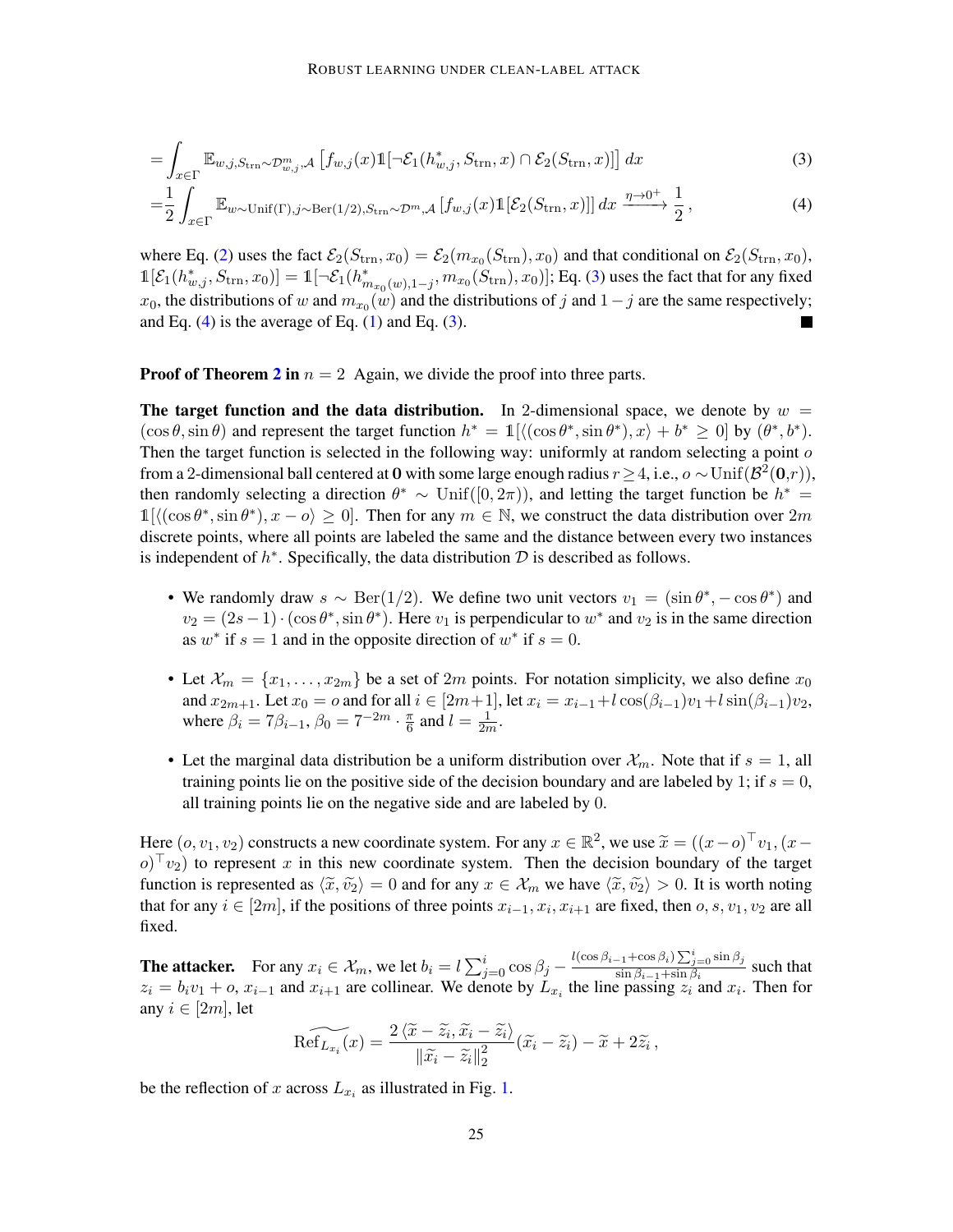

<span id="page-25-0"></span>Figure 1: Illustration of  $\mathrm{Ref}_{L_{x_i}}(\cdot)$ .

For  $S_{\text{trn}} \sim \mathcal{D}^m$ , we let  $U = \mathcal{X}_m \setminus S_{\text{trn},\mathcal{X}}$  denote the set of points not sampled in  $\mathcal{X}_m$ , where  $|U| \geq m$ . Then we define Adv as

$$
Adv(h^*, S_{trn}, x_i) = \begin{cases} \{ (\mathrm{Ref}_{L_{x_i}}(x), 1-y) | (x, y) \in S_{trn} \} & \text{if } x_i \in U, \\ \emptyset & \text{else.} \end{cases}
$$

Now we need to show that Adv is a clean-label attacker. We will show that  $\left\langle \widehat{\text{Ref}_{L_{x_i}}(x_j)}, \widetilde{v_2} \right\rangle < 0$ for all  $j \neq i \in [2m]$ , which implies that the poison data is correctly labeled when  $x_i \in U$ . First, we claim that for any  $j \neq i$ ,  $x_j$  lie in the polytope above the line passing  $x_{i-1}, x_{i+1}$ , the line passing  $x_{i-1}, x_i$  and the line passing  $x_i, x_{i+1}$ . Formally speaking, for any  $j \neq i$ ,  $x_j$  satisfies

$$
\langle (-\sin \beta_{i-1} - \sin \beta_i, \cos \beta_{i-1} + \cos \beta_i), \tilde{x}_j - \tilde{x}_{i+1} \rangle \ge 0, \langle (-\sin \beta_{i-1}, \cos \beta_{i-1}), \tilde{x}_j - \tilde{x}_i \rangle \ge 0, \langle (-\sin \beta_i, \cos \beta_i), \tilde{x}_j - \tilde{x}_i \rangle \ge 0.
$$

This claim is not hard to prove. At a high level, we prove this claim by that  $\{\beta_i\}_{i=0}^{2m}$  is monotonically increasing and that the polygon defined by connecting every pair of neighboring points in  $\mathcal{X}_m$  ∪  ${x_0, x_{2m+1}}$  is convex. For the first constraint, it is satisfied trivially when  $j = i - 1, i + 1$ . If  $j \geq i + 2$ , by direct calculation, we have

$$
\langle (-\sin \beta_{i-1} - \sin \beta_i, \cos \beta_{i-1} + \cos \beta_i), \tilde{x}_j - \tilde{x}_{i+1} \rangle
$$
  
\n=
$$
\langle (-\sin \beta_{i-1} - \sin \beta_i, \cos \beta_{i-1} + \cos \beta_i), \left( \sum_{k=i+1}^{j-1} \cos \beta_k, \sum_{k=i+1}^{j-1} \sin \beta_k \right) \rangle
$$
  
\n=
$$
\sum_{k=i+1}^{j-1} \cos \beta_k \langle (-\sin \beta_{i-1} - \sin \beta_i, \cos \beta_{i-1} + \cos \beta_i), \left( 1, \frac{\sum_{k=i+1}^{j-1} \sin \beta_k}{\sum_{k=i+1}^{j-1} \cos \beta_k} \right) \rangle
$$
  
\n
$$
\geq \sum_{k=i+1}^{j-1} \cos \beta_k \langle (-\sin \beta_{i-1} - \sin \beta_i, \cos \beta_{i-1} + \cos \beta_i), (1, \tan \beta_{i+1}) \rangle
$$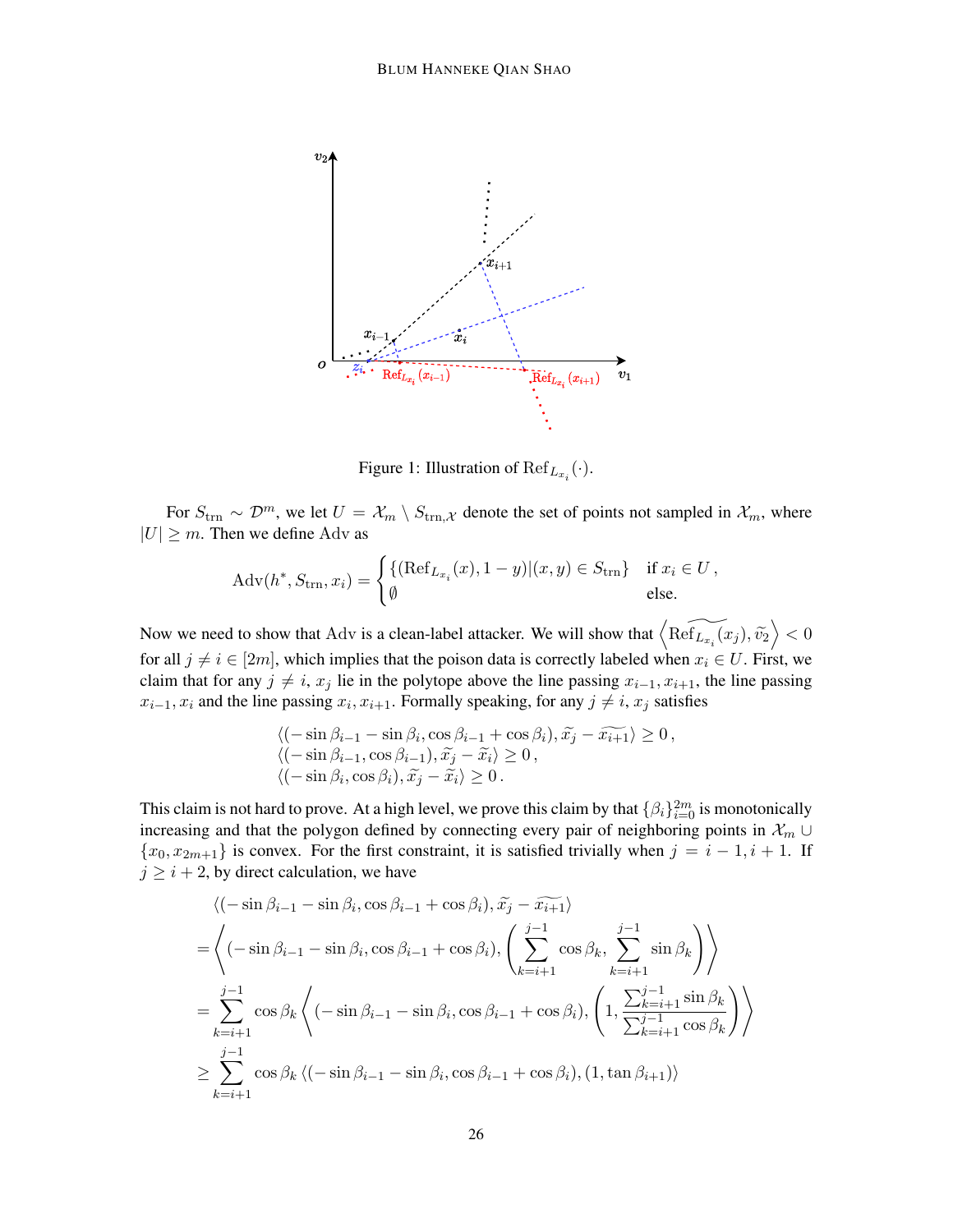$$
\geq \frac{\sum_{k=i+1}^{j-1} \cos \beta_k}{\cos \beta_{i+1}} (\sin(\beta_{i+1} - \beta_{i-1}) + \sin(\beta_{i+1} - \beta_i))
$$
  
 
$$
\geq 0.
$$

Similarly, if  $j \leq i - 2$ , then

$$
\langle (-\sin \beta_{i-1} - \sin \beta_i, \cos \beta_{i-1} + \cos \beta_i), \tilde{x}_j - \tilde{x}_{i+1} \rangle
$$
  
\n=  $\langle (-\sin \beta_{i-1} - \sin \beta_i, \cos \beta_{i-1} + \cos \beta_i), \tilde{x}_j - \tilde{x}_{i-1} \rangle$   
\n=  $-\langle (-\sin \beta_{i-1} - \sin \beta_i, \cos \beta_{i-1} + \cos \beta_i), \left( \sum_{k=j}^{i-2} \cos \beta_k, \sum_{k=j}^{i-2} \sin \beta_k \right) \rangle$   
\n=  $\sum_{k=j}^{i-2} \cos \beta_k \langle (\sin \beta_{i-1} + \sin \beta_i, -\cos \beta_{i-1} - \cos \beta_i), \left( 1, \frac{\sum_{k=j}^{i-2} \sin \beta_k}{\sum_{k=j}^{i-2} \cos \beta_k} \right) \rangle$   
\n $\ge \sum_{k=j}^{i-2} \cos \beta_k \langle (\sin \beta_{i-1} + \sin \beta_i, -\cos \beta_{i-1} - \cos \beta_i), (1, \tan \beta_{i-2}) \rangle$   
\n $\ge \frac{\sum_{k=j}^{i-2} \cos \beta_k}{\cos \beta_{i-2}} (\sin(\beta_{i-1} - \beta_{i-2}) + \sin(\beta_i - \beta_{i-2}))$   
\n $\ge 0$ .

It is easy to check that  $x_j$  satisfies the second and the third constraints using the same way of computation, which is omitted here. Based on that  $x_j$  lie in the polytope for all  $j \neq i$ , then we only need to prove that  $\langle \widetilde{\text{Ref}_{L_{x_i}}(x)}, \widetilde{v_2} \rangle < 0$  for the points lying on the faces of the polytope, which are  $\tilde{x} \in {\{\tilde{x}_{i+1} + \eta(\cos\beta_i, \sin\beta_i)|\eta \ge 0\}}, \tilde{x} \in {\{\tilde{x}_{i-1} - \eta(\cos\beta_{i-1}, \sin\beta_{i-1})|\eta \ge 0\}}$  and  $\widetilde{x} \in \{\eta \widetilde{x_{i-1}} + (1-\eta)\widetilde{x_{i+1}} | \eta \in [0,1]\}.$  Since  $\widetilde{\text{Ref}_{L_{x_i}}}(\cdot)$  is a linear transform, if we can show  $\left\langle \widehat{\text{Ref}_{L_{x_i}}(x_{i-1})}, \widetilde{v_2} \right\rangle < 0$  and  $\left\langle \widehat{\text{Ref}_{L_{x_i}}(x_{i+1})}, \widetilde{v_2} \right\rangle < 0$ , then we have  $\left\langle \widehat{\text{Ref}_{L_{x_i}}(x)}, \widetilde{v_2} \right\rangle < 0$  for all points on the third face  $\{\eta \widetilde{x_{i-1}} + (1 - \eta) \widetilde{x_{i+1}} | \eta \in [0,1]\}\)$ . Hence, we only need to prove the statement for points lying on the first two faces.

For any two vectors  $u, v$ , we denote by  $\theta(u, v)$  the angle between u and v. Then let us denote by  $\theta_1 = \theta(\widetilde{x_{i+1}} - \widetilde{z_i}, \widetilde{x_i} - \widetilde{z_i})$  the angle between  $\widetilde{x_{i+1}} - \widetilde{z_i}$  and and  $\widetilde{x_i} - \widetilde{z_i}$  and  $\theta_2 = \theta(\widetilde{x_i} - \widetilde{z_i}, \widetilde{v_1})$ <br>the angle between  $\widetilde{x_i}$ ,  $\widetilde{z_i}$  and  $\widetilde{w_i}$ . Then we hav the angle between  $\tilde{x}_i - \tilde{z}_i$  and  $\tilde{v}_1$ . Then we have both  $\theta_1 \le \beta_i \le \frac{\pi}{6}$  $\frac{\pi}{6}$  and  $\theta_2 \leq \beta_i \leq \frac{\pi}{6}$  $\frac{\pi}{6}$ . Then since  $\|\widetilde{x}_i - \widetilde{x_{i-1}}\| = \|\widetilde{x_{i+1}} - \widetilde{x_i}\| = l$  and  $\theta(\widetilde{x_{i+1}} - \widetilde{x_{i-1}}, \widetilde{x_i} - \widetilde{x_{i-1}}) = (\beta_i - \beta_{i-1})/2$  due to the construction, we have

$$
\sin \theta_1 = \frac{\|\widetilde{x}_i - (\widetilde{x_{i+1}} + \widetilde{x_{i-1}})/2\|}{\|\widetilde{x}_i - \widetilde{z}_i\|} = \frac{l \sin((\beta_i - \beta_{i-1})/2)}{\|\widetilde{x}_i - \widetilde{z}_i\|} = \frac{l \sin(3\beta_{i-1})}{\|\widetilde{x}_i - \widetilde{z}_i\|} \ge \frac{3\beta_{i-1}l}{2\|\widetilde{x}_i - \widetilde{z}_i\|},
$$

where the last inequality is by  $3\beta_{i-1} \leq \frac{\pi}{6}$  $\frac{\pi}{6}$ . On the other hand, we have

$$
\sin \theta_2 = \frac{l \sum_{k=0}^{i-1} \sin \beta_k}{\|\widetilde{x}_i - \widetilde{z}_i\|} \le \frac{l \sum_{k=0}^{i-1} \beta_k}{\|\widetilde{x}_i - \widetilde{z}_i\|} \le \frac{7\beta_{i-1}l}{6\|\widetilde{x}_i - \widetilde{z}_i\|}.
$$

Combining these two equations, we have  $\sin \theta_1 > \sin \theta_2$ , which indicates that  $\theta_1 > \theta_2$ . Then since  $\beta_i - \theta_2 = \theta(\widetilde{x_{i+1}} - \widetilde{x}_i, \widetilde{x}_i - \widetilde{z}_i) \ge \theta_1$ , we have  $\beta_i > 2\theta_2$ . Let  $\widetilde{w_i} = \frac{\widetilde{x_i} - \widetilde{z}_i}{\|\widetilde{x}_i - \widetilde{z}_i\|}$  $\frac{x_i - z_i}{\|\tilde{x}_i - \tilde{z}_i\|}$  denote the unit vector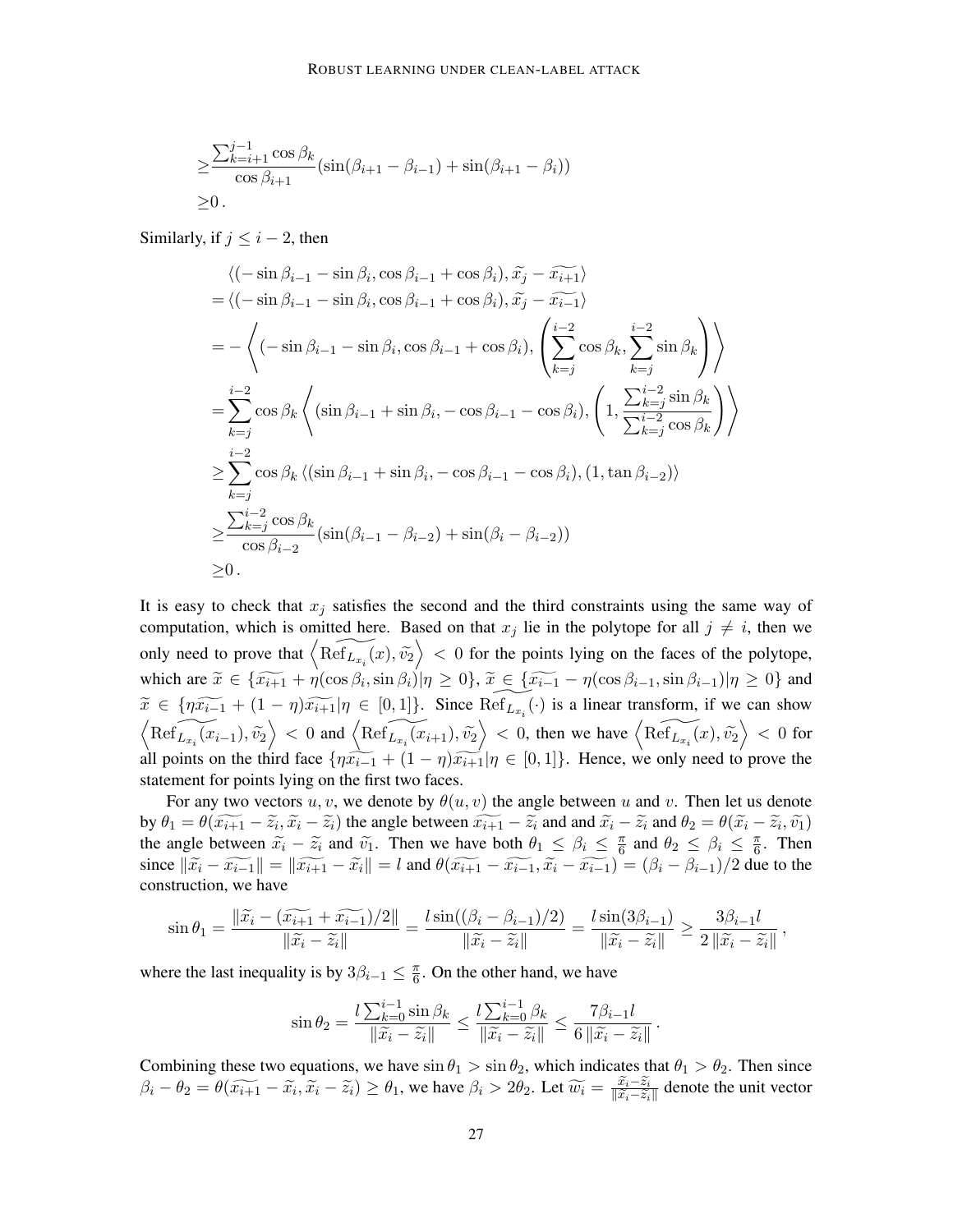in the direction of  $\tilde{x}_i - \tilde{z}_i$ . For  $\tilde{x} = \tilde{x}_{i+1} + \eta(\cos \beta_i, \sin \beta_i)$  with  $\eta \ge 0$ ,

$$
\langle \widetilde{\text{Ref}}_{L_{x_i}}(x), \widetilde{v_2} \rangle
$$
  
=2\langle \widetilde{x} - \widetilde{z}\_i, \widetilde{w\_i} \rangle \langle \widetilde{w}\_i, \widetilde{v\_2} \rangle - \langle \widetilde{x} - \widetilde{z}\_i, \widetilde{v\_2} \rangle  
=2\langle \widetilde{x\_{i+1}} - \widetilde{z}\_i + \eta(\cos \beta\_i, \sin \beta\_i), \widetilde{w}\_i \rangle \langle \widetilde{w}\_i, \widetilde{v\_2} \rangle - \langle \widetilde{x\_{i+1}} - \widetilde{z}\_i + \eta(\cos \beta\_i, \sin \beta\_i), \widetilde{v\_2} \rangle  
=2\|\widetilde{x\_{i+1}} - \widetilde{z}\_i\| \cos \theta\_1 \sin \theta\_2 - \|\widetilde{x\_{i+1}} - \widetilde{z}\_i\| \sin(\theta\_1 + \theta\_2) + 2\eta \cos(\beta\_i - \theta\_2) \sin \theta\_2 - \eta \sin \beta\_i  
= \|\widetilde{x\_{i+1}} - \widetilde{z}\_i\| \sin(\theta\_2 - \theta\_1) + \eta \sin(2\theta\_2 - \beta\_i)  
<0.

It is easy to check that  $\beta_{i-1} \leq \theta_2$  (let  $\tilde{p}$  denote the intersection of the line passing  $\widetilde{x_{i-1}}$  and  $\widetilde{x_i}$  and the line  $\langle \tilde{x}, \tilde{v}_2 \rangle = 0$ ,  $\beta_{i-1} = \theta(\tilde{x}_i - \tilde{p}, \tilde{v}_1)$  and  $\theta_2$  is the external angle of triangle with vertices  $\tilde{p}, \tilde{z}_i$ and  $\widetilde{x}_i$ ). Then for  $\widetilde{x} = \widetilde{x_{i-1}} - \eta(\cos\beta_{i-1}, \sin\beta_{i-1})$  with  $\eta \geq 0$ ,

$$
\langle \widetilde{\text{Ref}}_{L_{x_i}}(x), \widetilde{v_2} \rangle
$$
  
=2\langle \widetilde{x} - \widetilde{z}\_i, \widetilde{w\_i} \rangle \langle \widetilde{w}\_i, \widetilde{v\_2} \rangle - \langle \widetilde{x} - \widetilde{z}\_i, \widetilde{v\_2} \rangle  
=2\langle \widetilde{x\_{i-1}} - \widetilde{z}\_i - \eta(\cos \beta\_{i-1}, \sin \beta\_{i-1}), w\_i \rangle \langle \widetilde{w}\_i, \widetilde{v\_2} \rangle - \langle \widetilde{x\_{i-1}} - \widetilde{z}\_i - \eta(\cos \beta\_{i-1}, \sin \beta\_{i-1}), \widetilde{v\_2} \rangle  
=2\|\widetilde{x\_{i-1}} - \widetilde{z}\_i\| \cos \theta\_1 \sin \theta\_2 - \|\widetilde{x\_{i-1}} - \widetilde{z}\_i\| \sin(\theta\_1 + \theta\_2) - 2\eta \cos(\beta\_{i-1} - \theta\_2) \sin \theta\_2 + \eta \sin \beta\_{i-1}  
=\|\widetilde{x\_{i-1}} - \widetilde{z}\_i\| \sin(\theta\_2 - \theta\_1) + \eta \sin(\beta\_{i-1} - 2\theta\_2)  
<0.

Now we complete the proof of  $\left\langle \widehat{\text{Ref}_{L_{x_i}}(x_j)}, \widetilde{v_2} \right\rangle < 0$  for all  $j \neq i$  and that Adv is a clean-label attacker. It is worth noting that  $L_{x_i'} = L_{x_i}$ , where  $L_{x_i'}$  is defined over  $\{x_j'|j \in [2m]\}$  in the same way as  $L_{x_i}$  defined over  $\{x_j | j \in [2m]\}$ . This is because reflections of  $z_i$  and  $x_i$  over  $L_{x_i}$  are themselves. This symmetric property plays an important role in the analysis.

Analysis. Our probabilistic construction of the target function  $h^*$  and the data distribution  $D$  and the random sampling process of drawing m i.i.d. samples from  $\mathcal D$  is equivalent to: sampling a multiset of indexes  $I_{\text{trn}} \sim \text{Unif}([2m])$  first; then selecting the target function and the data distribution to determine the positions of the m training points; mapping  $I_{trn}$  to  $S_{trn}$  by adding instance-label pair  $(x_i, h^*(x_i))$  to  $S_{\text{trn}}$  for each i in  $I_{\text{trn}}$ . We let  $I_u = [2m] \setminus I_{\text{trn}}$  denote the indexes not sampled. As we know from the construction, for any  $i \in [2m]$ , once s and the positions of o and  $x_i$  is determined, the positions of other points in  $\mathcal{X}_m$  and  $h^*$  are determined. Then we consider an equivalent way of determining the target function and the data distribution. That is, randomly selecting the position of  $x_i$  (dependent on the randomness of  $o, \theta^*, s$ ) and then considering the following two different processes of selecting s and o.

- Given a fixed  $x_i$ , randomly select  $s \sim \mathcal{D}(s|x_i)$  and select  $o \sim \mathcal{D}(o|s, x_i)$ , where  $\mathcal{D}(s|x_i)$ and  $\mathcal{D}(o|s, x_i)$  denote the conditional distributions of s and o respectively. Note that when  $x_i$ satisfies  $||x_i|| \le r - 2$ ,  $\mathcal{D}(s|x_i) = \text{Ber}(1/2)$  and  $\mathcal{D}(o|s, x_i) = \text{Unif}(\Gamma^2(x_i, r_i))$  is a uniform distribution over the circle with radius  $r_i$  centered at  $x_i$ , where  $r_i$  is the distance between o and  $x_i$  and is a constant according to the definition.
- Given  $(x_i, s, o)$  selected in the above process, if  $||x_i|| \leq r 2$ , we let  $s' = 1 s$  and  $o' = \text{Ref}_{L_{x_i}}(o)$  (where  $x_{i+1}$  and  $x_{i-1}$  is determined by  $(x_i, s, o)$ ); otherwise we let  $s' = s$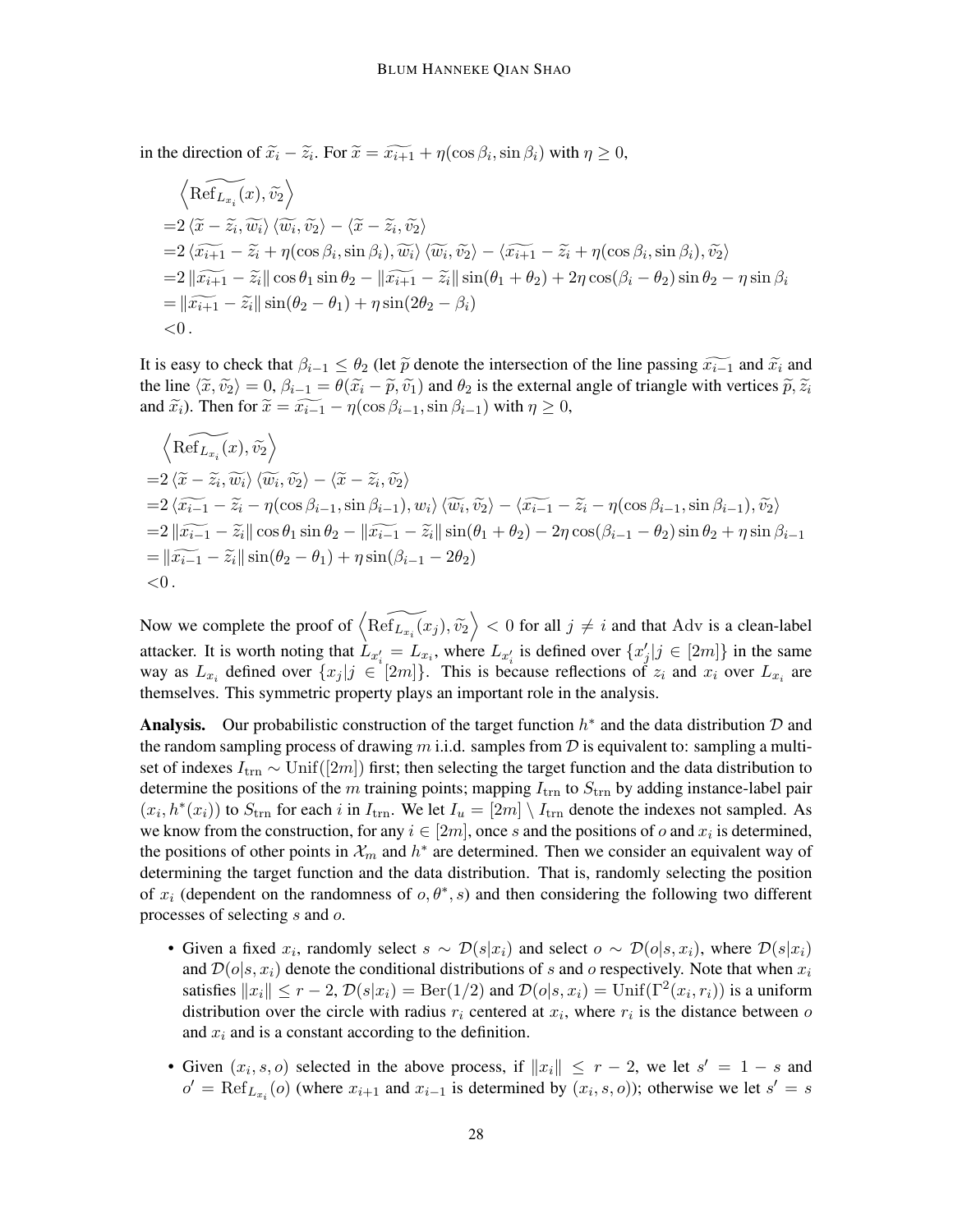and  $o' = o$ . It is easy to check that the distribution of s' conditional on  $x_i$  is  $\text{Ber}(1/2)$  and the distribution of  $o'$  conditional on  $x_i$  is  $\text{Unif}(\Gamma^2(x_i, r_i))$  if  $||x_i|| \leq r - 2$ .

Therefore, the distributions of s and s' and the distributions of o and o' are the same given  $x_i$ respectively. Our following analysis depends on the event of  $||x_i|| \leq r - 2$ , the probability of which is  $\mathbb{P}(\|x_i\| \le r - 2) \ge \mathbb{P}(\|o\| \le r - 3) = \frac{(r - 3)^2}{r^2}$ . We let  $S_{trn}(x_i, s, o)$  denote the training set by mapping  $I_{trn}$  to the positions determined by  $(x_i, s, o)$  and let  $h^*(x_i, s, o)$  denote the target function determined by  $(x_i, s, o)$ . Note that when  $||x_i|| \leq r - 2$  and  $x_i$  is not in the training set, the poisoned data sets with the training sets generated in the above two different processes are the same, i.e.,  $S_{trn}(x_i, s, o) \cup \text{Adv}(h^*(x_i, s, o), S_{trn}(x_i, s, o), x_i) = S_{trn}(x_i, s', o') \cup$  $Adv(h^*(x_i, s', o'), S_{trn}(x_i, s', o'), x_i)$ . This is due to the symmetric property of the attacker. Hence, any algorithm will behave the same at point  $x_i$  no matter whether the training set is  $S_{\text{trn}}(x_i, s, o)$  or  $S_{\text{trn}}(x_i, s', o')$ . In addition, the target functions produced in the two different processes classify  $x_i$ differently when  $||x_i|| \le r - 2$ . Let  $\mathcal{E}_2(x_i)$  denote the event of  $\{\|x_i\| \le r - 2\}$  and  $\mathcal{E}(h^*, \mathcal{A}, S_{trn}, i)$ denote the event of  $A(S_{trn} \cup \text{Adv}(h^*, S_{trn}, x_i), x_i) \neq h^*(x_i)$ . Then for any  $i \in I_u$ , conditional on  $\mathcal{E}_2(x_i)$ , for any algorithm A, we have

<span id="page-28-1"></span>
$$
\mathbb{1}[\mathcal{E}(h^*(x_i,s,o),\mathcal{A},S_{\text{trn}}(x_i,s,o),i)] = \mathbb{1}[\neg \mathcal{E}(h^*(x_i,s',o'),\mathcal{A},S_{\text{trn}}(x_i,s',o'),i)].
$$
 (5)

Similar to the proof in the case of  $n = 3$ , we have the expected attackable rate

<span id="page-28-0"></span>
$$
\mathbb{E}_{h^*,s,S_{\text{trn}}\sim\mathcal{D}^m}[\text{atk}(h^*,S_{\text{trn}},\mathcal{A})]
$$
\n
$$
\geq \frac{1}{2m} \mathbb{E}_{o\sim\text{Unif}(\{x:\|x\|\leq r\}),\theta^*\sim\text{Unif}(2\pi),s\sim\text{Ber}(1/2),S_{\text{trn}}\sim\mathcal{D}^m,\mathcal{A}} \left[ \sum_{x_i \in U} \mathbb{1}[\mathcal{E}(h^*,\mathcal{A},S_{\text{trn}},i)] \right]
$$
\n
$$
= \frac{1}{2m} \mathbb{E}_{I_{\text{trn}}} \sim \text{Unif}([2m]) \left[ \sum_{i\in I_u} \mathbb{E}_{x_i,s,o,\mathcal{A}} \left[ \mathbb{1}[\mathcal{E}(h^*(x_i,s,o),\mathcal{A},S_{\text{trn}}(x_i,s,o),i)] \right] \right]
$$
\n
$$
\geq \frac{1}{2m} \mathbb{E}_{I_{\text{trn}}} \left[ \sum_{i\in I_u} \mathbb{E}_{x_i} \left[ \mathbb{E}_{s,o,\mathcal{A}} \left[ \mathbb{1}[\mathcal{E}(h^*(x_i,s,o),\mathcal{A},S_{\text{trn}}(x_i,s,o),i)] \right| x_i \right] \mathbb{1}[\mathcal{E}_2(x_i)] \right]
$$
\n
$$
= \frac{1}{4m} \left( \mathbb{E}_{I_{\text{trn}}} \left[ \sum_{i\in I_u} \mathbb{E}_{x_i} \left[ \mathbb{E}_{s,o,\mathcal{A}} \left[ \mathbb{1}[\mathcal{E}(h^*(x_i,s,o),\mathcal{A},S_{\text{trn}}(x_i,s,o),i)] \right| x_i \right] \mathbb{1}[\mathcal{E}_2(x_i)] \right]
$$
\n
$$
+ \mathbb{E}_{I_{\text{trn}}} \left[ \sum_{i\in I_u} \mathbb{E}_{x_i} \left[ \mathbb{E}_{s',o',\mathcal{A}} \left[ \mathbb{1}[\neg \mathcal{E}(h^*(x_i,s',o'),\mathcal{A},S_{\text{trn}}(x_i,s',o'),i)] \right| x_i \right] \mathbb{1}[\mathcal{E}_2(x_i)] \right]
$$
\n
$$
= \frac{
$$

<span id="page-28-2"></span>when  $r \geq 4$ . Here Eq. [\(6\)](#page-28-0) holds due to Eq. [\(5\)](#page-28-1) and Eq. [\(7\)](#page-28-2) holds since the distributions of s and s' and the distributions of  $o$  and  $o'$  are the same given  $x_i$  respectively. Combining with Lemma [1,](#page-22-1) we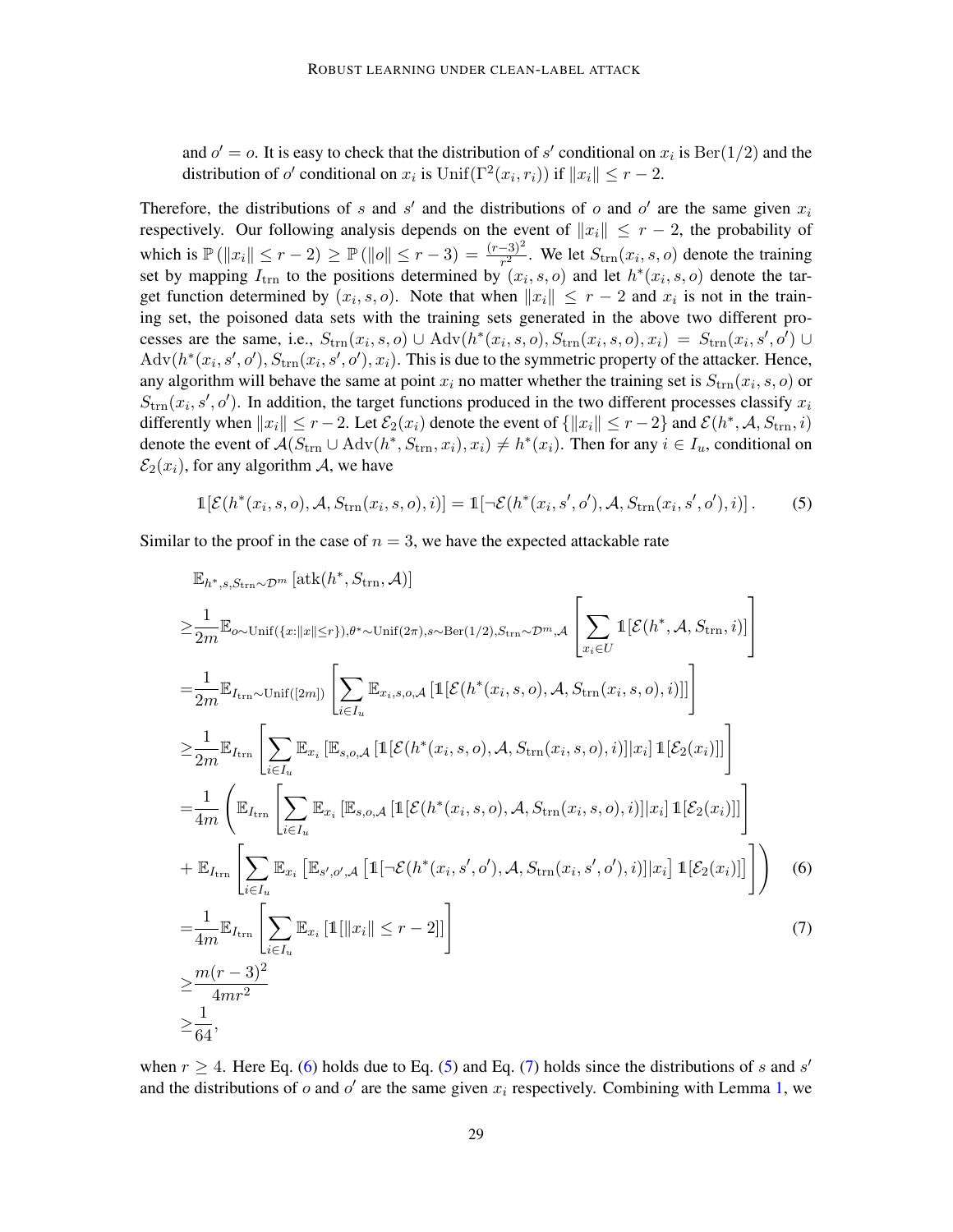complete the proof.

# <span id="page-29-0"></span>Appendix C. Proof of Theorem [4](#page-8-1)

**Proof** The proof contains three steps. For notation simplicity, we sometimes use  $(\beta, b)$  to represent the linear classifier  $h_{\beta,b}$ . We say an angle  $\beta$  is consistent with a data set S if there exists  $b \in [-2, 2]$ such that  $(\beta, b)$  is consistent with S. Also, for an fixed  $\beta$ , we say an offset b is consistent with S if  $(\beta, b)$  is consistent with S.

Step 1: For any fixed  $\beta$ , the probability mass of union of error region is bounded. For any β, if there exists any  $b \in [-2, 2]$  such that  $(β, b)$  is consistent with  $S_{trn}$ , from this set of consistent b's, we denote by  $b_{\text{sup}}(\beta)$  the superior value of this set and  $b_{\text{inf}}(\beta)$  the inferior value of this set. By uniform convergence bound in PAC learning [\(Blumer et al.,](#page-14-13) [1989\)](#page-14-13), when  $m \geq \frac{4}{\epsilon^2}$  $\frac{4}{\varepsilon'}\log\frac{2}{\delta}+\frac{24}{\varepsilon'}$  $rac{24}{\varepsilon'}\log\frac{13}{\varepsilon'},$ we have that with probability at least  $1 - \delta$ , every linear classifier  $(\beta, b)$  consistent with  $S_{\text{trn}}$  has  $err(h_{\beta,b}) \leq \varepsilon'$ . Then the probability mass of the union of error region of all  $(\beta, b)$  consistent with  $S_{\text{trn}}$  for a fixed  $\beta$  is

$$
\mathcal{P}(\{x|\exists b \in [-2,2], h_{\beta,b}(x) \neq h^*(x), \forall (x',y') \in S_{\text{trn}}, y' = h_{\beta,b}(x')\})
$$
\n
$$
= \mathcal{P}(\bigcup_{b_{\inf}(\beta) \leq b \leq b_{\sup}(\beta)} \{x|b \text{ is consistent} \& h_{\beta,b}(x) \neq h^*(x)\})
$$
\n
$$
= \lim_{\delta \to 0^+} \mathcal{P}(\{x|h_{\beta,b_{\inf}(\beta)+\delta}(x) \neq h^*(x)\} \cup \{x|b_{\inf}(\beta) \text{ is consistent} \& h_{\beta,b_{\inf}(\beta)}(x) \neq h^*(x)\} \cup \{x|h_{\beta,b_{\sup}(\beta)-\delta}(x) \neq h^*(x)\} \cup \{x|b_{\sup}(\beta) \text{ is consistent} \& h_{\beta,b_{\sup}(\beta)}(x) \neq h^*(x)\})
$$
\n
$$
\leq 2\varepsilon'.
$$

If there does not exist any consistent  $b \in [-2,2]$  for  $\beta$ , then  $\mathcal{P}(\{x | \exists b \in [-2,2], h_{\beta,b}(x) \neq 0\})$  $h^*(x), \forall (x', y') \in S_{trn}, y' = h_{\beta, b}(x')\}) = 0.$ 

Step 2: The binary-search path of  $\beta$  is unique and adding clean-label points can only change the depth of the search. That is, for any fixed target function  $(\beta^*, b^*)$ , for  $h - l = 2\pi, \pi, \frac{\pi}{2}, \ldots$ if  $\frac{l+h}{2}$  is not consistent with the input (poisoned or not) data set S, then there cannot exist  $\beta$  consistent with the input data set S in both two intervals  $(l, \frac{l+h}{2})$  and  $(\frac{l+h}{2})$  $\frac{+h}{2}$ , h). Since  $\beta^*$  is always consistent with S, only the interval containing  $\beta^*$  will contain  $\beta$  consistent with S. To prove this statement, assume that any  $\beta \in \{l, h, \frac{l+h}{2}\}$  is not consistent with S and there exists  $(\beta_1, b_1)$  with  $\beta_1 \in (l, \frac{l+h}{2})$  and  $(\beta_2, b_2)$  with  $\beta_2 \in (\frac{l+h}{2})$  $\frac{1+h}{2}$ , h) consistent with S. If  $\beta_2 - \beta_1 \leq \pi$ , let  $\beta_3 = \frac{l+h}{2}$  $\frac{+h}{2}$ ; otherwise, let  $\beta_3 = l$ . Since  $(\beta_1, b_1)$  and  $(\beta_2, b_2)$  are consistent classifiers, for any  $\alpha_1, \alpha_2 \geq 0$ ,  $\mathbb{1}[(\alpha_1(\cos\beta_1,\sin\beta_1)+\alpha_2(\cos\beta_2,\sin\beta_2)) \cdot x + \alpha_1b_1 + \alpha_2b_2 \ge 0]$  is also a consistent classifier. By setting  $\alpha_1 = \frac{\sin(\beta_2 - \beta_3)}{\sin(\beta_2 - \beta_1)}$  $\frac{\sin(\beta_2-\beta_3)}{\sin(\beta_2-\beta_1)}$  and  $\alpha_2 = \frac{\sin(\beta_3-\beta_1)}{\sin(\beta_2-\beta_1)}$  $\frac{\sin(\beta_3 - \beta_1)}{\sin(\beta_2 - \beta_1)}$ , we have  $(\beta_3, \frac{\sin(\beta_2 - \beta_3)b_1 + \sin(\beta_3 - \beta_1)b_2}{\sin(\beta_2 - \beta_1)}$  $\frac{\sin(\beta_2-\beta_1)\sin(2-\beta_1)}{\sin(\beta_2-\beta_1)}$  is consistent. If  $\frac{\sin(\beta_2-\beta_3)b_1+\sin(\beta_3-\beta_1)b_2}{\sin(\beta_2-\beta_1)} \in [-2,2]$ , this contradicts that any  $\beta_3$  is not consistent with S; else, since  $X \subseteq B^n(0,1)$ , there must exist  $b \in [-2,2]$  such that  $(\beta_3, b)$  is consistent, which is a contradiction.

Step 3: When  $h-l<\arctan(f(\varepsilon'')/2)$ , the attackable rate caused by deeper search is at most  $2\varepsilon''$ . We consider two cases:  $|b^*| > 1$  and  $|b^*| \le 1$ . In the case of  $|b^*| > 1$ , the target function classifies X all positive or all negative and thus, there always exists a consistent b for  $\beta = 0$ . The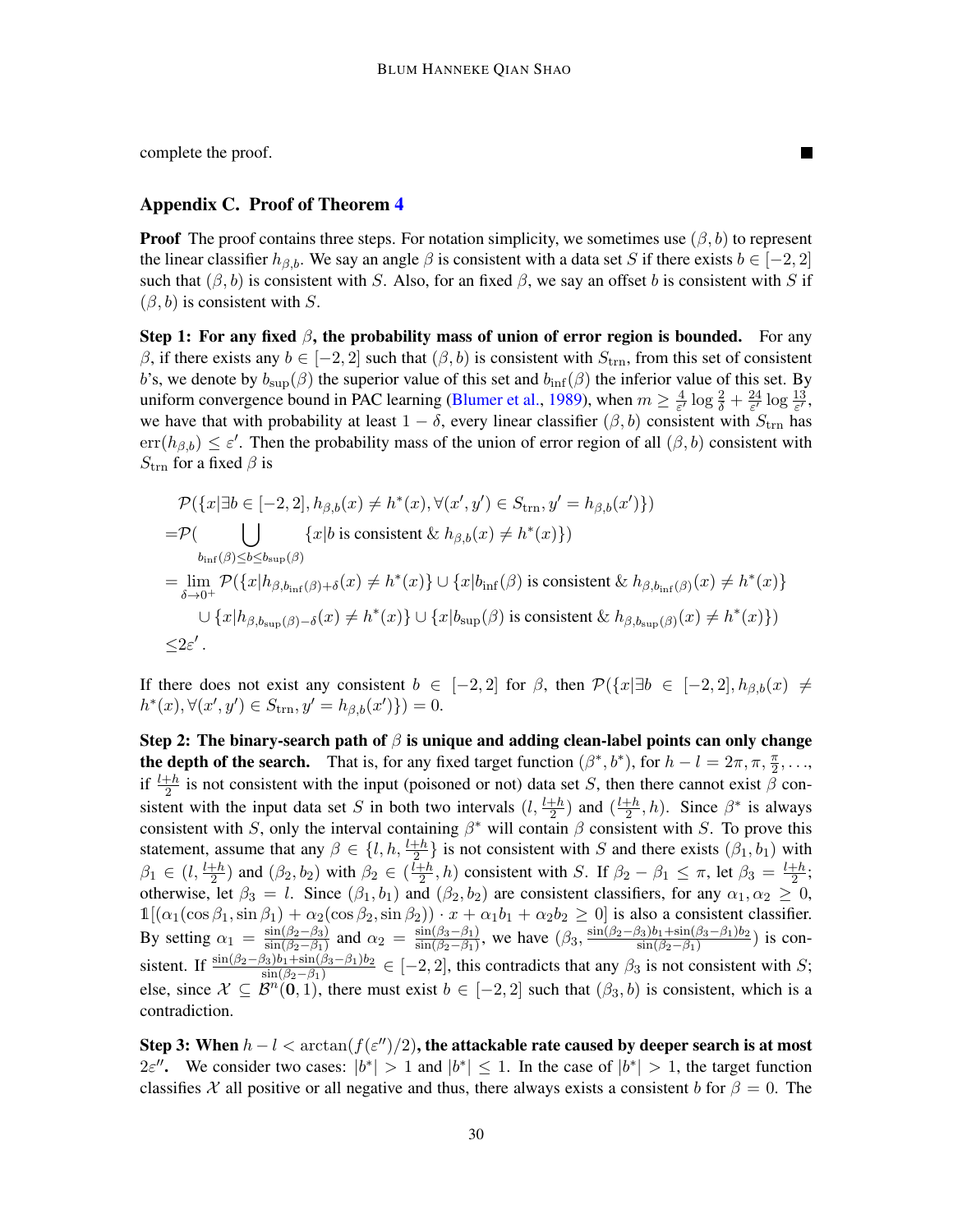binary-search for  $\beta$  will not search in depth and output  $(0, b)$  for some consistent b. Therefore,  $\text{atk}(h^*, S_{\text{trn}}, \mathcal{A}) \leq \mathcal{P}(\{x | \exists b \in [-2, 2], h_{0,b}(x) \neq h^*(x), \forall (x', y') \in S_{\text{trn}}, y' = h_{0,b}(x')\}) \leq 2\varepsilon'.$ 

In the case of  $|b^*| \leq 1$ , let  $A_z \triangleq \{x | (\cos \beta^* , \sin \beta^*) \cdot x + b^* \in [-z, z] \}$  for  $z \geq 0$ . We will show that when  $h - l \leq \arctan(z/2)$  for  $z \leq 2$ , the classifier boundary  $K_{\beta,b}$  must lie in  $A_z$ , i.e.,  $K_{\beta,b} \triangleq \{x|(\cos\beta,\sin\beta) \cdot x + b = 0, ||x|| \leq 1\} \subseteq A_z$ . This indicates that when  $h$  –  $l \leq \arctan(z/2)$ , the algorithm can only make mistakes at points inside  $A_z$ . If it is false, let  ${q_1, q_2} = {x | (\cos \beta^*, \sin \beta^*) \cdot x + b^* = 0} \cap \Gamma(\mathbf{0}, 1) \text{ with } \beta^* - \theta((q_2 - q_1), e_1) = \frac{\pi}{2} \pmod{2\pi}$ if the intersection of the target function boundary and the unit circle has two different points; or let  $q_1 = q_2 = q$  where  $\{q\} = \{x | (\cos \beta^*, \sin \beta^*) \cdot x + b^* = 0\} \cap \Gamma(\mathbf{0}, 1)$  if intersection of the target function boundary and the unit circle has only one point. Similarly, we denote by  $\{p_1, p_2\}$ the intersection of of  $K_{\beta,b}$  and the unit circle. Since  $h - l \leq \arctan(1) = \frac{\pi}{4}$ , the input data set must contain both positive points and negative points and hence,  $K_{\beta,b} \cap \Gamma(0,1)$  is not empty. We let  $\{p_1, p_2\} = \{x | (\cos \beta, \sin \beta) \cdot x + b = 0\} \cap \Gamma(0, 1)$  with  $\beta - \theta((p_2 - p_1), e_1) = \frac{\pi}{2} \pmod{2\pi}$  if the intersection of the boundary of classifier  $(\beta, b)$  and the unit circle has two different points; or let  $p_1 = p_2 = p$  where  $\{p\} = \{x \mid (\cos \beta, \sin \beta) \cdot x + b = 0\} \cap \Gamma(\mathbf{0}, 1)$  if intersection of the boundary of classifier ( $\beta$ , b) and the unit circle has only one point. The definitions of  $q_1, q_2, p_1, p_2$  are illustrated in Fig. [2.](#page-30-0) Then at least one of  $\{p_1, p_2\}$  is not in  $A_z$  and w.l.o.g., assume that  $p_2 \notin A_z$ . It is easy to check that  $p_1, p_2$  must lie on the same side of the boundary of the target function, otherwise  $|\beta - \beta^*| = \theta((p_2 - p_1), (q_2 - q_1))$  > arctan( $z/2$ ), which contradicts  $h - l \leq \arctan(z/2)$ . Then there exists a consistent classifier  $h' = \mathbb{1}[\langle w, x - p_2 \rangle \ge 0]$  with  $w = (q_{12} - p_{22}, p_{21} - q_{11})$  (whose boundary is the line passing  $q_1$  and  $p_2$ ). Then let  $\beta'$  denote the direction of h', i.e.,  $\cos \beta' = \frac{q_{12}-p_{22}}{||w||}$  $\overline{\|w\|}$ and  $\sin \beta' = \frac{p_{21} - q_{11}}{||w||}$  $\frac{1-q_{11}}{\|w\|}$ , and we have  $|\beta'-\beta^*| = \theta(p_2-q_1, q_2-q_1) > \arctan(z/2)$ , which contradicts that  $h - l \leq \arctan(z/2)$ .



<span id="page-30-0"></span>Figure 2: Illustration of  $p_1, p_2, q_1, q_2, h'.$ 

We let  $z = f(\varepsilon'')$ . When  $h - l \leq \arctan(f(\varepsilon'')/2)$ , the classifier can only make mistakes inside  $A_{f(\varepsilon'')}$  and thus the attackable rate is upper bounded by  $2\varepsilon''$ . In addition, when  $h-l$  $\arctan(f(\varepsilon'')/2)$ , the binary-search has searched to at most the  $\Big|\log_2(\frac{2\pi}{\arctan(f(\varepsilon'))})\Big|$  $\frac{2\pi}{\arctan(f(\varepsilon'')/2)})$  + 1-th depth, which leads to at most  $2\varepsilon'(\left|\log_2(\frac{2\pi}{\arctan(f)}\right|))$  $\left| \frac{2\pi}{\arctan(f(\varepsilon'')/2)} \right| + 1$ ) attackable rate. Combining these results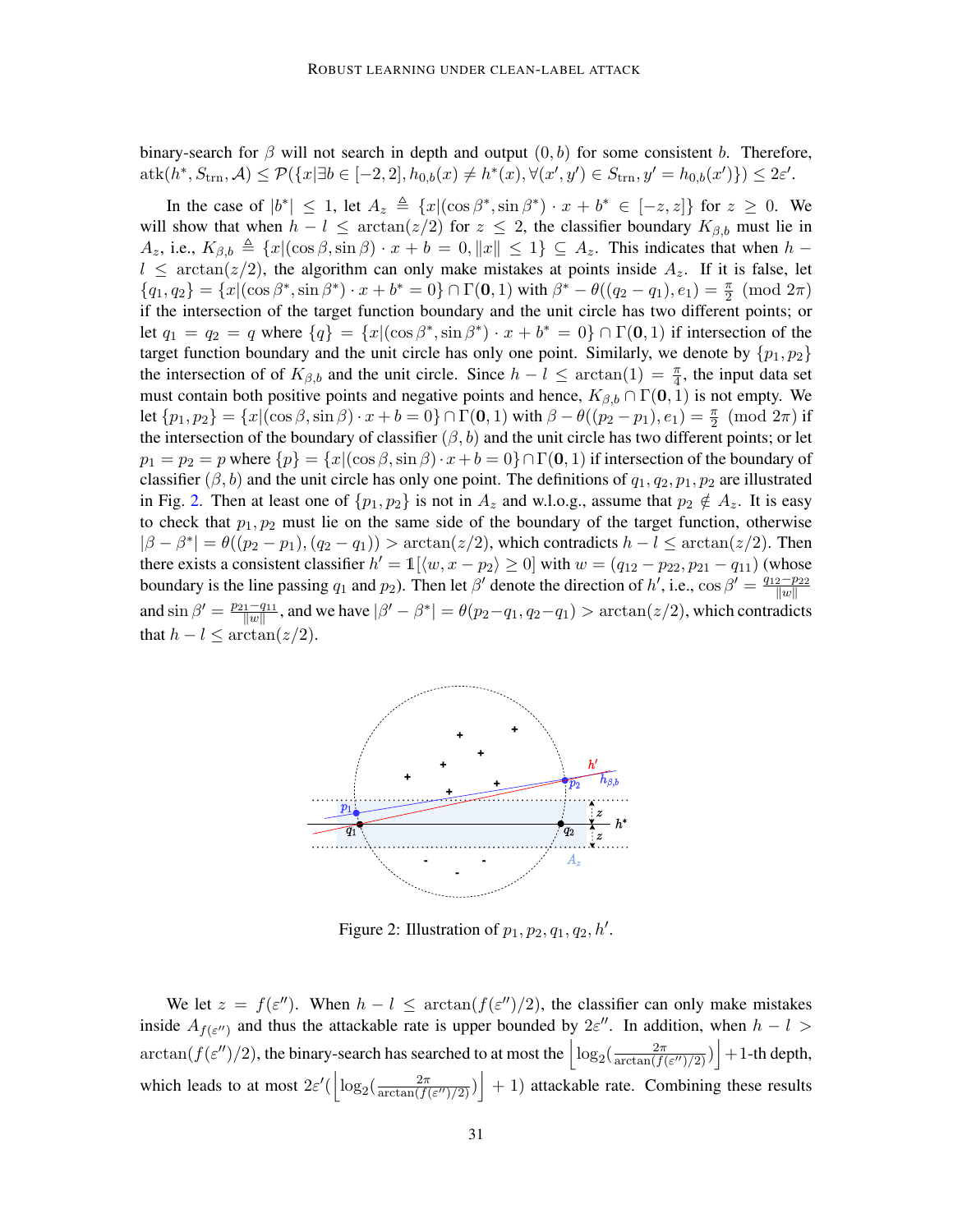together, when  $m \geq \frac{4}{5}$  $\frac{4}{\varepsilon'}\log\frac{2}{\delta}+\frac{24}{\varepsilon'}$  $\frac{24}{\varepsilon'}\log\frac{13}{\varepsilon'}$ , with probability at least  $1-\delta$  over  $S_{\text{trn}} \sim \mathcal{D}^m$ , we have

<span id="page-31-1"></span>
$$
atk(h^*, S_{\text{trn}}, \mathcal{A}) \le 2\varepsilon' \left( \left\lfloor \log_2 \left( \frac{2\pi}{\arctan(f(\varepsilon'')/2)} \right) \right\rfloor + 1 \right) + 2\varepsilon''
$$
  

$$
\le 2\varepsilon' \log_2 \left( \frac{4\pi}{\arctan(f(\varepsilon'')/2)} \right) + 2\varepsilon''
$$
  

$$
\le \log_2 \left( \frac{4\pi}{\pi/8(f(\varepsilon'') \wedge 2)} \right) 2\varepsilon' + 2\varepsilon''
$$
  

$$
= \log_2 \left( \frac{32}{f(\varepsilon'') \wedge 2} \right) 2\varepsilon' + 2\varepsilon'',
$$
 (8)

where Eq. [\(8\)](#page-31-1) holds because  $arctan(x/2) \ge \pi/4$  when  $x \ge 2$  and  $arctan(x/2) \ge \pi x/8$  when  $x \in [0, 2].$ 

### <span id="page-31-0"></span>Appendix D. Proof of Theorem [6](#page-9-1)

<span id="page-31-2"></span>To prove Theorem [6,](#page-9-1) we first introduce a lemma on the behavior of uniform distribution on a unit sphere.

**Lemma 2 (Lemma 2.2 by [Ball et al.](#page-14-14) [\(1997\)](#page-14-14))** *For any*  $a \in [0,1)$ *, for*  $x \sim \text{Unif}(\Gamma^n(\mathbf{0},1))$ *, with probability at least*  $1 - e^{-na^2/2}$ , we have  $\langle x, e_1 \rangle \le a$ .

Proof of Theorem [6](#page-9-1) One essential hardness for robust learning of linear classifiers in high dimension is that for a fixed test instance  $x_0$  on the sphere of a unit ball, with high probability over the selection of a set of training points from the uniform distribution over the sphere, every training instance has small component in the direction of  $x_0$  as shown by Lemma [2.](#page-31-2) Taking advantage of this, the attacker can add a point (labeled differently from  $x_0$ ) which is considerably closer to  $x_0$  than all of the training instances, thus altering the behavior of SVM at  $x_0$  as he wishes. In the following, we prove the theorem based on this idea. We divide the proof into three parts: a) the construction of the target function and the data distribution, b) the construction of the attacker and c) the analysis of the attackable rate.

The target function and the data distribution. The target function is  $h^* = \mathbb{1}[\langle w^*, x \rangle \ge -\gamma/2]$ with  $w^* = e_1$  and margin  $\gamma = 1/8$ . We define the marginal data distribution  $\mathcal{D}_{\mathcal{X}}$  by putting probability mass  $1 - 8\varepsilon$  on  $-e_1$  and putting probability mass  $8\varepsilon$  uniformly on the half sphere of a unit ball  $\{x \mid ||x|| = 1, \langle x, e_1 \rangle \ge 0\}$ . We let  $\mathcal{D}^+$  denote the uniform distribution over this positive half sphere. We draw m i.i.d. training samples  $S_{\text{trn}}$  from D and then let  $S_{\text{trn}}^+$  denote the positive training samples. Let  $m^+ = |S_{\text{trn}}^+|$  denote the number of positive training samples.

**The attacker.** For a given test instance  $x_0 \in \{x \mid ||x|| = 1, \langle x, e_1 \rangle \geq 0\}$ , we define two base vectors  $v_1 = e_1$  and  $v_2 = \frac{x_0 - \langle x_0, e_1 \rangle e_1}{\|x_0 - \langle x_0, e_1 \rangle e_1\|}$  $\frac{x_0 - (x_0, e_1)e_1}{\|x_0 - (x_0, e_1)e_1\|_2}$ . Note that  $v_2$  is well-defined almost surely. Then we define an attacker Adv as

$$
Adv(h^*, S_{trn}, x_0) = \begin{cases} \{(-v_2, 1)\} & \text{if } m^+ = 0, \\ \{(-\gamma v_1 + \sqrt{1 - \gamma^2} v_2, 0)\} & \text{else.} \end{cases}
$$

Since  $\langle w^*, v_2 \rangle = 0 > -\frac{\gamma}{2}$  $\frac{\gamma}{2}$  and  $\left\langle w^*, -\gamma v_1 + \sqrt{1-\gamma^2} v_2 \right\rangle = -\gamma \, < \, -\frac{\gamma}{2}$  $\frac{\gamma}{2}$ , Adv is a clean-label attacker.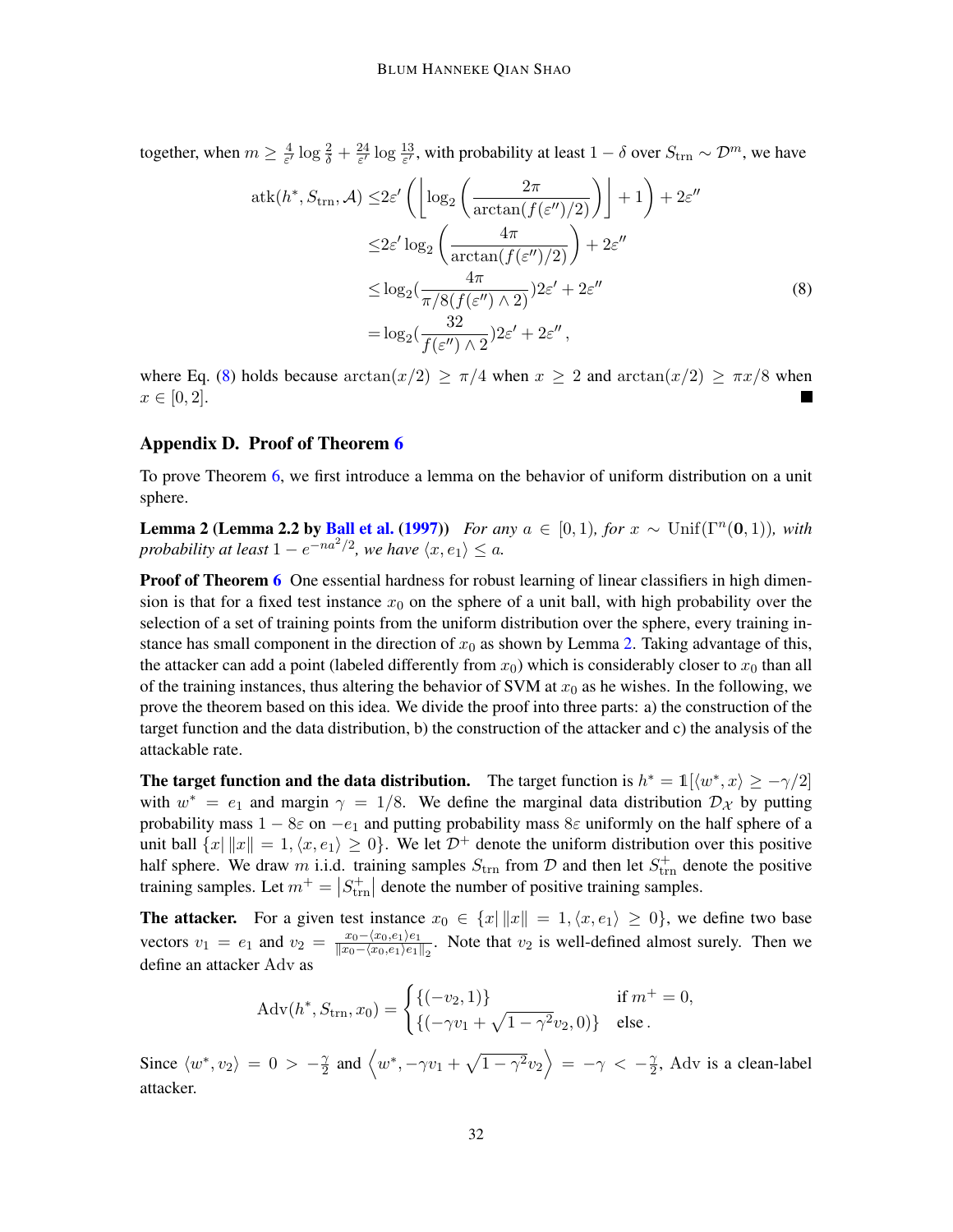**Analysis.** For  $n \leq 128$ , if  $m < \frac{1}{8\varepsilon} \vee \frac{e^{n/128}}{768\varepsilon} = \frac{1}{8\varepsilon}$  $\frac{1}{8\varepsilon}$  and  $\varepsilon < 1/16$ , then  $\mathbb{P}(m^+ = 0) = (1 - 8\varepsilon)^m \ge$ 1  $\frac{1}{4}$ . Furthermore, if  $m^+ = 0$ , SVM can only observe instance-label pairs of  $(-v_1, 0)$  and  $(-v_2, 1)$ and then output  $\widehat{h}(x) = 1$  [ $\langle v_1 - v_2, x \rangle \ge 0$ ]. Therefore, if  $\langle e_1, x_0 \rangle < \frac{1}{\sqrt{\lambda}}$  $\frac{1}{2}$ , then  $x_0$  is attackable. Therefore, for  $m < \frac{1}{8\varepsilon}$ , we have

$$
\mathbb{E}_{S_{\text{trn}}\sim\mathcal{D}^m}\left[\text{atk}(h^*,S_{\text{trn}},\text{SVM})\right]\geq 8\varepsilon\mathbb{P}_{x\sim\mathcal{D}^+}\left(\langle x,e_1\rangle<\frac{1}{\sqrt{2}}\right)\mathbb{P}\left(m^+=0\right)\geq\varepsilon.
$$

For  $n > 128$ , if  $m < \frac{1}{8\varepsilon}$ , the analysis above works as well. Else suppose  $\frac{1}{8\varepsilon} \leq m \leq \frac{e^{n/128}}{768\varepsilon}$  $\frac{768\varepsilon}{768\varepsilon}$ , we know that  $\mathbb{E}[m^+] = 8m\varepsilon$ , thus by Chernoff bounds, we have  $\mathbb{P}(m^+ > 32m\varepsilon) \le e^{-24m\varepsilon} \le e^{-3}$ . Furthermore, by Lemma [2](#page-31-2) and the union bound, drawing  $m_0$  i.i.d. samples  $S_0 \sim (\mathcal{D}^+)^{m_0}$ , with probability at least  $1 - 3m_0e^{-n/128}$ , every instance  $x \in S_0$  satisfies  $\langle x, v_1 \rangle \leq \frac{1}{8}$  and  $\langle x, v_2 \rangle \leq \frac{1}{8}$ . Let  $\mathcal E$  denote the event of  $\{\forall (x, y) \in S^+_{\text{trn}}, \langle x, v_1 \rangle \leq \frac{1}{8}, \langle x, v_2 \rangle \leq \frac{1}{8}, 1 \leq m^+ \leq 32m\varepsilon\}$ . If  $\mathcal E$  holds, then there is a linear separator

$$
\left(\sqrt{\frac{1+\gamma}{2}}v_1 - \sqrt{\frac{1-\gamma}{2}}v_2\right)^{\top} x + \frac{1}{2}\sqrt{\frac{1+\gamma}{2}} + \frac{1}{16}\sqrt{\frac{1-\gamma}{2}} \ge 0,
$$

such that the distance between any point in  $S_{trn} \cup \text{Adv}(h^*, S_{trn}, x_0)$  and the linear separator is no smaller than  $\frac{3}{8} - \frac{\sqrt{7}}{64} \ge \frac{1}{4}$  $\frac{1}{4}$ . Hence the distance between the points and the seperator output by SVM is also no smaller than  $\frac{1}{4}$ . When the test instance  $x_0$  satisfies  $\langle x_0, v_1 \rangle \leq \frac{1}{8}$ , we have  $\left\| x_0 - (-\gamma v_1 + \sqrt{1-\gamma^2}v_2) \right\| \leq \frac{1}{4}$  $\frac{1}{4}$  and then  $x_0$  is misclassified as negative by SVM. Hence, we have

$$
\mathbb{E}_{S_{\text{trn}}\sim\mathcal{D}^{m}}\left[\text{atk}(h^{*}, S_{\text{trn}}, \text{SVM})\right]
$$
  
\n
$$
\geq 8\varepsilon \mathbb{E}_{S_{\text{trn}}\sim\mathcal{D}^{m}}\left[\mathbb{P}_{x\sim\mathcal{D}^{+}}\left(\text{SVM}(S_{\text{trn}}\cup \text{Adv}(h^{*}, S_{\text{trn}}, x), x)\neq h^{*}(x)\right)\right]
$$
  
\n
$$
\geq 8\varepsilon \mathbb{E}_{x\sim\mathcal{D}^{+}, S_{\text{trn}}\sim\mathcal{D}^{m}}\left[\mathbb{1}[\forall (x', y') \in S_{\text{trn}}^{+}, \langle x', v_{1}\rangle \leq \frac{1}{8}, \langle x', v_{2}\rangle \leq \frac{1}{8}, \langle x, v_{1}\rangle \leq \frac{1}{8}\right]
$$
  
\n
$$
\geq 8\varepsilon \mathbb{E}_{x\sim\mathcal{D}^{+}}\left[\mathbb{E}_{S_{\text{trn}}}\left[\mathbb{1}[\mathcal{E}]\,|x\right]\mathbb{1}[\langle x, v_{1}\rangle \leq \frac{1}{8}\right]
$$
  
\n
$$
\geq 8\varepsilon(1 - 2e^{-n/128})(1 - e^{-3} - e^{-8n\varepsilon})(1 - 96m\varepsilon e^{-n/128})
$$
  
\n
$$
\geq \varepsilon,
$$

when  $\frac{1}{8\varepsilon} \leq m \leq \frac{e^{n/128}}{768\varepsilon}$  $rac{n}{768\varepsilon}$  and  $n > 128$ . Thus in all we have shown that if  $m < \frac{1}{8\varepsilon} \vee \frac{e^{n/128}}{768\varepsilon}$  $\frac{768\varepsilon}{768\varepsilon}$  then  $\mathbb{E}_{S_{\text{trn}} \sim \mathcal{D}^m} [\text{atk}(h^*, \overset{\text{occ}}{S_{\text{trn}}}, \text{SVM})] > \varepsilon.$ 

### <span id="page-32-0"></span>Appendix E. Proof of Theorem [7](#page-9-2)

**Proof of Theorem [7](#page-9-2)** The proof combines the idea of constructing a set of symmetrical poisoning instances in the proof of Theorem [2](#page-7-1) and the idea that the training instances are far away from the test point in the proof of Theorem [6.](#page-9-1) Again, we divide the proof into three parts as we did in the previous proofs.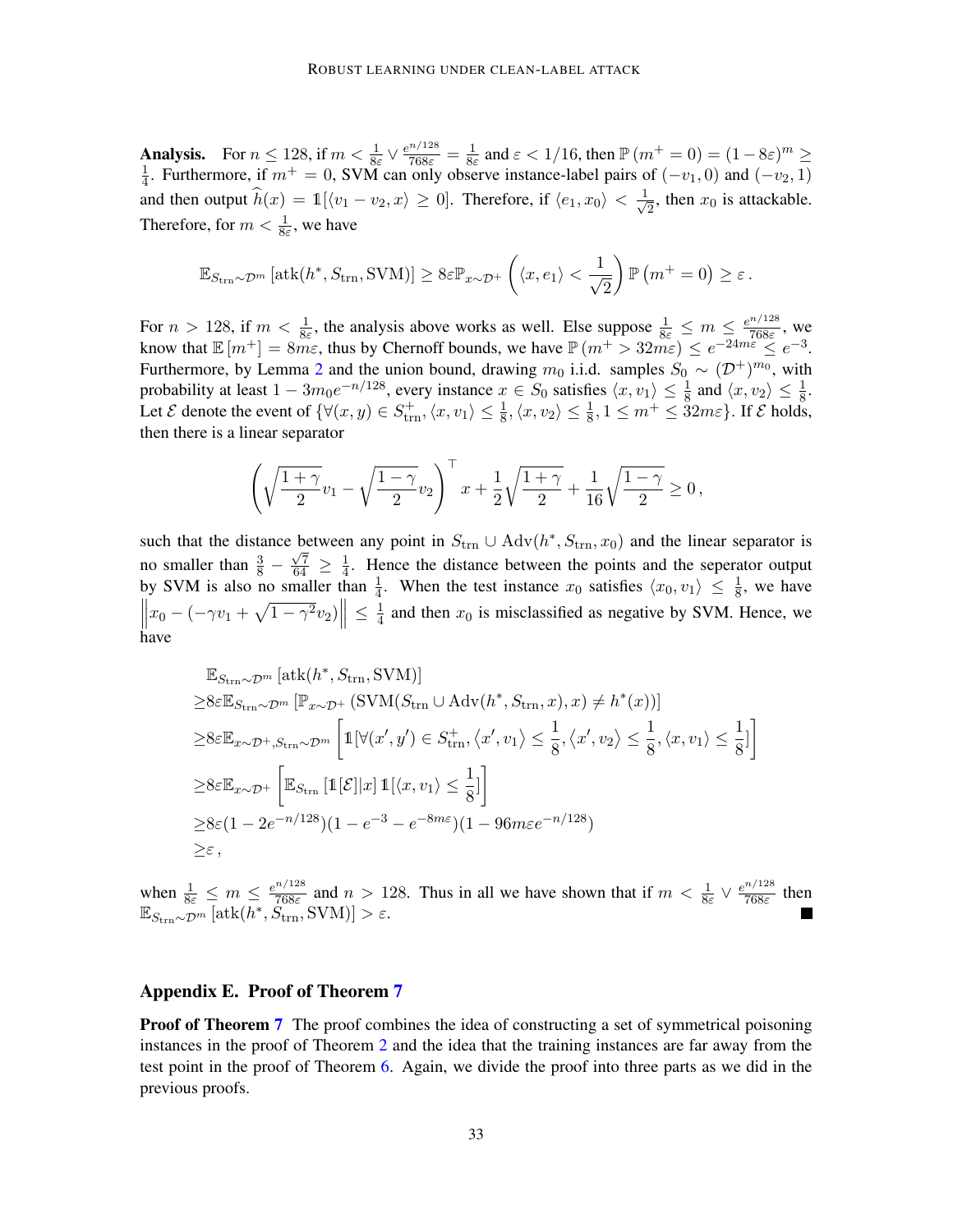The target function and the data distribution. We denote every point in  $\mathbb{R}^n$  by  $(x, z)$  for  $x \in$  $\mathbb{R}^{n-1}$  and  $z \in \mathbb{R}$ . The target function  $h^*$  is selected uniformly at random from  $\mathcal{H}^*$ , where  $\mathcal{H}^*$  $\{\mathbb{1}[\langle(jw^*,1),(x,z)\rangle\geq j\gamma/2\,j\in\{\pm 1\},w^*\in\Gamma^{n-1}(\mathbf{0},1)\}.$  Let  $\gamma=\frac{1}{8}$  $\frac{1}{8}$ . For target function  $h^* = h_{w^*,j} = \mathbb{1}[\langle(jw^*,1), (x,z)\rangle \geq j\gamma/2]$ , the marginal data distribution  $\mathcal{D}_{w^*,j,\mathcal{X}}$  puts probability mass  $1 - 8\varepsilon$  on the point  $e_n$ , then put the remaining  $8\varepsilon$  probability uniformly over the half sphere of a  $(n-1)$ -dimensional unit ball  $\Gamma_{w^*,\gamma} \times \{0\}$ , where  $\Gamma_{w^*,\gamma} = \Gamma^{n-1}(\gamma w^*, 1) \cap \{x \mid \langle w^*, x \rangle \geq \gamma\}$ . Then since every hypothesis in  $\mathcal{H}^*$  predicts  $e_n$  positively, we only need to focus on the half sphere in the lower dimension. Note that the label of every point on the half sphere is determined by  $j$ . We sample  $S_{\text{trn}} \sim \mathcal{D}_{w^*,j}^m$  and  $S_{\text{trn},w^*,j}$  denote the samples on  $\Gamma_{w^*,\gamma} \times \{0\} \times \mathcal{Y}$ . Let  $m_{w^*,j} = |S_{\text{trn},w^*,j}|$ .

The attacker. For any  $u_1, u_2 \in \mathbb{R}^{n-1} \setminus \{0\}$ , let  $K_{u_1}(u_2) = \{x \mid ||u_1||^2 \langle u_2, x \rangle - \langle u_1, u_2 \rangle \langle u_1, x \rangle =$ 0} denote the homogeneous (passing through the origin) hyperplane perpendicular to the vector  $u_2 - \langle u_1, u_2 \rangle \frac{u_1}{\|u_1\|}$  $\frac{u_1}{\|u_1\|^2}$ . For any given test instance  $(x_0, 0)$  with  $x_0 \in \Gamma_{w^*, \gamma}$ , we define two base vectors  $v_1 = w^*$  and  $v_2 = \frac{x_0 - \langle x_0, w^* \rangle w^*}{\|x_0 - \langle x_0, w^* \rangle w^*}$  $\frac{x_0-x_0,w}{x_0-x_0,w^*w^*}$ . Note that  $v_2$  is well-defined almost surely. Denote  $K_{x_0} = K_{x_0}(v_1)$ . Let  $x_{\parallel} = \langle x, v_1 \rangle v_1 + \langle x, v_2 \rangle v_2$  denote x's component on the hyperplane defined by  $v_1, v_2$  and  $x_{\perp} = x - x_{\parallel}$  denote the component perpendicular to  $v_1, v_2$  and then we define  $\mathrm{Ref}_{K_{x_0}}(x) \triangleq x_\perp + \frac{2\langle x_\parallel, x_0\rangle}{\|x_0\|^2}$  $\frac{\|x\|, x_0}{\|x_0\|^2}$   $x_0 - x_{\|}$  as the reflection of x through  $K_{x_0}$ . Then we define an attacker Adv as

$$
Adv(h_{w^*,j}, S_{trn}, (x_0, 0))
$$
  
= 
$$
\begin{cases} {((Ref_{K_{x_0}}(x), 0), 1 - y)((x, 0), y) \in S_{trn}} & \text{if } \mathcal{E}_1(w^*, S_{trn}, x_0, m_{w^*,j}), \\ \emptyset & \text{else,} \end{cases}
$$

where

$$
\mathcal{E}_1(w^*, S_{\text{trn}}, x_0, m_{w^*,j}) = \left\{ \forall (x, 0) \in S_{\text{trn}, \mathcal{X}}, \langle x, w^* \rangle \le \frac{1}{8} + \gamma, \left\langle x, \frac{x_0 - \langle x_0, w^* \rangle w^*}{\|x_0 - \langle x_0, w^* \rangle w^* \|} \right\rangle \le \frac{1}{8} \right\}
$$
  

$$
\bigcap \left\{ \langle x_0, w^* \rangle \le \frac{1}{8} + \gamma \right\} \bigcap \left\{ m_{w^*, j} \le 32m\varepsilon \right\}.
$$

Here  $\mathcal{E}_1(w^*, S_{\text{trn}}, x_0, m_{w^*,j})$  is thought as a condition to attack  $x_0$ . Then we show that Adv is a clean-label attacker. If  $\mathcal{E}_1(w^*, S_{\text{trn}}, x_0, m_{w^*, j})$  holds, we have

$$
\langle \operatorname{Ref}_{K_{x_0}}(x), w^* \rangle
$$
\n
$$
= \left\langle x_{\perp} + \frac{2 \langle x_{\parallel}, x_0 \rangle}{\|x_0\|^2} x_0 - x_{\parallel}, v_1 \right\rangle
$$
\n
$$
= \left\langle x - 2 \langle x, v_1 \rangle v_1 - 2 \langle x, v_2 \rangle v_2 + 2(\langle x, v_1 \rangle \langle x_0, v_1 \rangle + \langle x, v_2 \rangle \langle x_0, v_2 \rangle) \frac{x_0}{\|x_0\|^2}, v_1 \right\rangle
$$
\n
$$
= -\langle x, v_1 \rangle + 2 \langle x, v_1 \rangle \langle x_0, v_1 \rangle^2 \frac{1}{\|x_0\|^2} + 2 \langle x, v_2 \rangle \langle x_0, v_2 \rangle \langle x_0, v_1 \rangle \frac{1}{\|x_0\|^2}
$$
\n
$$
\leq -\langle x, v_1 \rangle + 2(\frac{1}{8} + \gamma)^2 \langle x, v_1 \rangle + 2 \cdot \frac{1}{8} \langle x_0, v_1 \rangle
$$
\n
$$
\leq \left( 2(\frac{1}{8} + \gamma)^2 - 1 \right) \gamma + \frac{1}{4}(\frac{1}{8} + \gamma)
$$
\n
$$
< 0,
$$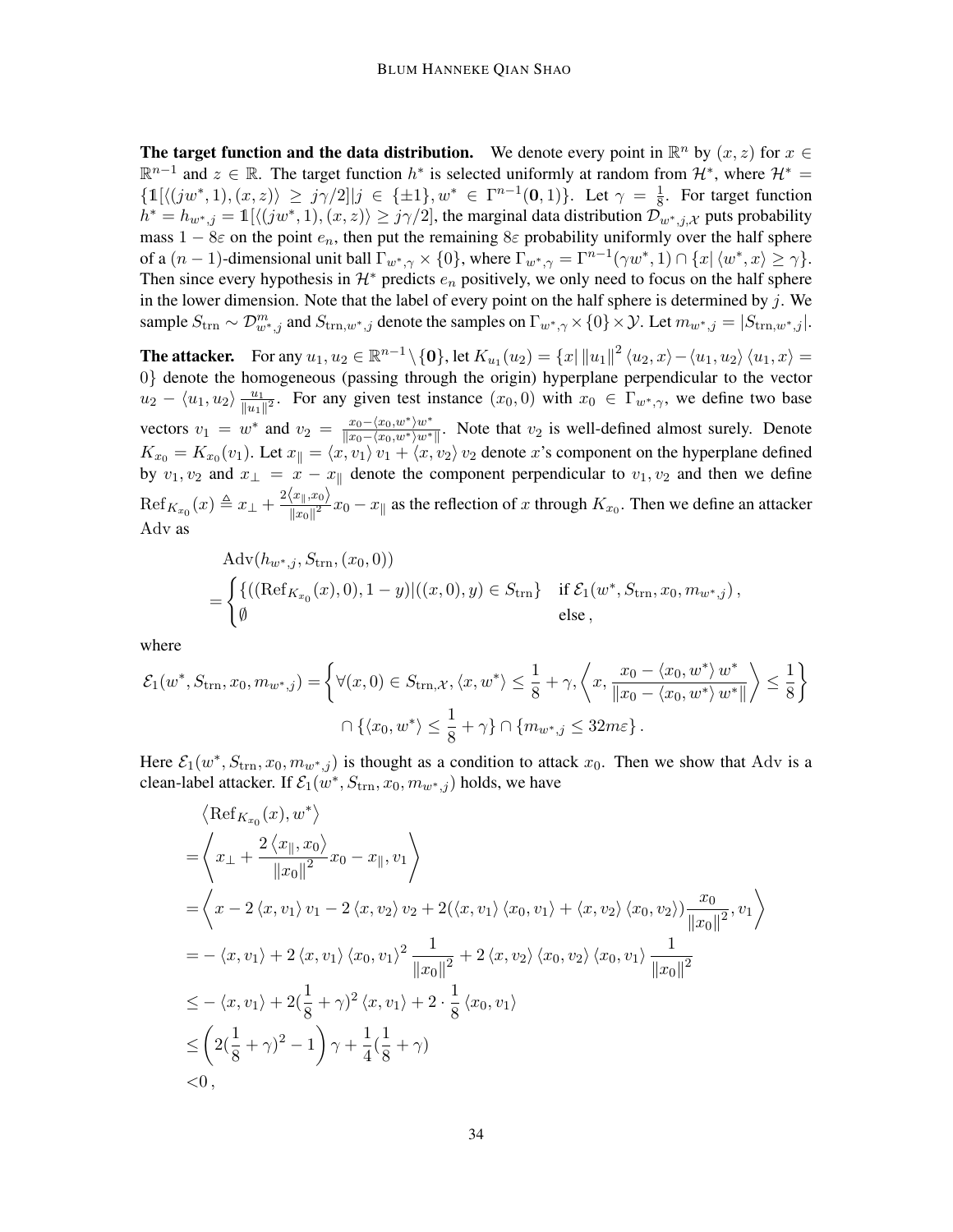where the last inequality holds since  $\gamma = \frac{1}{8}$  $\frac{1}{8}$ . Therefore,  $(Ref_{K_{x_0}}(x), 0)$  is labeled different from  $(x, 0)$  and Adv is a clean-label attacker.

Analysis. Observe that the probabilistic construction of the target function and the data distribution along with the random sampling of a test instance and the training set can be viewed in an equivalent way: first drawing the number of training samples on the half sphere  $m'$  from a binomial distribution  $\text{Bin}(m, 8\varepsilon)$ ; then on a fixed known half sphere, drawing a test instance and the training set with  $m'$  samples on the half sphere and  $m - m'$  samples on  $e_n$ ; and finally randomly selecting a coordinate system to decide the position of the true sphere and selecting a  $j$  to decide the labels of the training samples. Formally, let us fix a half sphere  $\Gamma^{n-1}_+ = \{x \in \Gamma^{n-1}(\mathbf{0},1) | \langle x, e_1 \rangle \ge 0\}$  and then sample  $m' \sim Bin(m, 8\varepsilon)$ ,  $t_0 \sim Unif(\Gamma^{n-1}_+)$  and  $Q_{\text{trn}} \sim Unif(\Gamma^{n-1}_+)^{m'}$ . We denote by  $\mathcal{E}_3(Q_{\text{trn}}, t_0)$ the event of  $\left\{\forall q \in Q_{\text{trn}}, \langle q, e_1 \rangle \leq \frac{1}{8}, \left\langle q, \frac{t_0 - \langle t_0, e_1 \rangle e_1}{\| t_0 - \langle t_0, e_1 \rangle e_1} \right\rangle\right\}$  $\|t_0-\langle t_0,e_1\rangle e_1\|$  $\left\langle \leq \frac{1}{8} \right\rangle$  $\frac{1}{8}$ }  $\cap$  { $\langle t_0, e_1 \rangle \leq \frac{1}{8}$ }  $\cap$  { $m' = |Q_{\text{trn}}| \leq$ 32mε}. Then we sample  $T_{n-1} \sim \text{Unif}(O(n-1))$ , where  $O(n-1)$  is the orthogonal group. Finally we sample  $j \sim \text{Unif}(\{\pm 1\})$ . We denote by  $R_{t_0}$  the linear isometry that reflects across the hyperplane  $K_{\gamma e_1+t_0}(e_1)$  in  $\mathbb{R}^{n-1}$ , i.e.,  $R_{t_0}u = \text{Ref}_{K_{\gamma e_1+t_0}(e_1)}(u)$ , for any  $u \in \mathbb{R}^n$ .

Conditional on  $m'$ ,  $t_0$  and  $Q_{\text{trn}}$  sampled in the above process, we consider two different coordinate systems and j's, which lead to two groups of random variables  $(j, T_{n-1}, w^*, x_0, S_{\text{trn}, \mathcal{X}}, m_{w^*, j})$ and  $(\tilde{j}, \tilde{T}_{n-1}, \tilde{w}^*, \tilde{x}_0, \tilde{S}_{\text{trn}, \mathcal{X}}, \tilde{m}_{\tilde{w}^*, \tilde{j}})$ . Here for any random variable in the first group, we add a tilde to represent the corresponding random variable in the second group. to represent the corresponding random variable in the second group.

- In the first group, we have  $j, T_{n-1}, w^* = T_{n-1}e_1, x_0 = T_{n-1}(\gamma e_1 + t_0), S_{\text{trn}, \mathcal{X}} = T_{n-1}(\gamma e_1 + t_0)$  $Q_{\text{trn}}) \times \{0\} \cup \{e_n\}^{m-m'}$  and  $m_{w^*,j} = m'.$
- In the second group, we let  $\widetilde{j} = -j$ ,  $\widetilde{T}_{n-1} = T_{n-1}R_{t_0}$ ,  $\widetilde{w}^* = \widetilde{T}_{n-1}e_1$ ,  $\widetilde{x}_0 = \widetilde{T}_{n-1}(\gamma e_1 +$  $(t_0)$ ,  $\widetilde{S}_{\text{trn},\mathcal{X}} = \widetilde{T}_{n-1}(\gamma e_1 + Q_{\text{trn}}) \times \{0\} \cup \{e_n\}^{m-m'}$  and  $\widetilde{m}_{\widetilde{w}^*,\widetilde{j}} = m'.$

The above two groups provide two ways of realizing the random process of selecting  $h^*$ ,  $(x_0, 0)$ and  $S_{\text{trn},\mathcal{X}}$ : namely,  $h^* = h_{w^*,j} = \mathbb{1}[\langle (jw^*,1), (x,z) \rangle \geq j\gamma/2], (x_0,0), S_{\text{trn},\mathcal{X}}$  and  $h^* = h_{\widetilde{w}^*,\widetilde{j}} = \langle \widetilde{\mathcal{X}}_k | \widetilde{\mathcal{X}}_k | \widetilde{\mathcal{X}}_k | \widetilde{\mathcal{X}}_k | \widetilde{\mathcal{X}}_k | \widetilde{\mathcal{X}}_k | \widetilde{\mathcal{X}}_k | \widetilde{\$  $\mathbb{1}[\left\langle (\widetilde{j}\widetilde{w}^*,1), (x,z) \right\rangle \geq \widetilde{j}\gamma/2], (\widetilde{x}_0,0), \widetilde{S}_{\text{trn},\mathcal{X}}.$  Let  $\widetilde{S}_{\text{trn}} = \{(x,h_{\widetilde{w}^*,\widetilde{j}}(x)) | x \in \widetilde{S}_{\text{trn},\mathcal{X}}\}$  denote the data set of instances in  $\widetilde{S}_{\text{trn},\mathcal{X}}$  labeled by  $h_{\widetilde{w}^*,\widetilde{j}}$ . Note that  $(w^*,j,S_{\text{trn}},x_0)$  and  $(\widetilde{w}^*,\widetilde{j},\widetilde{S}_{\text{trn}},\widetilde{x}_0)$  are identical in distribution and that  $x_i = T_{\text{trn}}(c(e_i + t_i) - T_{\text{trn}}(c$ identical in distribution and that  $x_0 = T_{n-1}(\gamma e_1 + t_0) = T_{n-1}R_{t_0}(\gamma e_1 + t_0) = \tilde{x}_0$ . We now argue that  $S_{\text{trn}} \cup \text{Adv}(h_{w^*,j}, S_{\text{trn}}, (x_0, 0))$  and  $S_{\text{trn}} \cup \text{Adv}(h_{\tilde{w}^*,\tilde{j}}, S_{\text{trn}},(\tilde{x}_0, 0))$  are identical conditional on  $\mathcal{E}_3(Q_{\text{trn}}, \gamma e_1 + t_0)$ . To prove this, we propose and prove the following three claims.

**Claim I**  $\mathcal{E}_3(Q_{\text{trn}}, t_0) \Leftrightarrow \mathcal{E}_1(w^*, S_{\text{trn}}, x_0, m_{w^*, j}) \Leftrightarrow \mathcal{E}_1(\widetilde{w}^*, \widetilde{S}_{\text{trn}, \mathcal{X}}, \widetilde{x}_0, \widetilde{m}_{\widetilde{w}^*, \widetilde{j}}).$ <br>**Proof of Claim I**, This is two since  $T = P_0 \subset Q(x_0, 1)$ , thus they know of

**Proof of Claim I** This is true since  $T_{n-1}, R_{t_0} \in O(n-1)$ , thus they keep all the inner product properties. In particular, for any  $(x, 0) \in S_{trn}$ ,  $x = T_{n-1}(\gamma e_1 + q)$  for some  $q \in Q_{trn}$  by definition of  $S_{\text{trn}}$ . Furthermore,

$$
\langle x, w^* \rangle = \langle T_{n-1}(\gamma e_1 + q), T_{n-1}e_1 \rangle = \gamma + \langle q, e_1 \rangle.
$$

Thus  $\langle x, w^* \rangle \leq \frac{1}{8} + \gamma \Leftrightarrow \langle q, e_1 \rangle \leq \frac{1}{8}$ . All the other equivalences can be derived similarly, thus omitted here.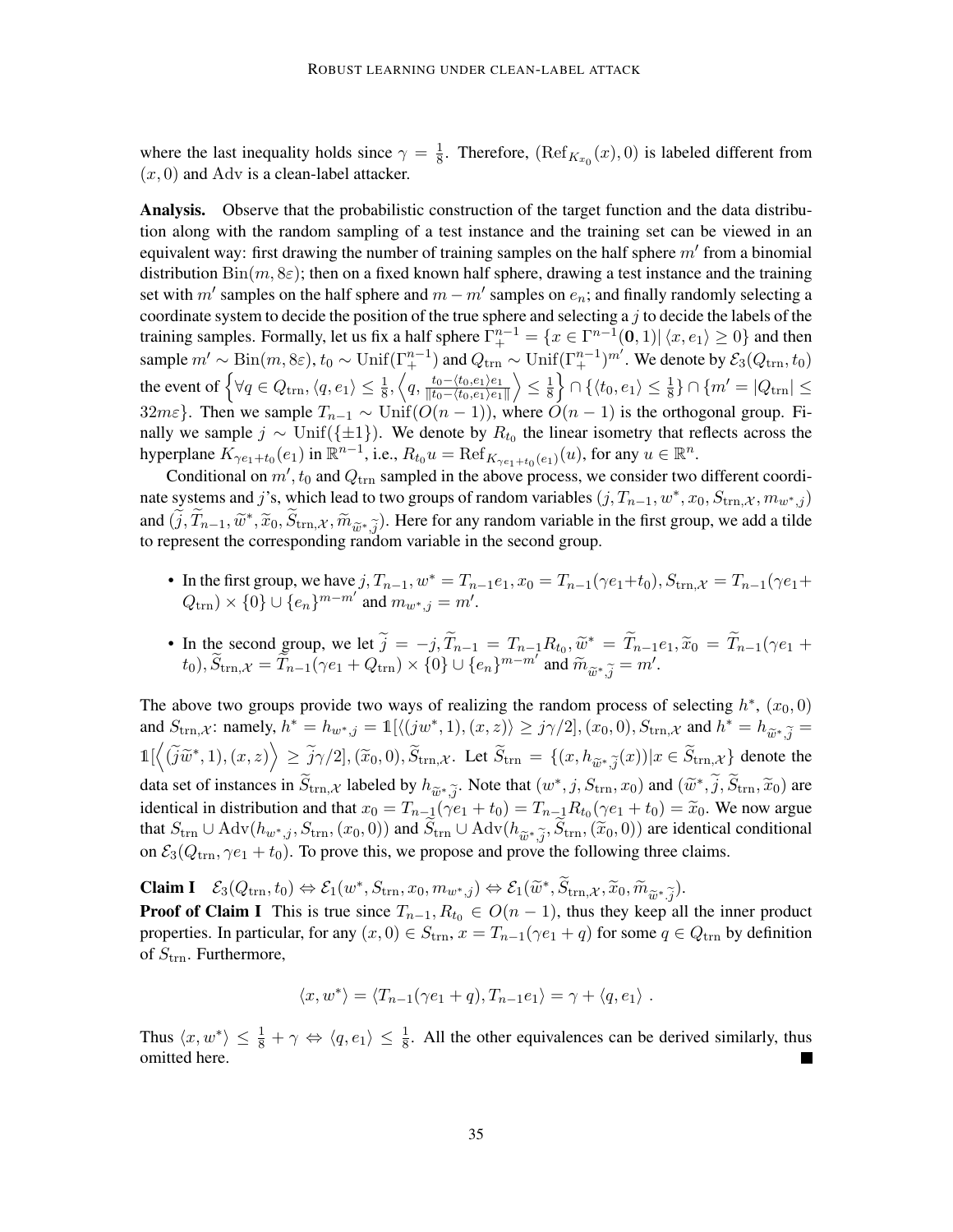**Claim II** For any homogeneous hyperplane  $L_{u_1} \in \mathbb{R}^{n-1}$  with normal vector  $u_1$ , for any  $u_2 \in$  $\mathbb{R}^{n-1}$ , we have  $\text{Ref}_{T_{n-1}L_{u_1}}(T_{n-1}u_2) = T_{n-1}\text{Ref}_{L_{u_1}}(u_2)$ .

**Proof of Claim II** We consider two cases. If  $u_2 \in L_{u_1}$ , then we have,

$$
Ref_{T_{n-1}L_{u_1}}(T_{n-1}u_2) = T_{n-1}u_2 = T_{n-1}Ref_{L_{u_1}}(u_2).
$$

Else if  $u_2 \notin L_{u_1}$ , we denote by  $u_3 = \text{Ref}_{T_{n-1}L_{u_1}}(T_{n-1}u_2)$ . Thus  $u_3$  is the only point such that  $u_3 \neq T_{n-1}u_2$ ,  $\langle u_3 - T_{n-1}u_2, T_{n-1}u_1 \rangle = 0$  and  $||u_3|| = ||T_{n-1}u_2||$ . These immediately give us  $T_{n-1}^{\top}u_3 \neq u_2, \langle T_{n-1}^{\top}u_3 - u_2, u_1 \rangle = 0$  and  $||T_{n-1}^{\top}u_3|| = ||u_2||$ , which means  $T_{n-1}^{\top}u_3 =$  $\mathrm{Ref}_{L_{u_1}}(u_2)$ . Thus

$$
\text{Ref}_{T_{n-1}L_{u_1}}(T_{n-1}u_2) = T_{n-1}T_{n-1}^{\top}u_3 = T_{n-1}\text{Ref}_{L_{u_1}}(u_2),
$$

<span id="page-35-0"></span> $\blacksquare$ 

which completes the proof.

**Claim III** Conditional on  $\mathcal{E}_3(Q_{\text{trn}}, t_0)$ , the poisoned datasets  $S_{\text{trn}} \cup \text{Adv}(h_{w^*,j}, S_{\text{trn}},(x_0, 0))$  and  $S_{\text{trn}} \cup \text{Adv}(h_{\widetilde{w}^*,\widetilde{j}},S_{\text{trn}},(\widetilde{x}_0,0))$  are identical.<br>**Proof of Claim III**, Donoto by  $K - K$ 

**Proof of Claim III** Denote by  $K = K_{\gamma e_1 + t_0}(e_1)$  the homogeneous hyperplane perpendicular to  $e_1 - \langle \gamma e_1 + t_0, e_1 \rangle \frac{\gamma e_1 + t_0}{\|\gamma e_1 + t_0\|}$  $\frac{\gamma e_1 + t_0}{\|\gamma e_1 + t_0\|^2}$ . Thus we have,

$$
T_{n-1}K = \left\{ T_{n-1}x \middle| \left\langle x, e_1 - \langle \gamma e_1 + t_0, e_1 \rangle \frac{\gamma e_1 + t_0}{\|\gamma e_1 + t_0\|^2} \right\rangle = 0 \right\}
$$
  
= 
$$
\left\{ x \middle| \left\langle x, T_{n-1} \left( e_1 - \langle \gamma e_1 + t_0, e_1 \rangle \frac{\gamma e_1 + t_0}{\|\gamma e_1 + t_0\|^2} \right) \right\rangle = 0 \right\}
$$
  
= 
$$
\left\{ x \middle| \left\langle x, w^* - \langle x_0, w^* \rangle \frac{x_0}{\|x_0\|^2} \right\rangle = 0 \right\}
$$
  
= 
$$
K_{x_0}(w^*).
$$

By Claim I, we know that  $\mathcal{E}_3(Q_{trn}, t_0)$  and  $\mathcal{E}_1(w^*, S_{trn}, x_0, m_{w^*, j})$  are equivalent. Thus, conditional on  $\mathcal{E}_3(Q_{\text{trn}}, t_0)$ ,

$$
Adv(h_{w^*,j}, S_{trn}, (x_0, 0)) = \{((Ref_{K_{x_0}(w^*)}(x), 0), 1 - j)|((x, 0), j) \in S_{trn}\}\
$$

$$
= \{((Ref_{T_{n-1}K}(T_{n-1}(\gamma e_1 + q)), 0), 1 - j)|q \in Q_{trn}\}\
$$

$$
= \{((T_{n-1}Ref_K(\gamma e_1 + q), 0), 1 - j)|q \in Q_{trn}\}\
$$

$$
= \{((T_{n-1}R_{t_0}(\gamma e_1 + q), 0), 1 - j)|q \in Q_{trn}\}\
$$

$$
= \widetilde{S}_{trn} \setminus \{(e_n, 1)\}^{m - m'},
$$

$$
(9)
$$

where Eq. [\(9\)](#page-35-0) holds by applying Claim II. Similarly, for Adv $(h_{\tilde{w}^*,\tilde{j}}, S_{\text{trn}},(x_0, 0))$ , the plane of reflection is  $K_{x_0}(\tilde{w}^*) = K_{\tilde{T}_{n-1}(\gamma e_1+t_0)}(\tilde{T}_{n-1}e_1) = \tilde{T}_{n-1}K_{\gamma e_1+t_0}(e_1) = \tilde{T}_{n-1}K$  and

<span id="page-35-1"></span>
$$
\begin{split} \text{Adv}(h_{\widetilde{w}^*,\widetilde{j}},\widetilde{S}_{\text{trn}},(x_0,0)) &= \{((\text{Ref}_{K_{x_0}(\widetilde{w}^*)}(x),0),1-j)|((x,0),\widetilde{j}) \in \widetilde{S}_{\text{trn}}\} \\ &= \{((\text{Ref}_{\widetilde{T}_{n-1}K}(\widetilde{T}_{n-1}(\gamma e_1+q)),0),j)|q \in Q_{\text{trn}}\} \\ &= \{((T_{n-1}(\gamma e_1+q),0),j)|q \in Q_{\text{trn}}\} \\ &= S_{\text{trn}} \setminus \{(e_n,1)\}^{m-m'}, \end{split} \tag{10}
$$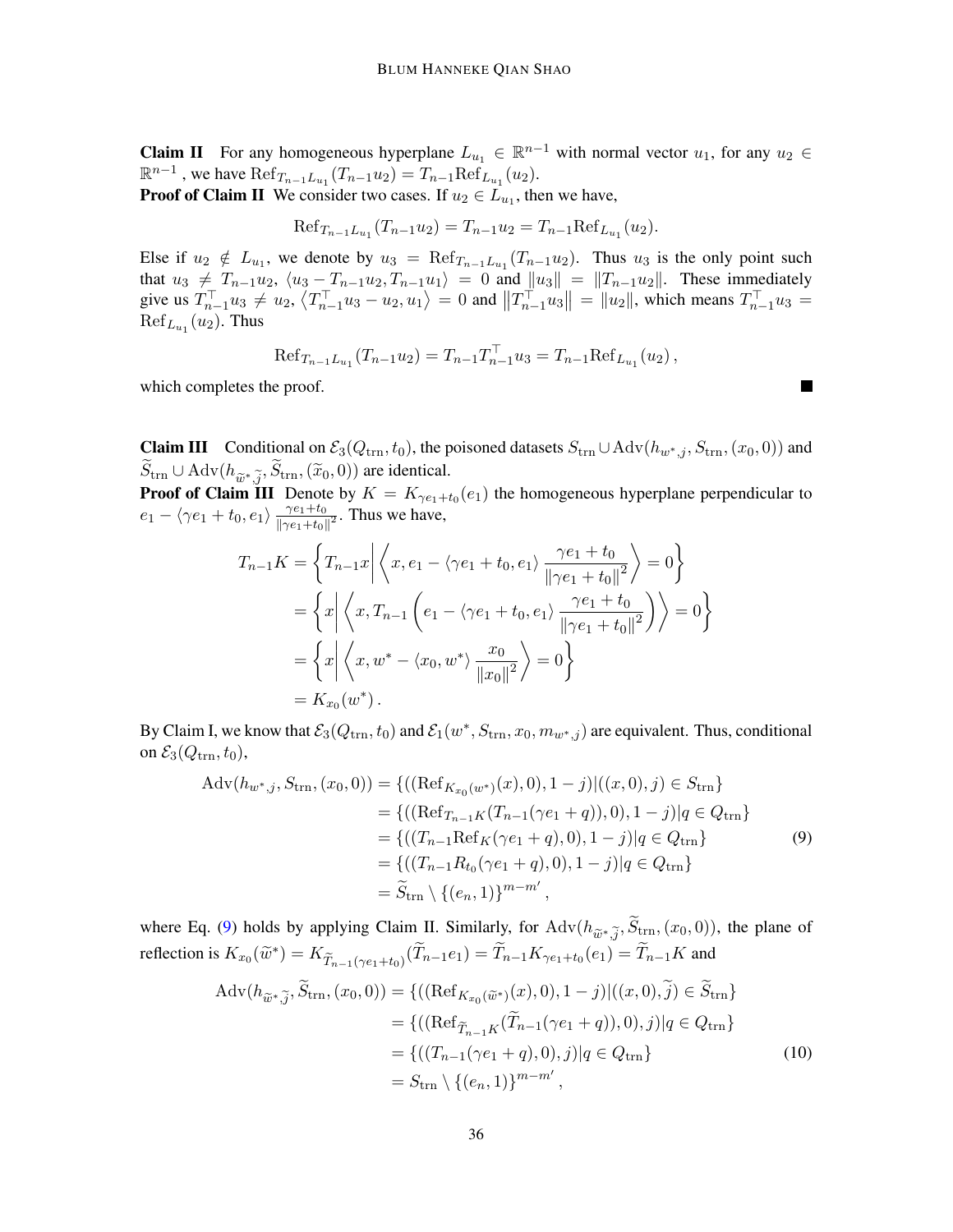where Eq. [\(10\)](#page-35-1) holds by applying Claim II and  $T_{n-1} = T_{n-1} R_{t_0}$ . Thus,

$$
S_{\text{trn}} \cup \text{Adv}(h_{w^*,j}, S_{\text{trn}}, (x_0, 0)) = S_{\text{trn}} \cup \widetilde{S}_{\text{trn}} \setminus \{(e_n, 1)\}^{m - m'}
$$
  
=  $\widetilde{S}_{\text{trn}} \cup \text{Adv}(h_{\widetilde{w}^*, \widetilde{j}}, \widetilde{S}_{\text{trn}}, (\widetilde{x}_0, 0)).$ 

Now we have proved that  $S_{\text{trn}} \cup \text{Adv}(h_{w^*,j}, S_{\text{trn}}, (x_0, 0))$  and  $S_{\text{trn}} \cup \text{Adv}(h_{\widetilde{w}^*,\widetilde{j}}, S_{\text{trn}}, (\widetilde{x}_0, 0))$ are identical conditional on  $\mathcal{E}_3(Q_{\text{trn}}, \gamma e_1 + t_0)$ . Hence in this case any algorithm will behave the same given the input data being either  $S_{\text{trn}}$  or  $\widetilde{S}_{\text{trn}}$ . Let  $\mathcal{E}_2(\mathcal{A}, S_{\text{trn}}, \text{Adv}, h^*, x_0)$  denote the event  $\mathcal{A}(S_{\text{trn}} \cup \text{Adv}(h^*, S_{\text{trn}}, (x_0, 0)), (x_0, 0)) \neq h^*((x_0, 0)).$  Since  $h_{w^*,j}((x_0, 0)) \neq h_{\widetilde{w}^*,\widetilde{j}}((x_0, 0)),$ <br>then conditional on  $\mathcal{S}_e(O_{\widetilde{w}^*,\widetilde{P}_e})$  for any electric  $A$ , we have then conditional on  $\mathcal{E}_3(Q_{\text{trn}}, t_0)$ , for any algorithm A, we have

<span id="page-36-1"></span><span id="page-36-0"></span>
$$
\mathbb{1}[\mathcal{E}_2(\mathcal{A}, S_{\text{trn}}, \text{Adv}, h_{w^*, j}, x_0)] = \mathbb{1}[\neg \mathcal{E}_2(\mathcal{A}, \widetilde{S}_{\text{trn}}, \text{Adv}, h_{\widetilde{w}^*, \widetilde{j}}, \widetilde{x}_0)].
$$

If  $m < \frac{1}{8\varepsilon}$ , then we have  $\mathbb{E}_{t_0,m',Q_{\text{trn}}}[\mathbb{1}[\mathcal{E}_3(Q_{\text{trn}}, t_0) \cup \{m' = 0\}]] \ge \mathbb{P}(m' = 0) = (1 - 8\varepsilon)^m >$  $\frac{1}{4}$  when  $\varepsilon \leq 1/16$ . Else since  $\mathbb{E}[m'] = 8m\varepsilon$ , by Chernoff bounds, we have  $\mathbb{P}(m' > 32m\varepsilon) \leq$  $e^{-24m\varepsilon} \le e^{-3}$  $e^{-24m\varepsilon} \le e^{-3}$  $e^{-24m\varepsilon} \le e^{-3}$ . Furthermore, by Lemma 2 and the union bound, drawing m' i.i.d. samples  $S_0 \sim$ Unif $(\Gamma^{n-1}_+\times \{0\})^{m'}$ , with probability at least  $1-3m'e^{-\frac{n-1}{128}}$ , every  $(x,0)\in S_0$  satisfy  $\langle x,e_1\rangle\leq \frac{1}{8}$ and  $\langle x, \frac{t_0 - \langle t_0, e_1 \rangle e_1}{\| t_0 - \langle t_0, e_1 \rangle e_1} \rangle$  $\|t_0-\langle t_0,e_1\rangle e_1\|$  $\left\langle \leq \frac{1}{8} \right\rangle$  $\frac{1}{8}$ . Thus in all, we have, for any algorithm A,

$$
\mathbb{E}_{w^*,j, S_{\text{trn}} \sim \mathcal{D}_{w^*,j}^m, (x,y) \sim \mathcal{D}_{w^*,j}, \mathcal{A}}[\text{atk}(h^*, S_{\text{trn}}, A)]
$$
\n
$$
= \mathbb{E}_{w^*,j, S_{\text{trn}} \sim \mathcal{D}_{w^*,j}^m, (x,y) \sim \mathcal{D}_{w^*,j}, \mathcal{A}}[\mathbb{1}[\mathcal{A}(S_{\text{trn}} \cup \text{Adv}(h^*, S_{\text{trn}}, x), x) \neq h^*(x)]]
$$
\n
$$
\geq 8\varepsilon \mathbb{E}_{w^*,j, S_{\text{trn}}, x_0 \sim \text{Unif}(\Gamma_{w^*,\gamma}), \mathcal{A}}[\mathbb{1}[\mathcal{E}_2(\mathcal{A}, S_{\text{trn}}, \text{Adv}, h_{w^*,j}, x_0)]
$$
\n
$$
\cdot \mathbb{1}[\mathcal{E}_1(w^*, S_{\text{trn}}, x_0, m_{w^*,j}) \cup \{m_{w^*,j} = 0\}]]
$$
\n
$$
= 8\varepsilon \mathbb{E}_{t_0, m', Q_{\text{trn}}}[\mathbb{1}[\mathcal{E}_3(Q_{\text{trn}}, t_0) \cup \{m' = 0\}]\mathbb{E}_{T_{n-1}, j, \mathcal{A}}[\mathbb{1}[\mathcal{E}_2(\mathcal{A}, S_{\text{trn}}, \text{Adv}, h_{w^*,j}, x_0)]]]
$$
\n
$$
= 4\varepsilon \mathbb{E}_{t_0, m', Q_{\text{trn}}}[\mathbb{1}[\mathcal{E}_3(Q_{\text{trn}}, t_0) \cup \{m' = 0\}]\mathbb{E}_{T_{n-1}, j, \mathcal{A}}[\mathbb{1}[\mathcal{E}_2(\mathcal{A}, S_{\text{trn}}, \text{Adv}, h_{w^*,j}, x_0)]]]
$$
\n
$$
+ 4\varepsilon \mathbb{E}_{t_0, m', Q_{\text{trn}}}[\mathbb{1}[\mathcal{E}_3(Q_{\text{trn}}, t_0) \cup \{m' = 0\}]\mathbb{E}_{T_{n-1}, j, \mathcal{A}}[\mathbb{1}[\mathcal{E}_2(\mathcal{A}, S_{\text{trn}}, \text{Adv},
$$

when  $m \leq \frac{e^{\frac{n-1}{128}}}{192\varepsilon}$  and  $n \geq 257$ . Here Eq. [\(11\)](#page-36-0) holds due to the fact that Adv will make  $S_{\text{trn}} \cup$  $\text{Adv}(h_{w^*,j}, S_{\text{trn}},(x_0, 0))$  and  $S_{\text{trn}} \cup S_{\text{Adv}}(h_{\tilde{w}^*,\tilde{j}}, S_{\text{trn}},(\tilde{x}_0, 0))$  identical conditional on  $\mathcal{E}_3(Q_{\text{trn}}, t_0)$ and Eq. [\(12\)](#page-36-1) holds because  $(w, j, S_{trn}, x_0)$  is identical to  $(\tilde{w}^*, \tilde{j}, \tilde{S}_{trn}, \tilde{x}_0)$  in distribution. Thus in all, we have shown that for  $n \geq 256$ , if  $m \leq \frac{e^{\frac{n-1}{128}}}{192\varepsilon}$  then for all algorithm A, the expected attackable rate is  $\mathbb{E}_{w,j,S_{\text{trn}}\sim\mathcal{D}^m}\left[\text{atk}(h^*,S_{\text{trn}},\mathcal{A})\right] > \varepsilon$ . Thus there exists a target function  $h^* \in \mathcal{H}$  and a distribution D over  $D_{h^*}$  with margin  $\gamma = 1/8$  such that  $\mathbb{E}_{S_{trn} \sim \mathcal{D}^m} [\text{atk}_{\mathcal{D}}(h^*, S_{trn}, \mathcal{A})] > \varepsilon$ .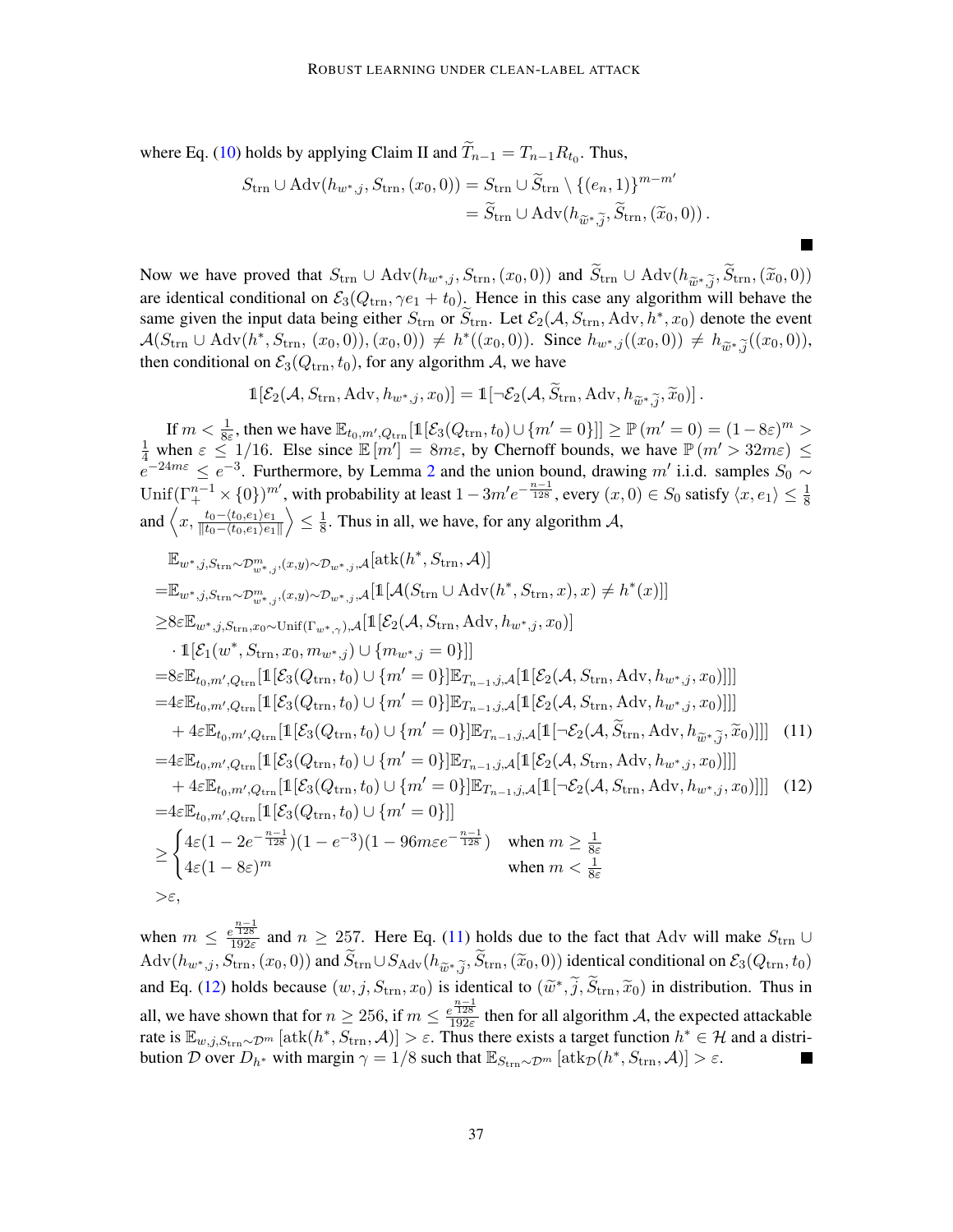# <span id="page-37-0"></span>Appendix F. Proof of Theorem [8](#page-10-1)

We first introduce two lemmas for the proof of the theorem.

Lemma 3 *For any hypothesis class* H *with finite VC dimensional* d*, any distribution* D*, with probability at least*  $1 - \delta$  *over*  $S_{\text{trn}} \sim \mathcal{D}^m$ *, for all*  $h \in \mathcal{H}$ *,* 

<span id="page-37-2"></span>
$$
\mathrm{err}(h) - \mathrm{err}_{S_{\mathrm{trn}}}(h) \leq \sqrt{\frac{18d(1 - \mathrm{err}_{S_{\mathrm{trn}}}(h))\mathrm{err}_{S_{\mathrm{trn}}}(h)\ln(em/\delta)}{m-1}} + \frac{15d\ln(em/\delta)}{m-1}.
$$

**Proof** This lemma is a direct result of empirical Bennett's inequality (Theorem 6 by [Maurer and](#page-15-15) [Pontil](#page-15-15) [\(2009\)](#page-15-15)) and Sauer's lemma. Let  $\Lambda(\cdot)$  denote the growth function of H. Then by empirical Bennett's inequality (Theorem 6 by [Maurer and Pontil](#page-15-15) [\(2009\)](#page-15-15)), we have with probability at least  $1 - \delta$  over  $S_{\text{trn}} \sim \mathcal{D}^m$ ,

$$
\mathrm{err}(h) - \mathrm{err}_{S_{\mathrm{trn}}}(h) \le \sqrt{\frac{18(1 - \mathrm{err}_{S_{\mathrm{trn}}}(h))\mathrm{err}_{S_{\mathrm{trn}}}(h)\ln(\Lambda(m)/\delta)}{m-1}} + \frac{15\ln(\Lambda(m)/\delta)}{m-1}, \forall h \in \mathcal{H}.
$$

 $\blacksquare$ 

By Sauer's lemma,  $\Lambda(m) \leq \left(\frac{em}{d}\right)$  $\frac{dm}{d}$ , which completes the proof.

<span id="page-37-1"></span>Lemma 4 *For any hypothesis class* H *with finite VC dimensional* d*, a fixed data set* S *with* m *elements, realizable by some* h <sup>∗</sup> ∈ H*. Let* S<sup>0</sup> *be a set with size* m<sup>0</sup> < m *drawn from* S *uniformly at random without replacement. Then with probability at least*  $1 - \delta$ , for all  $h \in \mathcal{H}$  with  $\text{err}_{S_0}(h) = 0$ , *we have*

$$
err_S(h) \leq \frac{d \ln(em/d) + \ln(1/\delta)}{m_0}.
$$

**Proof** For any  $h \in \mathcal{H}$ , we have

$$
\mathbb{P}\left(\mathrm{err}_S(h) > \varepsilon, \mathrm{err}_{S_0}(h) = 0\right) \le \frac{\binom{m-k}{m_0}}{\binom{m}{m_0}} \le (1 - k/m)^{m_0},
$$

where  $k = \lceil \varepsilon \cdot m \rceil$ . By Sauer's lemma,  $\Lambda(m) \leq \left(\frac{em}{d}\right)$  $\frac{m}{d}$ <sup> $\left(d\right)$ </sup>. Taking the union bound completes the proof.

**Proof of Theorem [8](#page-10-1)** Let  $m = |S_{trn}|$  be the number of training samples. Let  $h_i = \mathcal{L}(S^{(i)})$  denote the output hypothesis of block i. Let  $N_c = \{i_1, \ldots, i_{n_c}\} \subseteq [10t + 1]$  denote the set of index of non-contaminated blocks without poisoning points with  $n_c = |N_c|$ . Each block has  $m_0 = \left\lfloor \frac{m}{10t+1} \right\rfloor$ or  $m_0 = \left\lceil \frac{m}{10t+1} \right\rceil$  data points (dependent on the actual number of poison points injected by the attacker) and at least  $9t + 1$  blocks do not contain any poison points, i.e.,  $n_c \ge 9t + 1$ . If a point x is predicted incorrectly, then it is predicted incorrectly by more than  $4t + 1$  non-contaminated classifiers. Given training data  $S_{\text{trn}}$ , for any  $x \in \mathcal{X}$ , any  $m_0$  and any t-point attacker Adv to make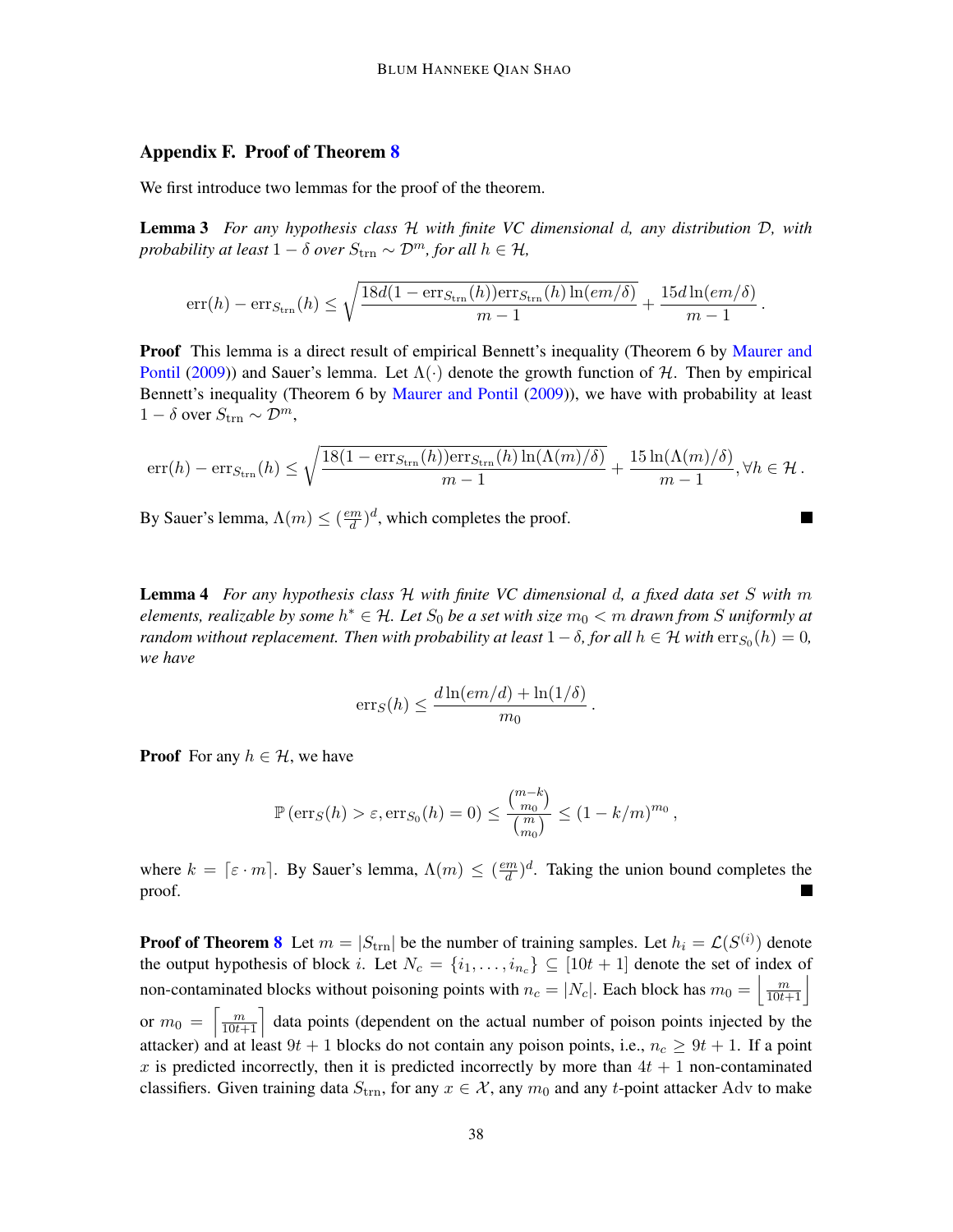each block has  $m_0$  points, we have

$$
\mathbb{P}_{\mathcal{A}}\left(\mathcal{A}(S_{\text{trn}} \cup \text{Adv}(S_{\text{trn}}, h^*, x), x) \neq h^*(x)\right)
$$
\n
$$
= \mathbb{P}_{\mathcal{A}}\left(\sum_{i=1}^{10t+1} \mathbb{1}[h_i(x) \neq h^*(x)] \geq 5t+1\right)
$$
\n
$$
\leq \mathbb{P}_{\mathcal{A}}\left(\sum_{i \in N_c} \mathbb{1}[h_i(x) \neq h^*(x)] \geq 4t+1\right)
$$
\n
$$
\leq \frac{1}{4t+1} \mathbb{E}_{N_c} \left[\mathbb{E}_{\mathcal{A}}\left[\sum_{i \in N_c} \mathbb{1}[h_i(x) \neq h^*(x)] | N_c\right]\right]
$$
\n
$$
\leq 2.5 \mathbb{E}_{N_c} \left[\mathbb{E}_{\mathcal{A}}\left[\mathbb{1}[h_{i_1}(x) \neq h^*(x)] | N_c\right]\right].
$$

Notice here, if  $m_0$  is fixed, the randomness of A can be regarded as selecting  $N_c$  first and drawing  $n_cm_0$  samples uniformly at random from  $S_{\rm trn}$  without replacement to construct  $S^{(i_1)}, S^{(i_2)}\ldots, S^{(i_{n_c})}.$ More specifically, conditioned on  $N_c$ , the randomness of A on  $h_{i_1}$  is only through drawing  $S^{(i_1)}$ , i.e., drawing  $m_0$  samples without replacement from the clean training examples  $S_{\text{trn}}$ . The important thing is that if  $m_0$  is fixed, this distribution does not depend on the attacker. Hence,

$$
atk(t, h^*, S_{trn}, \mathcal{A})
$$
\n
$$
\leq \mathbb{E}_{(x,y)\sim\mathcal{D}} \left[ \sup_{Adv} \mathbb{P}_{\mathcal{A}} \left( \mathcal{A}(S_{trn} \cup Adv(S_{trn}, h^*, x), x) \neq h^*(x) \right) \right]
$$
\n
$$
\leq \mathbb{E}_{(x,y)\sim\mathcal{D}} \left[ \sup_{Adv: m_0 = \left\lfloor \frac{m}{10t+1} \right\rfloor} \mathbb{P}_{\mathcal{A}} \left( \mathcal{A}(S_{trn} \cup Adv(S_{trn}, h^*, x), x) \neq h^*(x) \right) \right]
$$
\n
$$
+ \mathbb{E}_{(x,y)\sim\mathcal{D}} \left[ \sup_{Adv: m_0 = \left\lceil \frac{m}{10t+1} \right\rceil} \mathbb{P}_{\mathcal{A}} \left( \mathcal{A}(S_{trn} \cup Adv(S_{trn}, h^*, x), x) \neq h^*(x) \right) \right]
$$
\n
$$
\leq 2.5 \mathbb{E}_{(x,y)\sim\mathcal{D}} \left[ \sup_{Adv: m_0 = \left\lfloor \frac{m}{10t+1} \right\rfloor} \mathbb{E}_{N_c} \left[ \mathbb{E}_{\mathcal{A}} \left[ \mathbb{1}[h_{i_1}(x) \neq h^*(x)] | N_c \right] \right] \right] \tag{13}
$$

<span id="page-38-0"></span>
$$
+ 2.5 \mathbb{E}_{(x,y)\sim \mathcal{D}} \left[ \sup_{\text{Adv}: m_0 = \lceil \frac{m}{10t+1} \rceil} \mathbb{E}_{N_c} \left[ \mathbb{E}_{\mathcal{A}} \left[ \mathbb{1}[h_{i_1}(x) \neq h^*(x)] | N_c \right] \right] \right] \tag{14}
$$

$$
\leq 2.5 \mathbb{E}_{N_c} \left[ \mathbb{E}_{S^{(i_1)}} \left[ \text{err} \left( h_{i_1} \right) \middle| N_c \right]; m_0 = \left[ \frac{m}{10t + 1} \right] \right] + 2.5 \mathbb{E}_{N_c} \left[ \mathbb{E}_{S^{(i_1)}} \left[ \text{err} \left( h_{i_1} \right) \middle| N_c \right]; m_0 = \left[ \frac{m}{10t + 1} \right] \right]. \tag{15}
$$

In the following, we will bound the error of  $h_{i_1}$  for each value of  $m_0$ . Let  $\mathcal E$  denote the event of  $\mathrm{err}_{S_{\text{trn}}}(h_{i_1}) \leq \frac{(d+1)\ln(em/d)}{m_0}$  $\frac{\ln(em/d)}{m_0}$  and by Lemma [4](#page-37-1) we have  $\mathbb{P}_{\mathcal{A}}\left(\neg \mathcal{E}|N_c\right) \leq \frac{d}{en}$  $\frac{d}{em}$ . Then with probability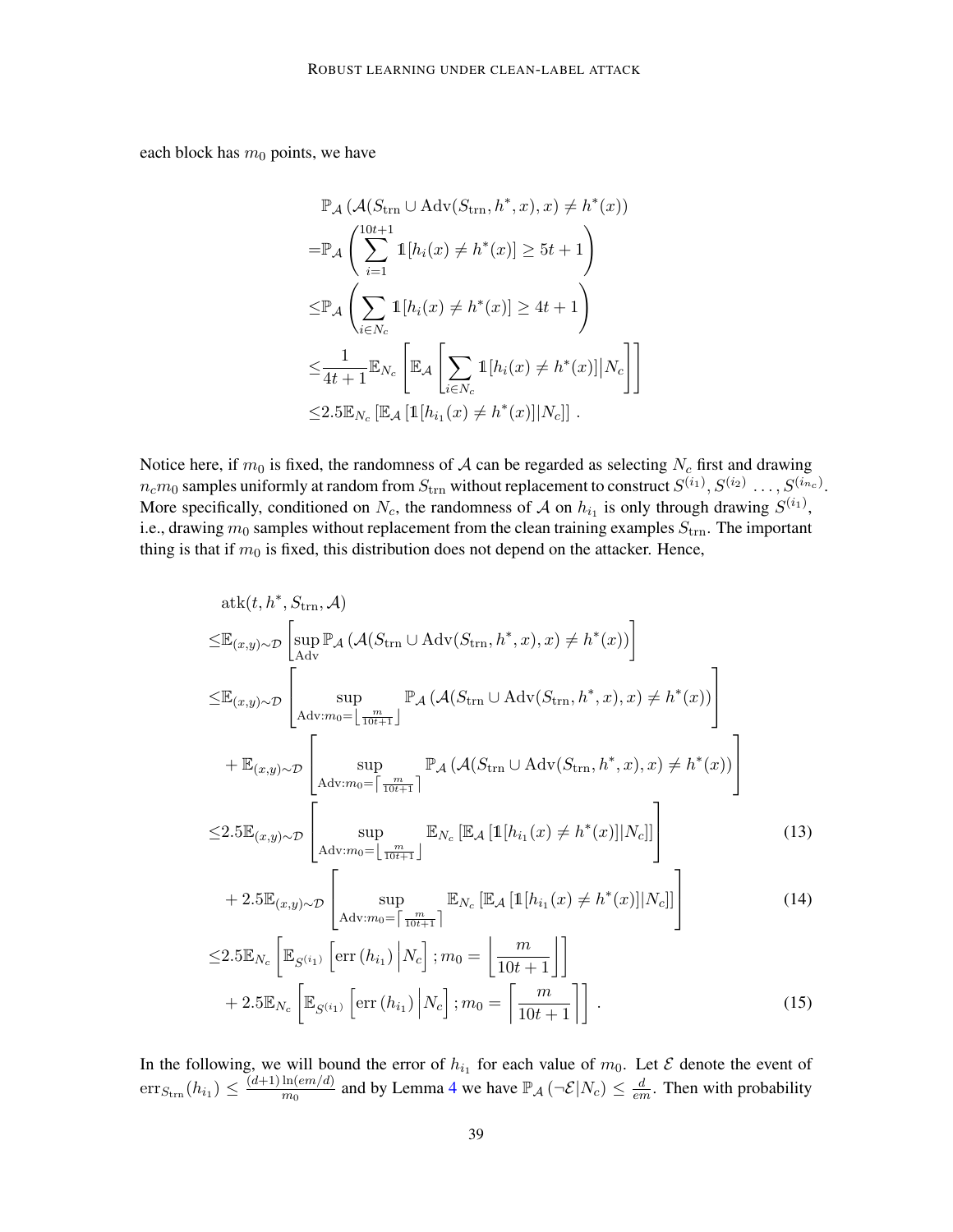at least  $1 - \delta$  over the choice of  $S_{\text{trn}}$ , for each fixed value of  $m_0$ , we have

<span id="page-39-2"></span><span id="page-39-1"></span>
$$
\mathbb{E}_{\mathcal{A}}\left[\text{err}(h_{i_1})|N_c\right] \n= \mathbb{E}_{\mathcal{A}}\left[\text{err}(h_{i_1})\mathbb{1}[\mathcal{E}||N_c\right] + \mathbb{E}_{\mathcal{A}}\left[\text{err}(h_{i_1})\mathbb{1}[\neg \mathcal{E}||N_c\right] \n= \mathbb{E}_{\mathcal{A}}\left[\left(\text{err}(h_{i_1}) - \text{err}_{S_{trn}}(h_{i_1}) + \text{err}_{S_{trn}}(h_{i_1})\right)\mathbb{1}[\mathcal{E}||N_c\right] + \mathbb{P}_{\mathcal{A}}\left(\neg \mathcal{E}|N_c\right) \n\leq \sqrt{\frac{18d\ln(em/\delta)(d+1)\ln(em/d)}{(m-1)m_0}} + \frac{15d\ln(em/\delta)}{m-1} + \frac{(d+1)\ln(em/d)}{m_0} + \frac{d}{em}
$$
\n
$$
\leq \frac{1}{2}\left(\frac{6d\ln(em/\delta)}{m-1} + \frac{6d\ln(em/d)}{m_0}\right) + \frac{15d\ln(em/\delta)}{m-1} + \frac{(d+1)\ln(em/d)}{m_0} + \frac{d}{em}
$$
\n
$$
\leq \frac{24d\ln(em)}{m_0} + \frac{19d\ln(1/\delta)}{10tm_0},
$$
\n(17)

where Eq. [\(16\)](#page-39-1) applies Lemma [3.](#page-37-2) Then when  $m_0 \geq \frac{960d}{5}$  $\frac{30d}{\varepsilon}$  ln  $\frac{2640etd}{\varepsilon}$  +  $\frac{19d \ln(1/\delta)}{\varepsilon t}$ , we have that  $\mathbb{E}_{\mathcal{A}}\left[\text{err}(h_{i_1})|N_c\right] \leq \frac{24d\ln(em)}{m_0}$  $\frac{\ln(em)}{m_0}+\frac{19d\ln(1/\delta)}{10tm_0}$  $\frac{d \ln(1/\delta)}{10 \pi m_0} \leq 0.2\varepsilon$ . Combined with Eq. [\(13\)](#page-38-0), we have that when  $m \ge (10t+1)(\frac{960d}{\varepsilon} \ln \frac{2640etd}{\varepsilon} + \frac{19d \ln(1/\delta)}{\varepsilon t} + 1)$ , the *t*-point attackable rate is  $\text{atk}(t, h^*, S_{\text{trn}}, \mathcal{A}) \le \varepsilon$ .

# <span id="page-39-0"></span>Appendix G. Proofs and discussions for  $(t, \varepsilon, \delta)$ -robust proper learners

## G.1. Proof of Theorem [9](#page-11-2)

**Proof** Similar to the proof of Theorem [8,](#page-10-1) we let  $m = |S_{trn}|$  be the number of training samples, and let  $N_c = \{i_1, \ldots, i_{n_c}\} \subseteq [10tk_p + 1]$  denote the set of index of blocks without poisoning points. Each block has  $m_0 = \left[\frac{m}{10tk_p+1}\right]$  or  $m_0 = \left[\frac{m}{10tk_p+1}\right]$  data points and at least  $t(10k_p-1)+1$ blocks do not contain any attacking points, i.e.,  $n_c \ge t(10k_p - 1) + 1$ . Given any fixed  $x \in \mathcal{X}$ , if  $\sum_{i=1}^{10tk_p+1} \mathbb{1}[h_i(x) \neq h^*(x)] \leq 10t < \frac{10tk_p+1}{k_p}$ , then  $x \in \mathcal{X}_{\mathcal{H}',k_p}$ , thus  $\widehat{h}(x) = \text{Major}(\mathcal{H}',x) =$  $h^*(x)$ . Thus we have, given training data  $S_{\text{trn}}$ , for any  $x \in \mathcal{X}$ , any  $m_0$  and any t-point attacker Adv to make each block has  $m_0$  points, we have

$$
\mathbb{P}_{\mathcal{A}}\left(\mathcal{A}(S_{\text{trn}} \cup \text{Adv}(S_{\text{trn}}, h^*, x), x) \neq h^*(x)\right)
$$
\n
$$
\leq \mathbb{P}_{\mathcal{A}}\left(\sum_{i=1}^{\text{10th}_{p+1}} \mathbb{1}[h_i(x) \neq h^*(x)] \geq 10t + 1\right)
$$
\n
$$
\leq \mathbb{P}_{\mathcal{A}}\left(\sum_{i \in N_c} \mathbb{1}[h_i(x) \neq h^*(x)] \geq 9t + 1\right)
$$
\n
$$
\leq \frac{1}{9t+1} \mathbb{E}_{N_c} \left[\mathbb{E}_{\mathcal{A}}\left[\sum_{i \in N_c} \mathbb{1}[h_i(x) \neq h^*(x)] \middle| N_c\right]\right]
$$
\n
$$
\leq \frac{10}{9} k_p \mathbb{E}_{N_c} \left[\mathbb{E}_{\mathcal{A}}\left[\mathbb{1}[h_{i_1}(x) \neq h^*(x)] \middle| N_c\right]\right],
$$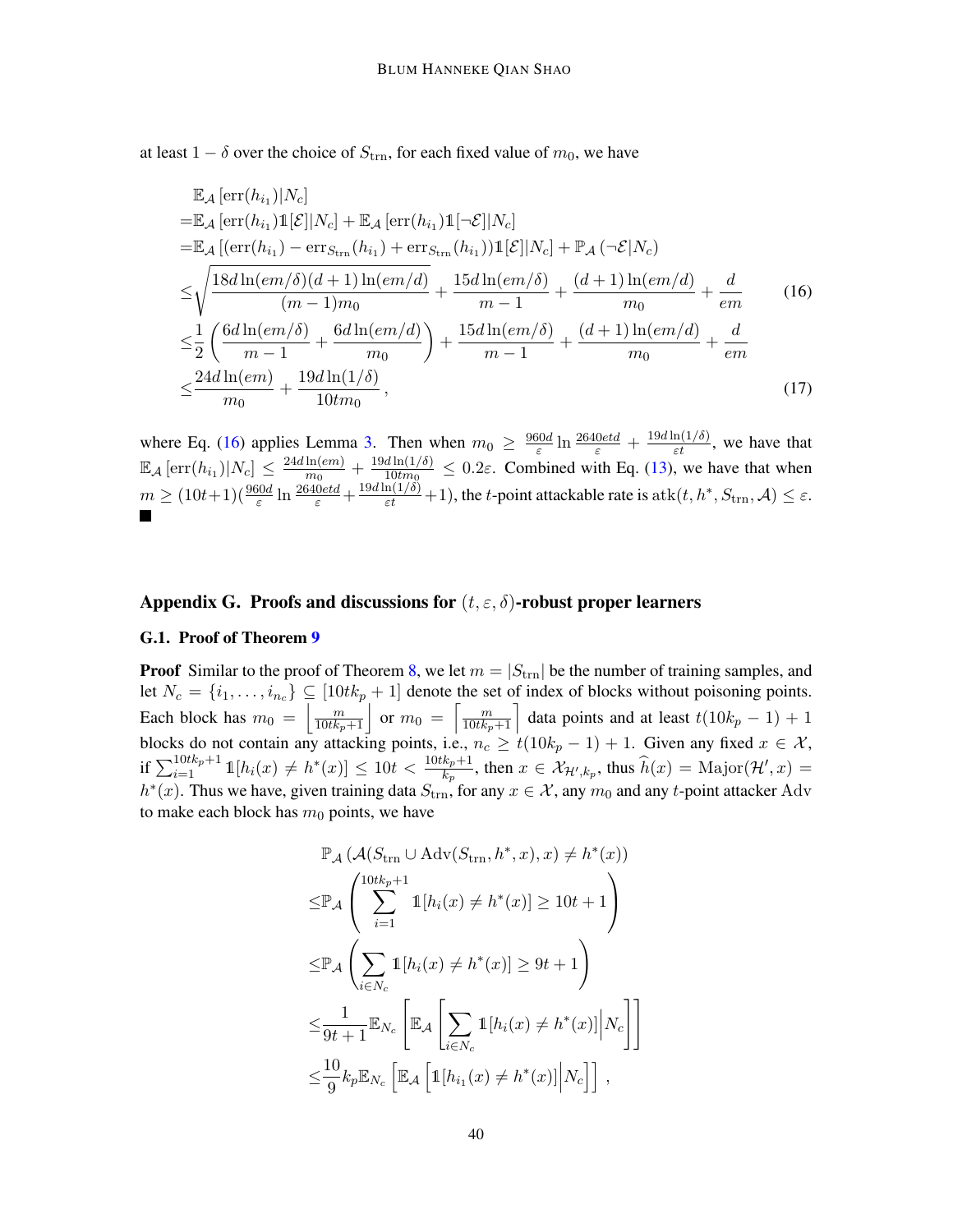which indicates

$$
atk(t, h^*, S_{\text{trn}}, \mathcal{A}) \leq \frac{10}{9} k_p \mathbb{E}_{N_c} \left[ \mathbb{E}_{\mathcal{A}} \left[ \text{err}(h_{i_1}) \, | N_c \right]; m_0 = \left[ \frac{m}{10tk_p + 1} \right] \right] + \frac{10}{9} k_p \mathbb{E}_{N_c} \left[ \mathbb{E}_{\mathcal{A}} \left[ \text{err}(h_{i_1}) \, | N_c \right]; m_0 = \left[ \frac{m}{10tk_p + 1} \right] \right].
$$

Then we bound  $\mathbb{E}_{\mathcal{A}}\left[\text{err}(h_{i_1})|N_c\right]$  in the same way as the proof of Theorem [8.](#page-10-1) Following the same calculation process of Eq. [\(17\)](#page-39-2), we have with probability at least  $1 - \delta$ ,  $\mathbb{E}_{\mathcal{A}}\left[\text{err}(h_{i_1})|N_c\right] \leq$  $24d\ln(em)$  $\frac{\ln(em)}{m_0}+\frac{19d\ln(1/\delta)}{10k_ptm_0}$  $\frac{9d \ln(1/\delta)}{10k_p t m_0}$  by using Lemma [4](#page-37-1) and Lemma [3.](#page-37-2) Then when  $m_0 \ge \frac{960d k_p}{\varepsilon}$  $\frac{0dk_p}{\varepsilon} \ln \frac{2640etdk_p^2}{\varepsilon} +$  $\frac{19d \ln(1/\delta)}{\varepsilon t}$ , we have  $\mathbb{E}_{\mathcal{A}}\left[\text{err}(h_{i_1})|N_c\right] \leq \frac{24d \ln(em)}{m_0}$  $\frac{\ln(em)}{m_0}+\frac{19d\ln(1/\delta)}{10k_ptm_0}$  $\frac{9d\ln(1/\delta)}{10k_ptm_0} \ \leq \ \frac{0.2}{k_p}$  $\frac{0.2}{k_p}\varepsilon$ . Therefore, we have that when  $m \ge (10k_pt + 1)(\frac{960dk_p}{\varepsilon} \ln \frac{2640et dk_p^2}{\varepsilon} + \frac{19d \ln(1/\delta)}{\varepsilon} + 1)$ , the t-point attackable rate is  $atk(t, h^*, S_{trn}, \mathcal{A}) \leq \varepsilon.$ 

# G.2. A proper learner for hypothesis class with no limitation over  $k_p$

<span id="page-40-0"></span>

| <b>Algorithm 5</b> A robust proper learner for $t$ -point attacker                                           |
|--------------------------------------------------------------------------------------------------------------|
| 1: <b>input</b> : a proper ERM learner $\mathcal{L}$ , data S                                                |
| 2: uniformly at random pick $\left  \frac{ S }{3t/\varepsilon} \right $ points $S_0$ from S with replacement |
| 3: return $\mathcal{L}(S_0)$                                                                                 |

Theorem 15 *For any hypothesis class with VC dimension* d*, with any proper ERM learner* L*, Algorithm [5](#page-40-0) can* (t, ε, δ)*-robustly learn* H *using* m *samples where*

$$
m = O\left(\frac{dt}{\varepsilon^2} \log \frac{d}{\varepsilon} + \frac{d}{\varepsilon} \log \frac{1}{\delta}\right).
$$

**Proof** Let  $\mathcal{E}$  denote the event that every point in  $S_0$  is selected from the training data  $S_{\text{trn}}$ . Let  $m = |S_{\text{trn}}|$  and  $h_0 = \mathcal{L}(S_0)$ . Let us denote the size of  $S_0$  by  $m_0 = \left|\frac{|S|}{3t/\varepsilon}\right|$ , which can be  $\left|\frac{m}{3t/\varepsilon}\right|$ or  $\left[\frac{m}{3t/\varepsilon}\right]$ . Since  $\mathbb{P}_{\mathcal{A}}\left(\mathcal{E}\right) \geq (1 - \frac{t}{3tm_0/\varepsilon})^{m_0} \geq 1 - \frac{\ln 4}{3}$  $\frac{\ln 4}{3}\varepsilon$ , we have  $\mathbb{P}_{\mathcal{A}}(\neg \mathcal{E}) \leq \frac{\ln 4}{3}$  $\frac{14}{3}\varepsilon$ . Then for any t-point attacker Adv, we have

$$
\mathbb{P}_{\mathcal{A}}(\mathcal{A}(S_{\text{trn}} \cup \text{Adv}(h^*, S_{\text{trn}}, x), x) \neq h^*(x))
$$
  
=  $\mathbb{P}_{\mathcal{A}}(h_0(x) \neq h^*(x) \cap \mathcal{E}) + \mathbb{P}_{\mathcal{A}}(h_0(x) \neq h^*(x) \cap \neg \mathcal{E})$   
 $\leq \mathbb{P}_{\mathcal{A}}(h_0(x) \neq h^*(x)|\mathcal{E}) + \mathbb{P}_{\mathcal{A}}(\neg \mathcal{E})$   
 $\leq \mathbb{P}_{\mathcal{A}}(h_0(x) \neq h^*(x)|\mathcal{E}) + \frac{\ln 4}{3}\varepsilon,$ 

which indicates at  $k(t, h^*, S_{trn}, \mathcal{A}) \leq \mathbb{E}_{\mathcal{A}} \left[ \text{err}(h_0) \Big| \mathcal{E}; m_0 = \left[ \frac{m}{3t/\varepsilon} \right] \right] + \mathbb{E}_{\mathcal{A}} \left[ \text{err}(h_0) \Big| \mathcal{E}; m_0 = \left[ \frac{m}{3t/\varepsilon} \right] \right]$  $+\frac{\ln 4}{3}$  $\frac{3^{14}}{3}\epsilon$ . Conditioned on  $\mathcal{E}, S_0$  is a set of i.i.d. samples uniformly drawn from  $S_{\text{trn}}$ . By classic uniform convergence bound,  $\text{err}_{S_{trn}}(h_0) \leq \frac{2}{m}$  $\frac{2}{m_0}(d \log(2em_0/d) + \log(2/\delta_0))$  with probability at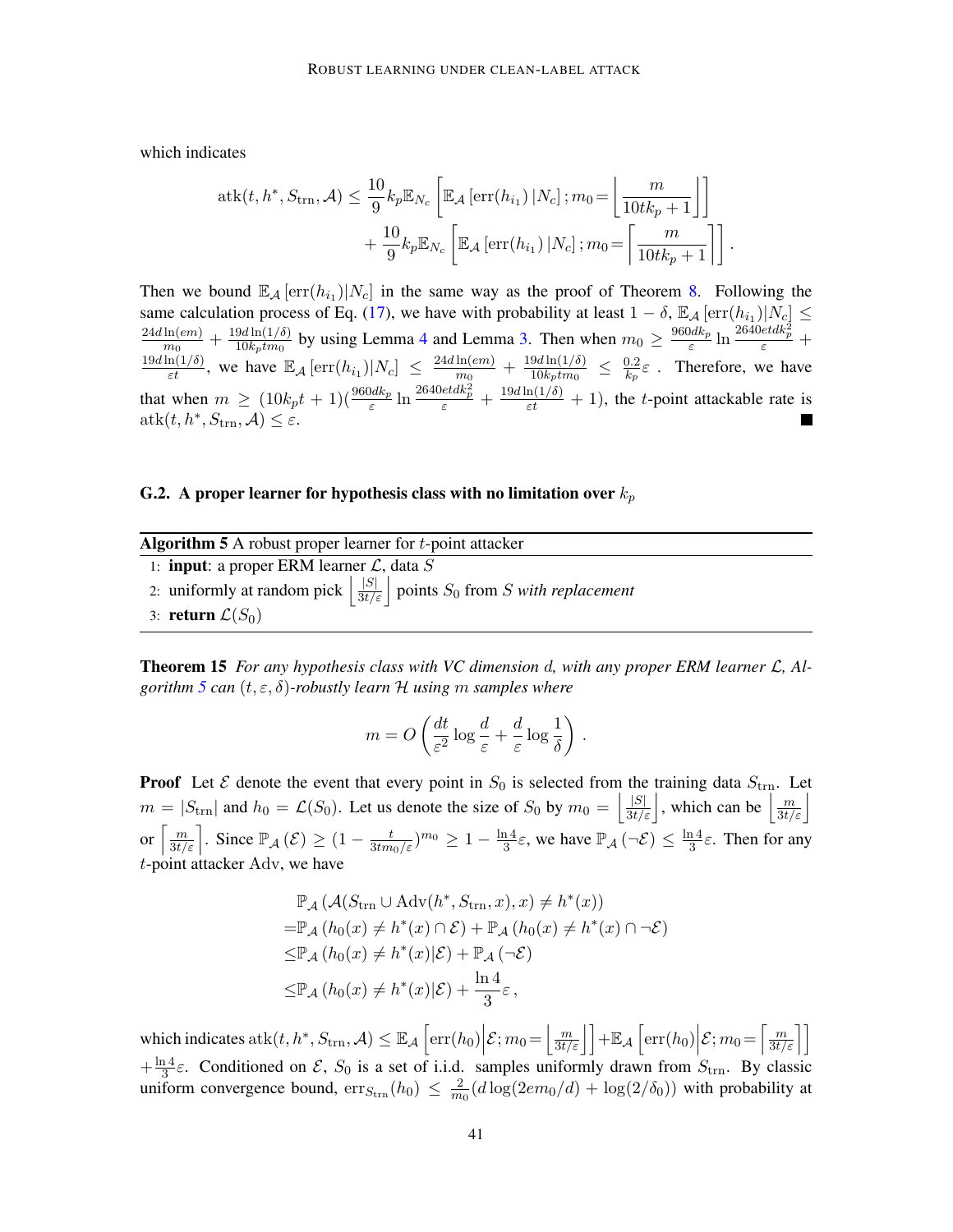least  $1 - \delta_0$  over the choice of  $S_0$  (for a fixed  $S_{\text{trn}}$ ). Let  $\mathcal{E}_1$  denote the event of  $\text{err}_{S_{\text{trn}}}(h_0) \leq$ 2  $\frac{2}{m_0}(d+1)\log(2em_0/d)$  and it is easy to check that  $\mathbb{P}_{\mathcal{A}}(-\mathcal{E}_1) \leq \frac{d}{em}$  $\frac{d}{em_0}$ . Similar to the proof of Theorem [8,](#page-10-1) with probability at least  $1 - \delta$ , we have

$$
\mathbb{E}_{\mathcal{A}}\left[\text{err}(h_{0})|\mathcal{E}\right] = \mathbb{E}_{\mathcal{A}}\left[\text{err}(h_{0})\mathbb{1}[\mathcal{E}_{1}]|\mathcal{E}\right] + \mathbb{E}_{\mathcal{A}}\left[\text{err}(h_{0})\mathbb{1}[\neg \mathcal{E}_{1}]|\mathcal{E}\right] \n\leq \sqrt{\frac{36d\ln(em/\delta)(d+1)\log(2em_{0}/d)}{(m-1)m_{0}}} + \frac{15d\ln(em/\delta)}{m-1} + \frac{2}{m_{0}}(d+1)\log\frac{2em_{0}}{d} + \frac{d}{em_{0}} \quad (18) \n\leq \frac{1}{2}\left(\frac{6d\ln(em/\delta)}{m-1} + \frac{12d\ln(2em_{0}/d)}{m_{0}}\right) + \frac{15d\ln(em/\delta)}{m-1} + \frac{6d\ln(2em_{0}/d)}{m_{0}} + \frac{d}{em_{0}} \n\leq \frac{13d\ln(2em_{0}/d)}{m_{0}} + \frac{18d\ln(em/\delta)}{m-1} \n\leq \frac{31d\ln(2em_{0})}{m_{0}} + \frac{18d\ln(1/\delta)}{(3t/\varepsilon - 1)m_{0}},
$$

where Eq. [\(18\)](#page-41-1) adopts Lemma [3.](#page-37-2) When  $m_0 \geq \frac{1120d}{\epsilon}$  $\frac{20d}{\varepsilon}\ln\frac{560ed}{\varepsilon}+\frac{72d\ln(1/\delta)}{t}$  $\frac{\ln(1/\delta)}{t}$ ,  $\mathbb{E}_{\mathcal{A}}\left[\text{err}(h_0)|\mathcal{E}\right] \leq 0.25\varepsilon$ . Hence, with probability at least  $1-\delta$ , the t-point attackable rate is  $\text{atk}(t, h^*, S_{\text{trn}}, \mathcal{A}) \leq \varepsilon$  by using  $m$  training samples where

$$
m = \frac{3t}{\varepsilon} \left( \frac{1120d}{\varepsilon} \ln \frac{560ed}{\varepsilon} + \frac{72d \ln(1/\delta)}{t} + 1 \right).
$$

<span id="page-41-1"></span> $\blacksquare$ 

### <span id="page-41-0"></span>Appendix H. Proof of Theorem [10](#page-12-0)

**Proof of Theorem [10](#page-12-0)** Now we show that for any sample size  $m > 0$ , there exists a hypothesis class H with VC dimension 5d, a target function  $h^* \in H$  and a data distribution D on  $D_{h^*}$  such that  $\mathbb{E}_{S_\text{trn}\sim\mathcal{D}^m}\left[\text{atk}(t,h^*,S_\text{trn},\mathcal{A})\right]\geq \min(\frac{3td}{64m},\frac{3}{8})$  $\frac{3}{8}$ ). We start with proving this statement in the base case of  $d = 1$  and then extend it to  $d \geq 2$ . We divide the proof into four parts: a) construction of the hypothesis class, the target function and the data distribution in  $d = 1$ , b) computation of the VC dimension of the hypothesis class, c) construction of the attacker, and d) generalization to  $d \geq 1$ .

The hypothesis class, the target function and the data distribution. We denote by  $\Gamma = \Gamma^3(0,1)$ the sphere of the 3-d unit ball centered at the origin. First, consider a base case where the domain  $\mathcal{X} = \Gamma \cup \mathbf{0}$ , which is the union of the sphere of a unit ball centered at the origin and the origin. For any point  $q \in \Gamma$ , We let  $C_q = \Gamma^3(q, 1) \cap \Gamma$  denote the circle of intersection of the sphere of two unit balls. Then we define  $h_{q,1} = \mathbb{1}[C_q]$ , which only classifies the circle  $C_q$  positive and  $h_{q,0} = \mathbb{1}[\Gamma \setminus C_q]$  only classifies the circle and the origin negative. Our hypothesis class is  $\mathcal{H} =$  ${h_{q,j} | q \in \Gamma, j \in \{0,1\}\}.$  We draw our target  $h^*$  uniformly at random from H, which is equivalent to drawing  $q \sim \text{Unif}(\Gamma)$  and  $j \sim \text{Ber}(1/2)$ . The marginal data distribution  $\mathcal{D}_{q,j,\mathcal{X}}$  puts probability mass  $\zeta \in (0, \frac{t}{8r})$  $\frac{t}{8m}$  uniformly on the circle  $C_q$  and puts the remaining probability mass on 0, where the value of  $\zeta$  is determined later. We draw  $S_{\text{trn}} \sim \mathcal{D}_{q,j}^m$ .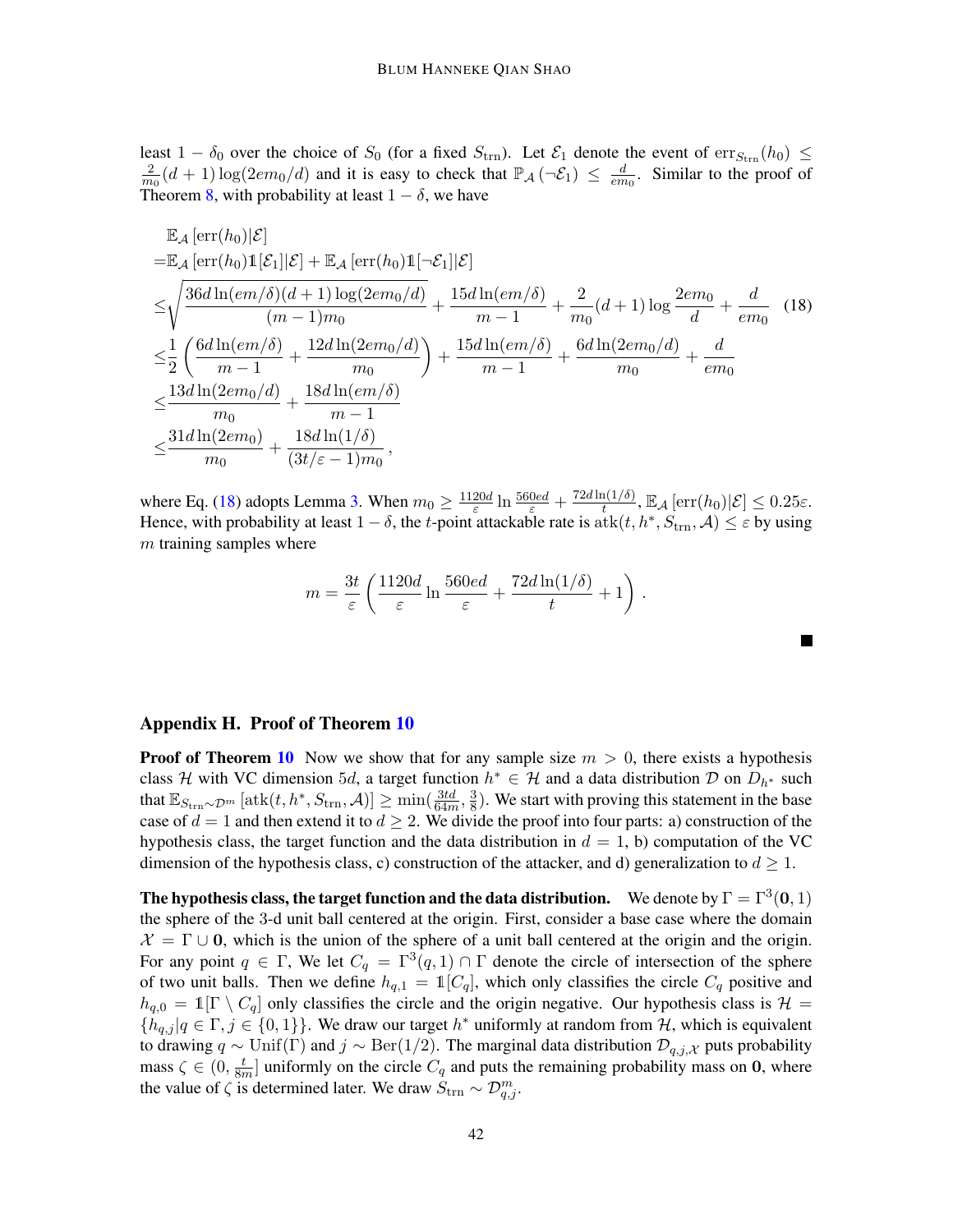The VC dimension of the hypothesis class. Then we show that the VC dimension of  $H$  is 5. Since all classifiers in  $H$  will classify 0 as negative, 0 cannot be shattered and thus, we only need to find shattered points on the sphere. Then we show that  $H$  can shatter 5 points. It is not hard to check that the following set of 5 points can be shattered:  $\left\{(\frac{1}{2},\frac{1}{2},\frac{1}{2},\frac{1}{2},\frac{1}{2},\frac{1}{2},\frac{1}{2},\frac{1}{2},\frac{1}{2},\frac{1}{2},\frac{1}{2},\frac{1}{2},\frac{1}{2},\frac{1}{2},\frac{1}{2},\frac{1}{2},\frac{1}{2},\frac{1}{2},\frac{1}{2},\frac{1}{2},\frac{1}{2},\frac{1}{2},\frac{$  $\frac{1}{2}$  $\sqrt{3}$  $\frac{\sqrt{3}}{2}\cos(\frac{2k\pi}{5}),$  $\sqrt{3}$  $\frac{\sqrt{3}}{2}\sin(\frac{2k\pi}{5}))\Big\}_{k=1}^{5}$ .

Then we show that H cannot shatter 6 points. For any  $\hat{6}$  points  $P = \{p_1, \ldots, p_6\}$ , if the  $\hat{6}$  points can be shattered, then for any subset  $P_1 \subseteq P$  with size 3, there exists a hypothesis classifying  $P_1$ as 0s and  $P \setminus P_1$  as 1s. That is, there exists a circle of radius  $\frac{\sqrt{3}}{2}$  $\frac{\sqrt{3}}{2}$  such that either only  $P_1$  is on the circle or only  $P \setminus P_1$  is on the circle. Then we claim that no 4 points can be on a circle of radius 3  $\frac{\sqrt{3}}{2}$ . If there are 4 points, w.l.o.g.,  $\{p_1, p_2, p_3, p_4\}$  on a circle of radius  $\frac{\sqrt{3}}{2}$ .1.o.g.,  $\{p_1, p_2, p_3, p_4\}$  on a circle of radius  $\frac{\sqrt{3}}{2}$ , then  $\{p_i, p_5, p_6\}$  has to be on a circle  $C_i$  of radius  $\frac{\sqrt{3}}{2}$  $\frac{\sqrt{3}}{2}$ , where  $1 \leq j \neq i \leq 4$ ,  $p_j \notin C_i$ . But since the radius is fixed, there are only two different circles passing through  $\{p_5, p_6\}$ . Hence, there exists  $1 \le i \ne j \le 4$  such that  $C_i = C_j$ , which contradicts that  $p_j \notin C_i$ .

Then w.l.o.g., if  $\{p_1, p_2, p_3\}$  is on a circle of radius  $\sqrt{3}$ a circle of radius  $\frac{\sqrt{3}}{2}$ . Consider  $\{p_1, p_2, p_4\}$  and  $\{p_3, p_5, p_6\}$ , if  $\{p_1, p_2, p_4\}$  is on a circle of radius  $\frac{\sqrt{3}}{2}$  $\frac{\sqrt{3}}{2}$ , then  $\{p_3, p_4, p_5, p_6\}$  is on a circle of radius  $\frac{\sqrt{3}}{2}$ adius  $\frac{\sqrt{3}}{2}$  (to label  $\{p_1, p_2\}$  different from  $\{p_3, p_4, p_5, p_6\}$ ; if  $\{p_3, p_5, p_6\}$  is on a circle of radius  $\frac{\sqrt{3}}{2}$  $p_6$ } is on a circle of radius  $\frac{\sqrt{3}}{2}$ , then there are three sub-cases:  $\{p_1, p_3, p_5\}$  is on a circle of radius  $\frac{\sqrt{3}}{2}$  $\frac{\sqrt{3}}{2}$ ,  $\{p_2, p_3, p_5\}$  is on a circle of radius  $\frac{\sqrt{3}}{2}$  $\{p_3, p_5\}$  is on a circle of radius  $\frac{\sqrt{3}}{2}$  and both  $\{p_2, p_4, p_6\}, \{p_1, p_4, p_6\}$  are on two circles of radius  $\frac{\sqrt{3}}{2}$  $\{p_4, p_6\}$  are on two circles of radius  $\frac{\sqrt{3}}{2}$ . For the first case,  $\{p_1, p_2, p_4, p_6\}$ is on a circle of radius  $\frac{\sqrt{3}}{2}$  $\frac{\sqrt{3}}{2}$  (to label  $\{p_3, p_5\}$  different from  $\{p_1, p_2, p_4, p_6\}$ ). For the second case, similarly  $\{p_1, p_2, p_4, p_6\}$  is on a circle of radius  $\frac{\sqrt{3}}{2}$  $\{p_1, p_2, p_4, p_6\}$  is on a circle of radius  $\frac{\sqrt{3}}{2}$ . For the third case,  $\{p_1, p_2, p_3, p_5\}$  is on a circle of radius  $\frac{\sqrt{3}}{2}$  $\frac{\sqrt{3}}{2}$ . Therefore, any 6 points cannot be shattered.

**The attacker.** We adopt the reflection function  $m_{x_0}(\cdot)$  defined in the proof of Theorem [2](#page-7-1) where  $m_{x_0}(x) = 2 \langle x_0, x \rangle x_0 - x$  for  $x \in \Gamma$ . For  $S_{\text{trn}} \sim \mathcal{D}_{q,j}^m$ , we let  $S_q = C_q \cap S_{\text{trn},\mathcal{X}}$  denote the training instances in  $C_q$  (with replicants) and we further define  $m_{x_0}(S_{\text{trn}}) = \{(m_{x_0}(x), 1-y) | (x, y) \in$  $S_q \times Y$ , and let

$$
Adv(h^*, S_{\text{trn}}, x_0) = \begin{cases} m_{x_0}(S_{\text{trn}}) & \text{if } x_0 \notin S_{\text{trn}, \mathcal{X}}, |S_q| \le t, \\ \emptyset & \text{else.} \end{cases}
$$

If  $x_0 \notin S_{\text{trn},\mathcal{X}}$ , then  $h_{q,j}$  is consistent with  $S_{\text{trn}} \cup \text{Adv}(h_{q,j}, S_{\text{trn}}, x_0)$ . That is,  $\text{Adv}(h_{q,j}, S_{\text{trn}}, x_0)$ is clean-labeled.

Analysis. Due to the construction, we have

$$
\mathbb{E}_{S_{\text{trn}}\sim\mathcal{D}_{q,j}^m} [|S_q|] = m\zeta.
$$

Then by Markov's inequality, we have

$$
\mathbb{P}_{S_{\text{trn}}\sim\mathcal{D}_{q,j}^m}\left(|S_q|\geq t\right)\leq \frac{m\zeta}{t}<\frac{1}{4}
$$

.

Let  $\mathcal{E}_1(\mathcal{A}, \text{Adv}, h_{q,j}, S_{trn}, x_0)$  denote the event of  $\{\mathcal{A}(S_{trn} \cup \text{Adv}(h_{q,j}, S_{trn}, x_0), x_0) \neq h_{q,j}(x_0)\}\$ and let  $\mathcal{E}_2(S_{trn}, x_0, q)$  denote the event of  $\{ |S_q| \leq t \cap x_0 \notin S_{trn, \mathcal{X}} \}$ . It is easy to check that  $\mathcal{E}_2(S_{\text{trn}}, x_0, q) = \mathcal{E}_2(m_{x_0}(S_{\text{trn}}), x_0, m_{x_0}(q))$ . Besides, conditional on  $\mathcal{E}_2(S_{\text{trn}}, x_0, q)$ , we have the poisoned data set  $S_{\text{trn}} \cup \text{Adv}(h_{q,j}, S_{\text{trn}}, x_0) = m_{x_0}(S_{\text{trn}}) \cup \text{Adv}(h_{m_{x_0}(q), 1-j}, m_{x_0}(S_{\text{trn}}), x_0)$  and